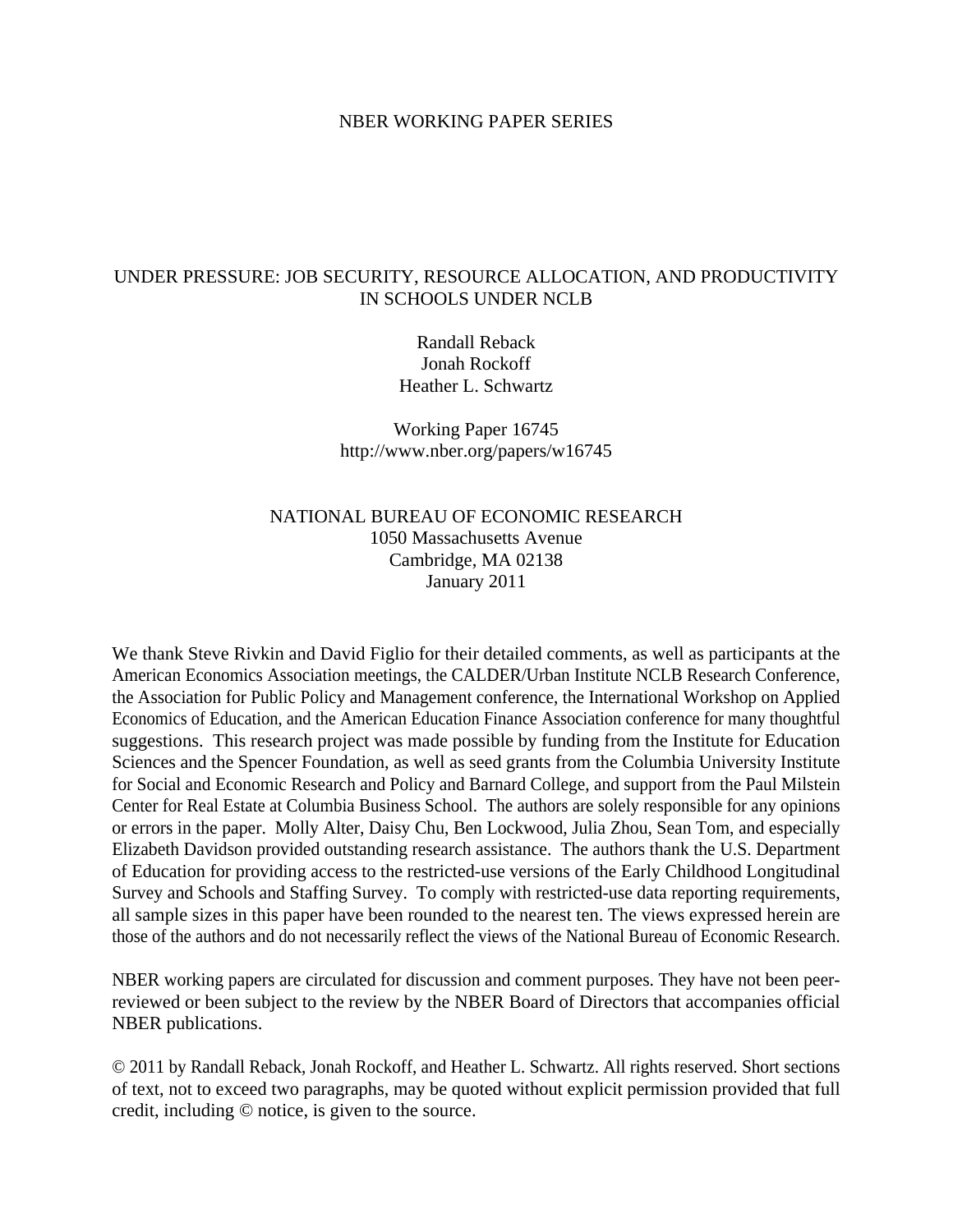Under Pressure: Job Security, Resource Allocation, and Productivity in Schools Under NCLB Randall Reback, Jonah Rockoff, and Heather L. Schwartz NBER Working Paper No. 16745 January 2011 JEL No. H4,H7,I28

## **ABSTRACT**

The most sweeping federal education law in decades, the No Child Left Behind (NCLB) Act, requires states to administer standardized exams and to punish schools that do not make Adequate Yearly Progress (AYP) for the fraction of students passing these exams. While the literature on school accountability is well-established, there exists no nationwide study of the strong short-term incentives created by NCLB for schools on the margin of failing AYP. We assemble the first comprehensive, national, school-level dataset concerning detailed performance measures used to calculate AYP, and demonstrate that idiosyncrasies in state policies create numerous cases where schools near the margin for satisfying their own state's AYP requirements would have almost certainly failed or almost certainly made AYP if they were located in other states. Using this variation as a means of identification, we examine the impact of NCLB on the behavior of school personnel and students' academic achievement in nationally representative samples. We find that accountability pressure from NCLB lowers teachers' perceptions of job security and causes untenured teachers in high-stakes grades to work longer hours than their peers. We also find that NCLB pressure has either neutral or positive effects on students' enjoyment of learning and their achievement gains on low-stakes exams in reading, math, and science.

Randall Reback Depct to gpt of Economics Barnard College, Columbia University 3009 Broadway New York, NY 10027-6598 rreback@barnard.edu

Jonah Rockoff Columbia University Graduate School of Business 3022 Broadway #603 New York, NY 10027-6903 and NBER jonah.rockoff@columbia.edu Heather L. Schwartz RAND Corporation 1776 Main Street Santa Monica, CA 90401-3208 hschwart@rand.org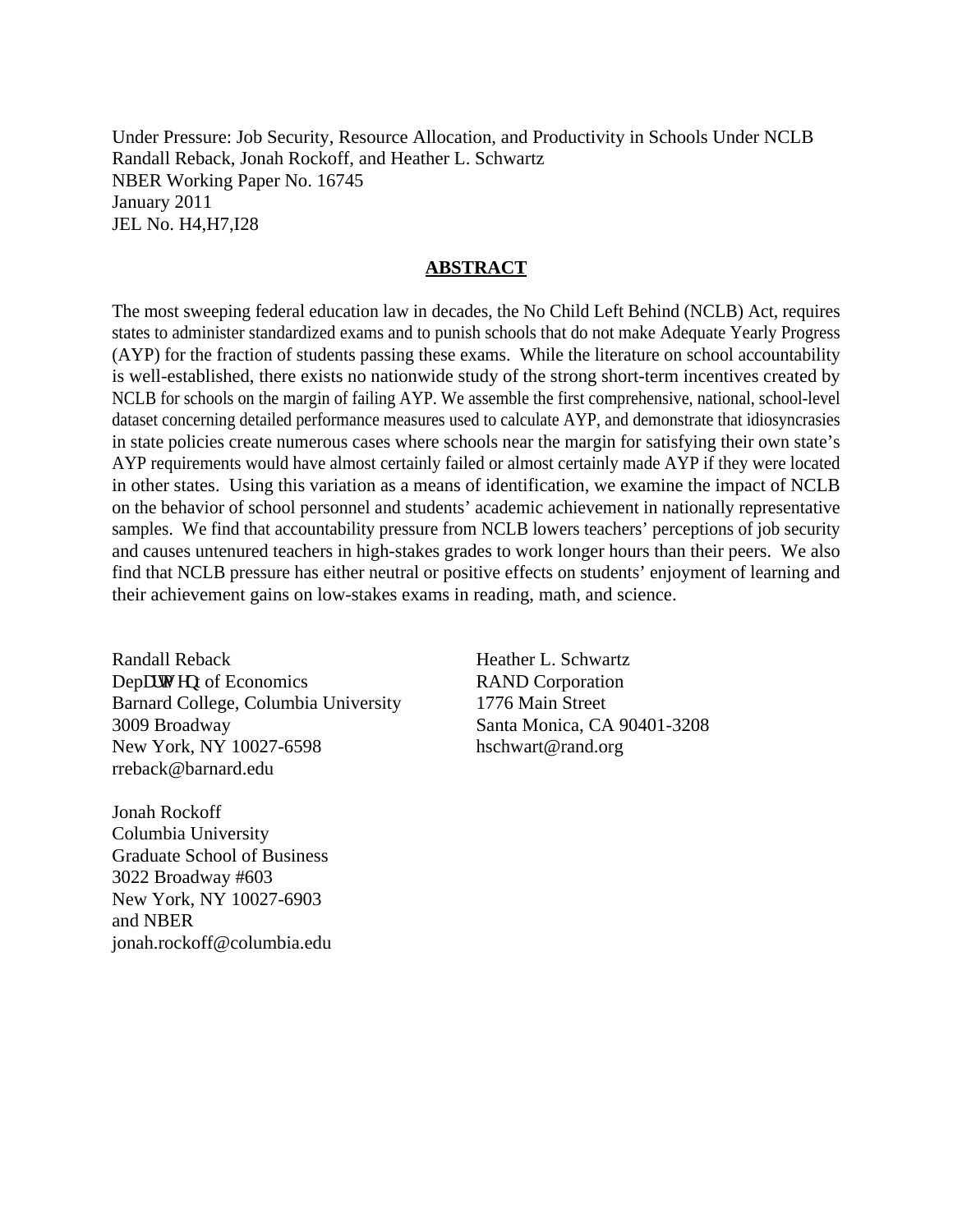On January 8, 2002, President George W. Bush signed into law the *No Child Left Behind* (NCLB) *Act*, which many consider the most significant federal intervention into education in the United States since the authorization of the Elementary and Secondary Education Act in 1965. Under NCLB, states were required to adopt accountability systems based on student proficiency on statewide math and reading exams, and to measure proficiency within student subgroups (e.g., students from low income families, students with limited English proficiency). States must impose escalating sanctions on schools that fail to satisfy Adequate Yearly Progress (AYP) requirements for exam proficiency, including allowing students to transfer to other public schools, forcing schools to pay for students from low-income families to enroll in after-school tutoring programs, and, ultimately, closing or restructuring persistently failing schools.<sup>1</sup>

While school accountability has received much attention from economists, there is no nationwide study of the impact of NCLB on school personnel and students. We aim to fill this gap by investigating the links between the accountability incentives under NCLB and a wide array of outcomes measured for nationally representative samples. To this end, we assemble a new dataset on the determination of AYP status for schools nationwide during the introduction of NCLB, and use these data to measure the degree to which schools faced moderate or severe risks of failing. We exploit the fact that each state selects its own standardized tests and rules for satisfying AYP, generating numerous cases where a school near the margin for satisfying its *own* state's AYP requirements would have almost certainly failed or almost certainly passed AYP if it were located in *another* state.<sup>2</sup> This allows us to implement a difference-indifferences style approach, comparing differences in outcomes for schools on and away from the AYP margin within the same state to the difference in outcomes between similar schools in other states, neither of which is on the AYP margin.

 We measure outcomes in nationally representative samples of teachers and students using the non-public versions of the Schools and Staffing Survey (SASS) and the Early Childhood Longitudinal Survey (ECLS). We find that accountability pressure from NCLB reduces teachers' perceptions of job security and increases work hours, particularly among untenured teachers. We also find evidence of

<sup>&</sup>lt;sup>1</sup> States must also publish school report cards, and schools' AYP status may affect school prestige and local property values (see Figlio and Lucas, 2004).

 $2^{2}$  As we demonstrate below, states vary widely in the percent of schools that fail to make AYP, and much of this variation is due to policy parameters (e.g., rules regarding the minimum enrollment for subgroups to count towards AYP, the grade levels that count towards AYP, and confidence or "safe harbor" adjustments to proficiency rates for schools that would otherwise have not made AYP) rather than academic achievement.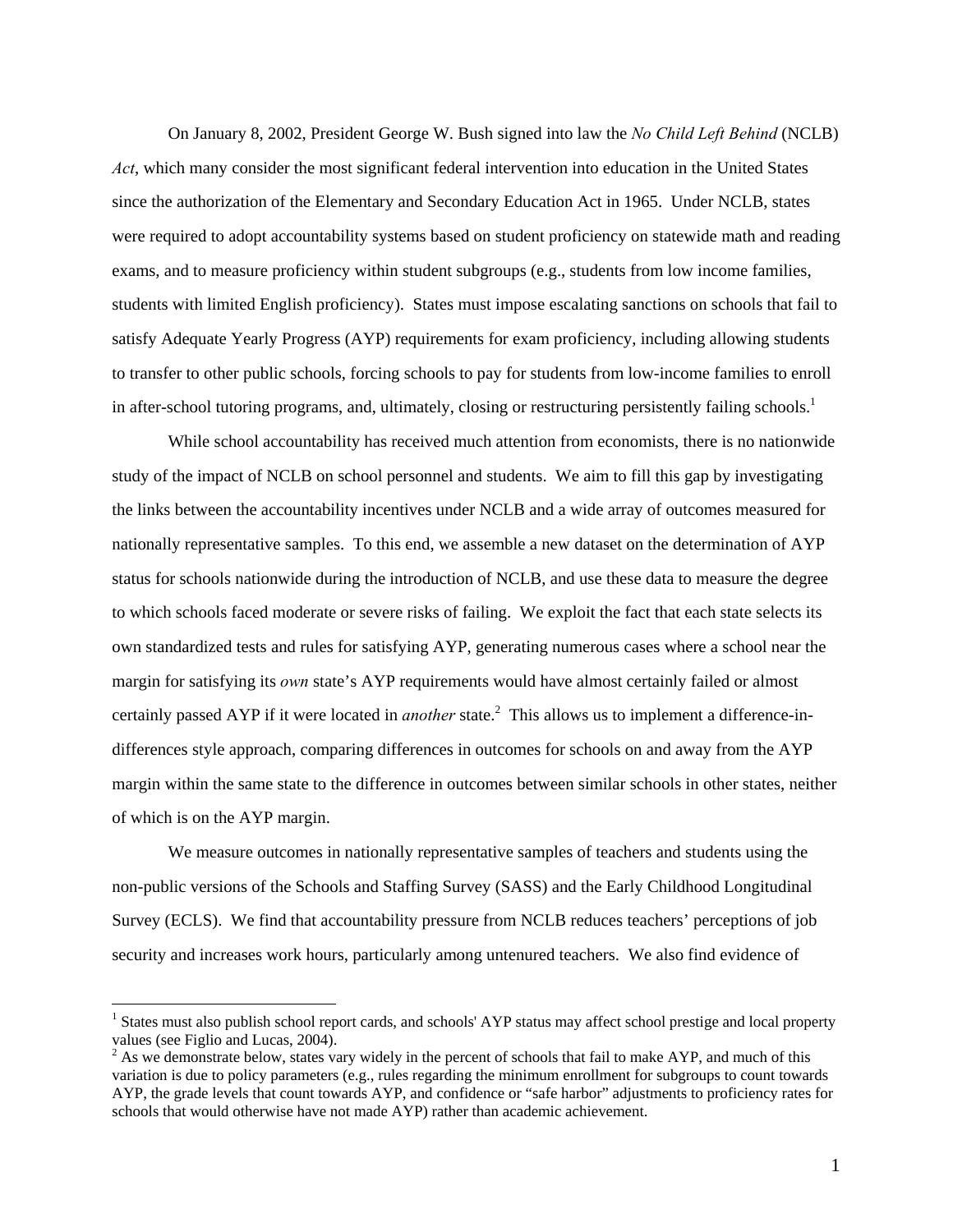teachers shifting time away from direct instruction and, for schools with very low chances of meeting NCLB requirements, away from instruction in science and social studies.

Despite concerns regarding the impact of NCLB on students, we find that short-term NCLB pressure has either positive or neutral effects on student achievement in math, reading, and science on *low-stakes* examinations. Students enrolled in schools with a moderate risk of failing to make AYP score 0.07 standard deviations higher in reading than comparable students in similar schools that were well above the margin for making AYP. Estimated effects for math and science are also positive (0.04 and 0.05 standard deviations, respectively) but not statistically significant in our preferred empirical specification. We also find no evidence of differential effects of NCLB pressure on students in particularly crucial subgroups or students with scores close to the passing threshold on their states' examinations. In addition, achievement gains from short-term NCLB pressure do not come at the expense of students' reported enjoyment of learning or reported anxiety over testing.

The paper proceeds as follows. In Section 2, we present a framework for how schools might be expected to respond to incentives under an accountability system like NCLB and discuss prior related empirical work. Section 3 describes the NCLB data we have collected as well as the SASS and ECLS survey data. We present our methodology and results for predictions of AYP failure probabilities in Section 4, and our estimated effects of NCLB on teachers and students in Section 5. Section 6 concludes.

#### **2. Conceptual Framework and Related Literature**

We first present a framework for allocation of school resources under a system of accountability such as No Child Left Behind. Schools have various resources they can use to improve student skills (e.g., school staff, curriculum, facilities, parental involvement, etc.), and all resources have associated costs. Subject to a budget constraint, schools choose an allocation based on preferences about the relative importance of helping students improve different types of skills and the relative importance of helping different types of students make improvements. There are also competing demands that constrain the amount and allocation of school resources; school staff members care about their own leisure time and local taxpayers care about their consumption of other goods and services.

More formally, we classify resources into four types: the first (denoted  $u$ ) helps to improve all skills for all students (e.g., the overall effort level of teachers), the second (denoted  $a<sub>s</sub>$ ) is skill-specific and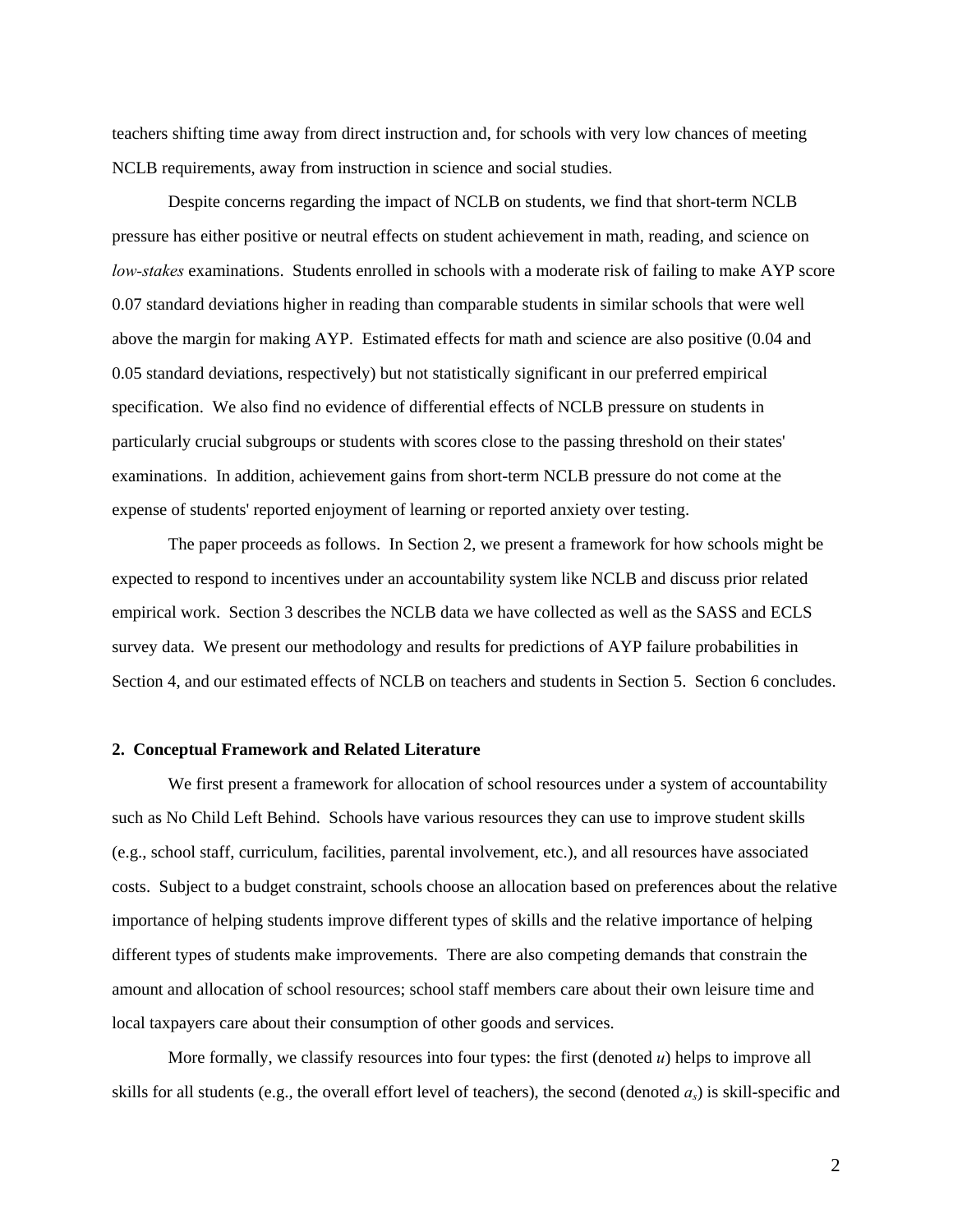serves all students (e.g., math lessons that equally help all students learn math), the third type (denoted *bi*) is student-specific and serves all skills (e.g., providing individual students with lessons to improve studyskills), and the fourth (denoted *cis*) is skill-specific and student-specific (e.g., individual math tutoring). Suppose there are two categories of student skills that schools aim to improve, one which is measured on standardized tests ( $s=m$ ), and another which is not ( $s=z$ ). Schools place weights (denoted  $\gamma_{is}$ ) on skill acquisition for each student, depending on the preferences of school staff and the community. Finally, let *l* denote resources devoted to consumption of goods and services that are valued by the community and school staff but are unrelated to skill acquisition (e.g., teacher leisure). Schools with *N* students and total resources equal to *K* will choose an allocation of resources to maximize:

(1) 
$$
U(l) + \sum_{s=m,z} \sum_{i=1}^{N} \gamma_{s} f_{s} (u, a_{s}, b_{i}, c_{s})
$$
  
subject to 
$$
\sum_{s=m,z} \gamma_{s} = l \text{ and } u + \sum_{s=m,z} a_{s} + \sum_{i} \left( b_{i} + \sum_{s=m,z} c_{is} \right) = K - l
$$

In the equation above, the function *U* determines the value received by community members and school staff for non-skill resources (*l*) , and the function *fis* maps other resources into the performance of student *i* in skill *s*. Schools choose an optimal allocation of resources given this objective function and budget constraint, which we will call "business as usual."

 A system of accountability and ratings such as NCLB introduces benefits or costs that depend on the fraction of students who pass standardized tests. Suppose that an additional resource (denoted  $d_i$ ) is available which increases the probability that student *i* passes the standardized tests but does not improve skill acquisition. The school now chooses an allocation of resources to maximize:

(2) 
$$
U(l) + \sum_{s=m,z} \sum_{i=1}^{N} \gamma_{s} f_{s} (u, a_{s}, b_{i}, c_{s}) + V\left(\frac{1}{N} \sum_{i=1}^{N} g_{i} (u, a_{m}, b_{i}, c_{im}, d_{i}, \varepsilon_{i})\right)
$$
  
subject to 
$$
\sum_{s=m,z} \gamma_{s} = l \text{ and } u + \sum_{s=m,z} a_{s} + \sum_{i} \left(b_{i} + \sum_{s=m,z} c_{is} + d_{i}\right) = K - l
$$

In this equation,  $\varepsilon_i$  is idiosyncratic noise due to imperfect test measurement (with mean zero and known variance), the function *gi* maps resources and test measurement error into whether student *i* passes the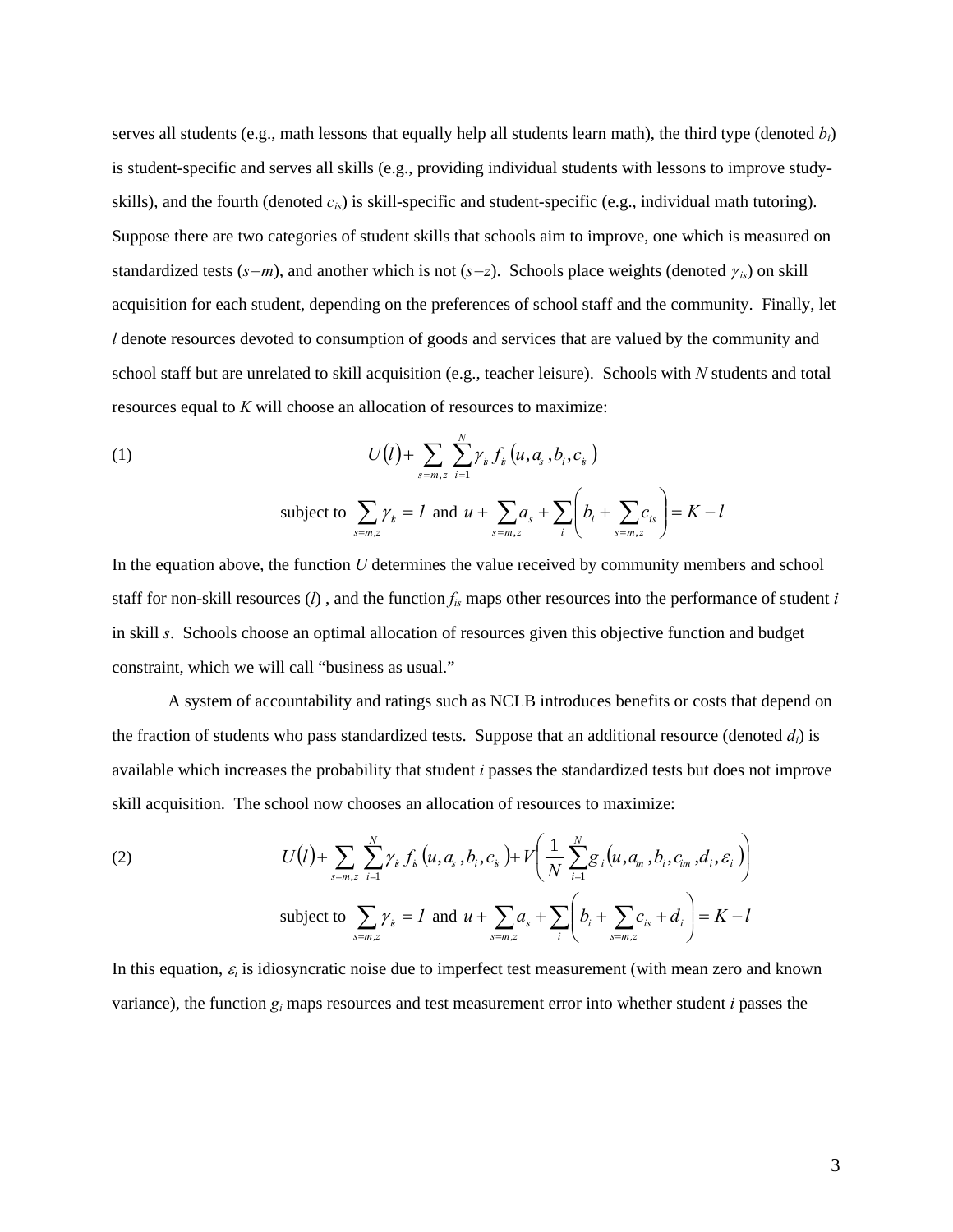standardized tests, and the function  $V$  maps the school-wide pass rate into benefits or costs.<sup>3</sup> Note that resources that do not improve measured skills ( $a_z$  and  $c_{iz}$ ) do not enter in the function  $g_i$ .

 The provisions of NCLB essentially impose costs on schools with pass rates below a certain threshold (AYP). Formally, let *V* take the following form:

(3) 
$$
V = \begin{cases} \overline{V} \text{ if } \left( \frac{I}{N} \sum_{i=1}^{N} g_i(u, a_m, b_i, c_m, d_i, \varepsilon_i) \right) \ge P^* \\ \frac{V}{N} \text{ if } \left( \frac{I}{N} \sum_{i=1}^{N} g_i(u, a_m, b_i, c_m, d_i, \varepsilon_i) \right) < P^* \end{cases} \text{ where } \overline{V} > \underline{V}
$$

In other words, the school is worse off if the pass rate falls below some threshold *P\**, but all other variation in the pass rate above or below that threshold does not have immediate consequences related to NCLB. The "all or nothing" structure has important implications for the accountability pressure different schools face. Because input allocations and the variance of test measurement error are known, schools will form expectations about their probabilities of making AYP. If a school has a very high probability of making AYP under its optimal pre-NCLB resource allocation**,** it will encounter very little pressure to improve and, consequently, resource allocation under NCLB should resemble "business as usual." In contrast, if a school expects to be close to the margin of making AYP under its optimal pre-NCLB resource allocation, the school and its community will face considerable pressure to improve student pass rates. This is a key identifying assumption in our methodology.<sup>4</sup>

Most optimistically, schools will respond to accountability pressure by improving their technical efficiency or economic efficiency (or both) without any increased costs or negative effects on students' skill acquisition. For example, a school might adopt a more cost effective reading curriculum which improves  $g_i$  for at least some students without decreasing  $f_i$  for any students or skills. Similarly, a school might improve economic efficiency by finding a more cost effective mix of inputs, perhaps by hiring a different mix of instructional staff to provide new combinations of  $u$ ,  $a_s$ ,  $b_i$ , and  $c_{is}$ .

 $3$  Alternatively, the function V could enter into the school's budget constraint, rather than the utility function, but the qualitative results from this alternative framework would be the same. Note that, for simplicity, V is based on the overall student proficiency rate on a single test, whereas NCLB holds schools accountable for proficiency rates for the overall student population and additional subgroups of students on both math and reading tests. 4

<sup>&</sup>lt;sup>4</sup> Schools with a very low probability of making AYP in the current year will also face pressure to improve over a longer period of time. Our empirical work focuses on comparisons of schools near the margin with schools with high probabilities of making AYP, but we also test for effects of schools having low probabilities of making AYP.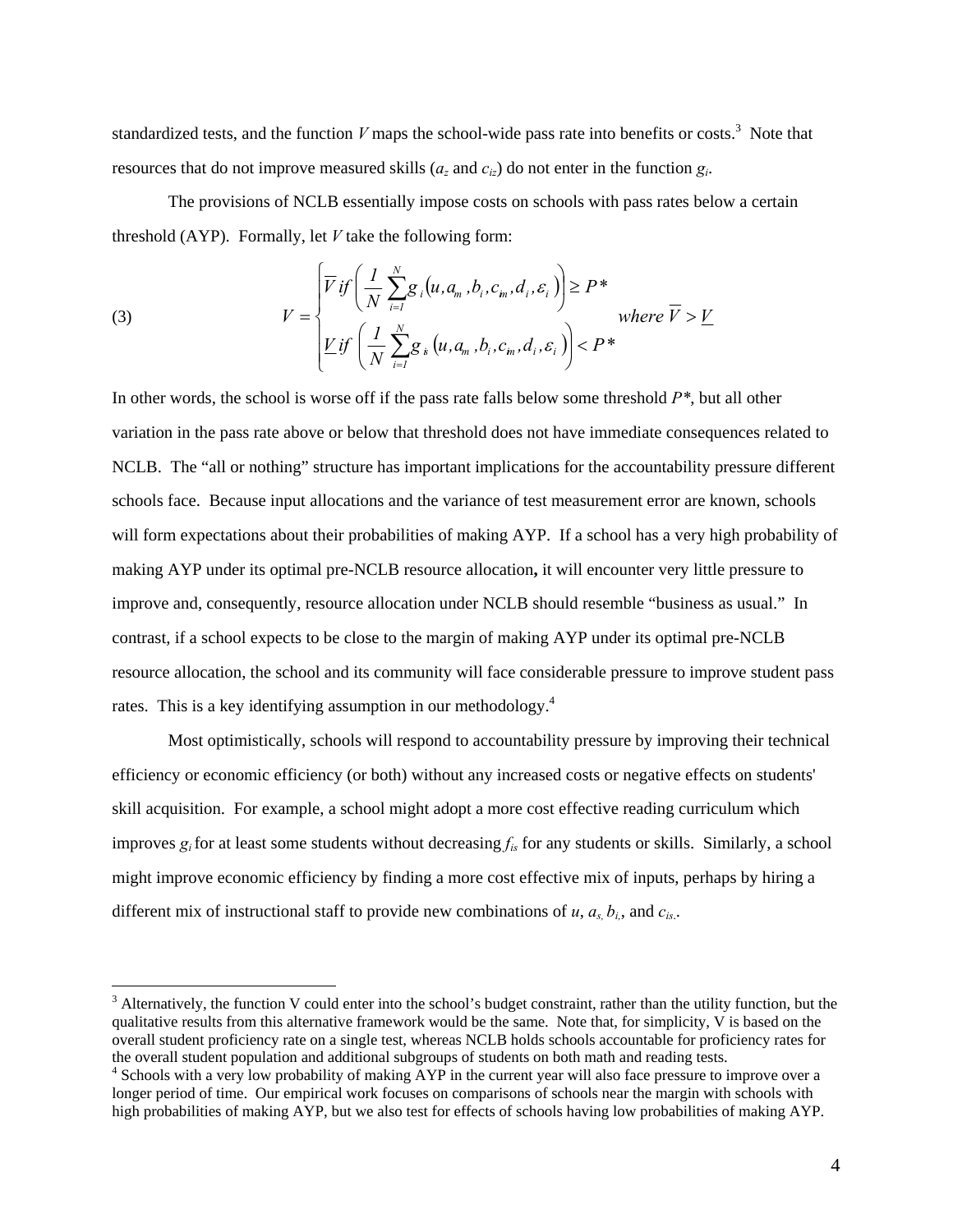Without improvements to efficiency, changes in resource allocation in response to NCLB will involve tradeoffs. School personnel and community members may reduce resources devoted to consumption (*l*) and direct them towards improving student skills. Accountability pressure may also induce schools to spend fewer resources promoting non-tested skills  $(a_z \text{ and } c_{iz})$ , more resources promoting tested skills ( $a_m$  and  $c_{im}$ ), and more resources targeted to particular students ( $b_i$ ,  $c_{im}$ ) for whom extra resources will most improve their probability of passing the standardized exams. Finally, schools may allocate resources to activities that improve pass rates  $(d<sub>i</sub>)$  but not skill acquisition.

Most empirical research on school accountability focuses on the impacts of state and local systems, many of which preceded No Child Left Behind (e.g., Ladd & Zelli, 2002; Hanushek & Raymond, 2005; Chakrabarti, 2007; Rouse et al., 2007; Chiang, 2009; Rockoff & Turner, 2010). Several studies find evidence that accountability pressure causes schools to reallocate resources in ways that raise average student achievement. However, schools have also been found to shift resources towards students and subjects that are most critical to the accountability rating (e.g., Booher-Jennings, 2005; Reback, 2008; Neal & Whitmore Schanzenbach, 2010), teach to the test (Jacob, 2005; Figlio & Rouse, 2006), remove low performing students from the testing pool (Figlio & Getzler, 2006; Figlio, 2006, Cullen & Reback, 2006), or cheat (Jacob & Levitt, 2003).

Knowledge about the impacts of NCLB is still nascent. Among the few studies that apply rigorous methods, most examine only student performance on high stakes tests in one state or one city (Springer, 2008; Krieg, 2008; Ladd & Lauen, 2010; and Neal & Whitmore Schanzenbach, 2010). These studies have found that students enrolled in schools failing AYP tend to make greater than expected gains on high-stakes tests, though there is conflicting evidence concerning heterogeneous effects on students at different parts of the performance spectrum. Only two prior studies examine the impact of NCLB incentives in multiple states. Ballou and Springer (2008) examine variation in the grade levels tested for NCLB across seven states and find that students generally perform better on low-stakes exams during years when they took high-stakes tests, particularly for students near the margin of passing their highstakes exams. Dee and Jacob (2009) find that students in states with no prior accountability policies experienced greater increases on the National Assessment of Educational Progress in some grades and subjects after NCLB was introduced.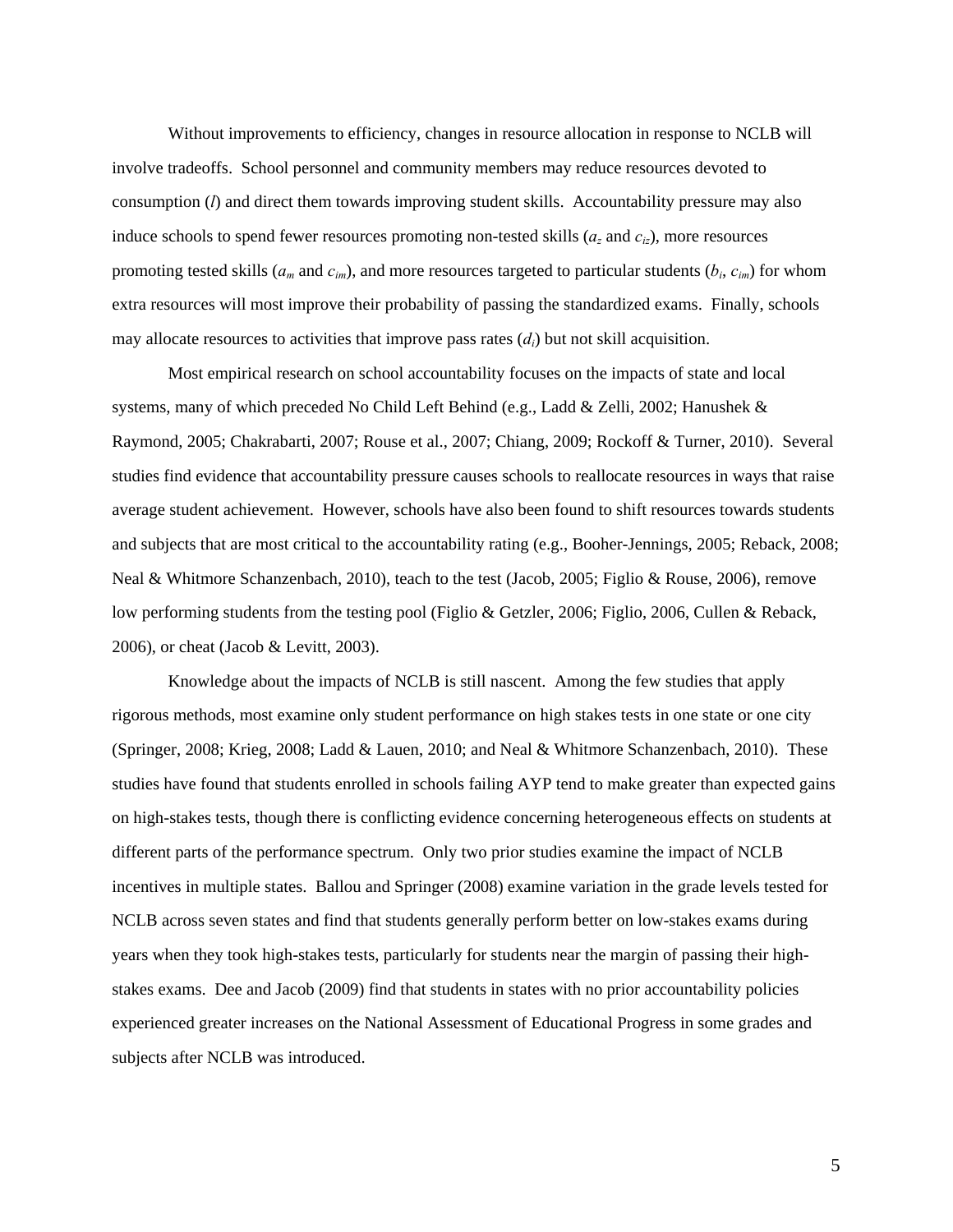### **3. Data and Descriptive Analysis**

### *3.1 Data Description*

Our analysis focuses on the initial years of NCLB implementation following its passage in January 2002. To measure NCLB pressure faced by schools during these years (and which subgroups and subjects caused that pressure), our analysis requires a comprehensive, national database of schools' NCLB-related outcomes. Because NCLB did not require states to report these data to the federal government, we painstakingly collected them from individual school report cards or state-level data files wherever available, and supplemented remaining states' data with two existing but incomplete public datasets.<sup>5</sup> We present the categories of data collected and their sources in Appendix 1.

We examine teacher-level outcomes from the 2003-2004 wave of the SASS and student-level outcomes from the spring 2004 wave of the ECLS, when most students in the ECLS were in the fifth grade. These surveys are sponsored and distributed by the National Center for Education Statistics. We use the non-public-use versions of these data in order to link teachers and students to our constructed measures of the degree to which NCLB placed short-term pressure on their school to make AYP.

The SASS surveyed teachers in all 50 states and allows researchers to construct nationallyrepresentative samples with the use of sampling weights.<sup>6</sup> For consistency with our examination of student outcomes in the ECLS, we limit the sample of teachers to those working in regular public schools that served at least five fifth graders as of 2001-2002. The first panel of Table 1 provides summary statistics on the outcome variables we create from SASS survey questions.<sup>7</sup>

The ECLS followed students for nine years, collecting data in both the fall and the spring of the school years 1998-1999 and 1999-2000 (kindergarten and first grade), and in the spring of the school years 2001-2002, 2003-2004, and 2006-2007 (third grade, fifth grade, and eighth grade). The ECLS has

 5 These two sources of NCLB-related data are the Council of Chief State of School Officers' School Data Direct (http://www.schooldatadirect.org/) and the American Institutes for Research National AYP and Identification Database (http://www.air.org/publications/naypi.data.download.aspx). Whereas the first source includes AYP data in most states for the years 2002-2003 through the current year, the latter dataset includes states' yes/no determinations regarding 2003-2004 and 2004-2005 subgroups and schools' passage of AYP participation and proficiency targets. In addition to missing data for some states, these sources also contain discrepancies with states' school report cards. We prioritized school report card data where available since they are the final interface between schools and the public and should reflect final adjustments such as school appeals to states' determinations of AYP. <sup>6</sup> The SASS surveyed administrators but we did not feel these questions were relevant to NCLB pressure. Although the ECLS surveyed teachers, the SASS offers a much larger sample size, surveys teachers across all grades levels, and asks them pertinent survey questions about their time use, attitudes toward their job, and future career plans. 7 <sup>7</sup> We recoded teachers' reported work-related hours and instructional hours as missing if their reported 60 or more instructional hours, a suspiciously high level of reported instructional time given the typical five day school week.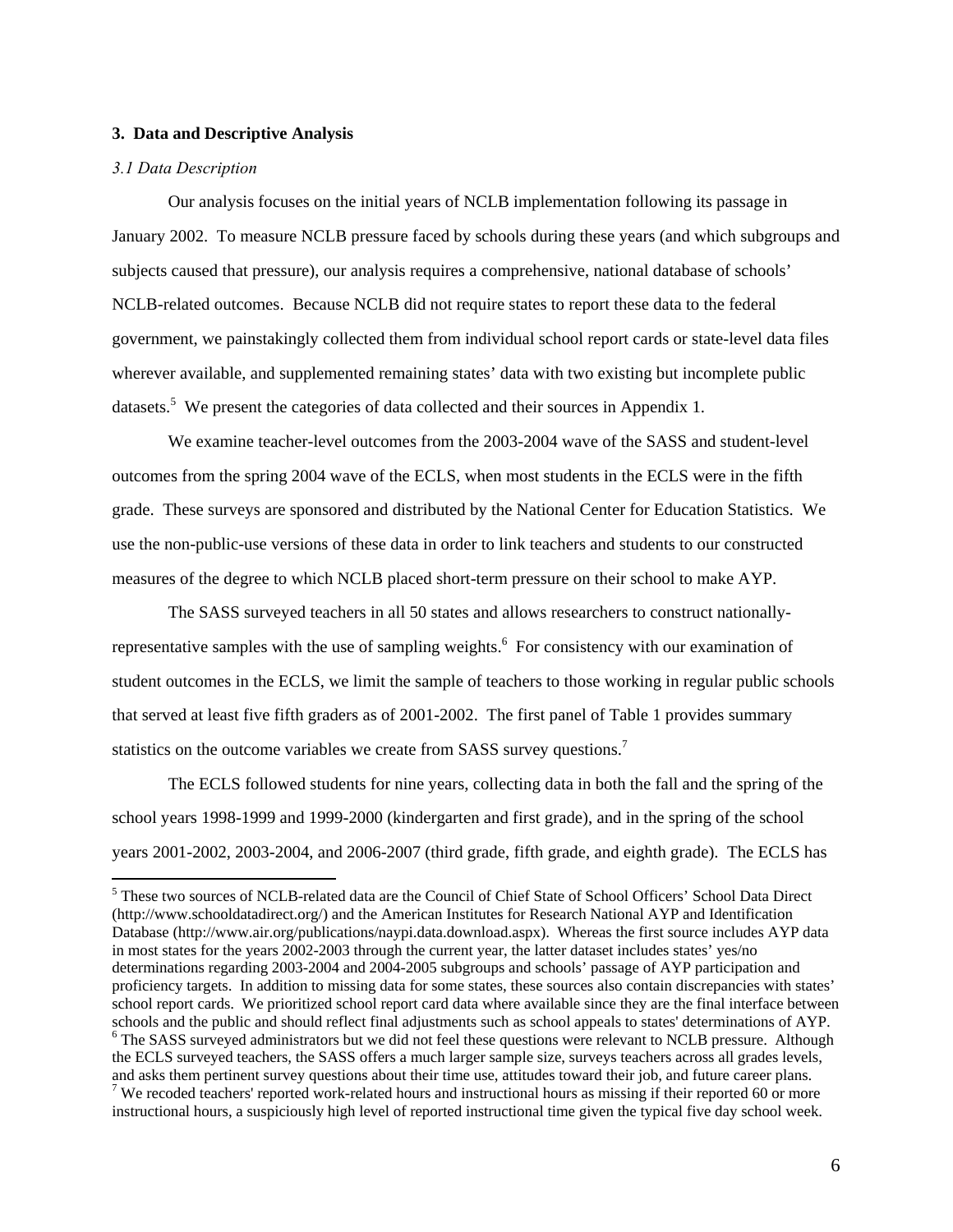the widest coverage and array of student-level outcomes of any nationally representative longitudinal dataset covering years before and after the passage of NCLB. Indeed, the timing of the ECLS survey is serendipitous, as this cohort was tested just prior to the first year of NCLB and again two years later. The ECLS sample was designed to be representative of kindergartners, their classrooms, and their schools in the school year 1998-1999, (and representative of first grade students in 1999-2000). It includes students from 40 relatively populous states. $8<sup>8</sup>$ 

The student-level data collection procedures in the ECLS result in samples of students that are not necessarily representative of the student populations at their schools, particularly due to tracking procedures for students making non-structural school transfers.<sup>9</sup> In our analysis of ECLS data, we use sampling weights to make our estimates nationally representative. However, we test the robustness of our results to dropping child-level sampling weights and removing students who made non-structural enrollment changes. This alternative specification does not change our main conclusions and has small effects on the precision of our estimates, increasing precision in some cases and reducing it in others.

In the ECLS data, we are particularly interested in measures of student performance on a series of standardized tests in math, reading, and science. Unlike the tests that states administer under NCLB, the ECLS tests were low-stakes, un-timed, and adaptive (i.e., subsequent questions are selected based on a student's performance on preceding questions), thus preventing floor or ceiling effects and increasing test reliability. Students and schools became involved in the ECLS survey well before NCLB, and likely were familiar with the ECLS surveyors and understood that these tests were not high-stakes. This reduces concerns about teaching to the ECLS test or strategic responses to survey questions. Also, by examining tests unrelated to NCLB, we avoid problems of mean reversion due to measurement error or other shocks to high-stakes test scores that do not reflect real achievement but would nevertheless affect the accountability pressure faced by the school.

 $8$  It used a multistage probability sample design, first selecting broad geographic areas (e.g., a county), then schools within each area, and finally students within schools. On average, 23 kindergarteners were sampled in each school. <sup>9</sup> The ECLS includes students who were retained within the same grade or skipped a grade level, but has some attrition. In the school year 1999-2000, a randomly-selected 50 percent sub-sample of students who transferred from their original school was surveyed, and another random sample of first graders in the same schools where transfer students were followed was added. However, this "freshening" of the sample was not repeated in the third, fifth, and eighth grades, and the ECLS simply sampled 50 percent of students who transferred schools for nonstructural reasons (i.e., students who switched schools for reasons other than moving from a  $K-4<sup>th</sup>$  grade school to a  $5<sup>th</sup> - 8<sup>th</sup>$  grade school in the same district).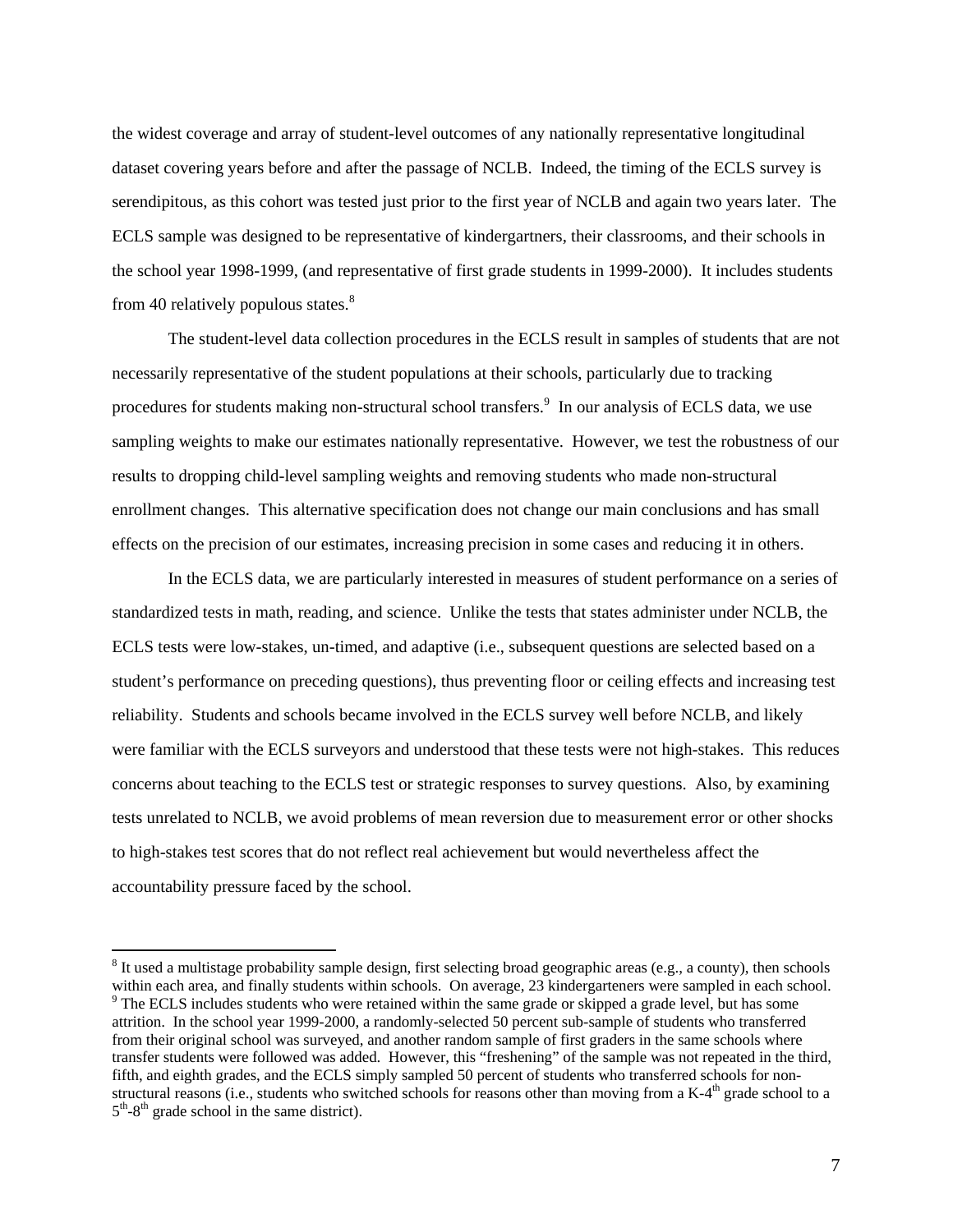The second panel of Table 1 provides descriptive statistics for our ECLS outcome measures. Since most surveyed students in the ECLS spring 2004 wave were fifth graders, we limit the sample of students to those attending regular public schools in the spring of the school year 2003-2004 that also served at least five fifth grade students as of 2001-2002. We standardize students' scores within subject and year so that the national mean score equals zero and the national standard deviation equals one.<sup>10</sup> In additional to standardized exams, we examine students' reported enjoyment of math and reading, as well as reported anxiety over standardized tests. $^{11}$ 

 Table 2 provides descriptive statistics on control variables used in our regression analyses. We show statistics separately for our samples of public school teachers from the SASS and public school students from the ECLS. Along with variables from the surveys themselves, we also use school characteristics from the Common Core of Data (CCD), compiled by the National Center for Education Statistics (NCES), and aggregated student test performance variables from the National Longitudinal School-Level State Assessment Score Database (compiled by American Institutes for Research).<sup>12</sup> We standardize test performance variables within states to have a mean of zero and standard deviation one.

In addition to our analysis of the SASS and ECLS data, we examine a set of survey responses from the Implementing Standards-Based Accountability (ISBA) study, conducted by the RAND Corporation. As part of ISBA, principals and math teachers in three states (Pennsylvania, Georgia, and California) were surveyed regarding their views on NCLB-related policies and the implementation of these policies in their schools. While these data are not public, researchers at RAND generously provided us with cross-tabulations of survey responses on a number of items, broken down by our measure of NCLB pressure. We discuss our measure of pressure and present the ISBA results in Section 4.

<sup>&</sup>lt;sup>10</sup> The ECLS data report t-scores of students' IRT-based "theta scores," which are estimates of students' skill levels. These t-scores are already constructed so that the national (cross-sectional) mean equals 50 and the national standard deviation equals 10, so we simply subtract 50 from these scores and then divide by 10 to convert them to Z-scores. Our sample means and standard deviations for these variables are not exactly equal to 0 and 1, respectively, because we must exclude a small fraction of states and schools with missing data, and because we use longitudinal student sample weights rather than cross-sectional sample weights.

 $11$  Answers to these specific questions, rather than an index based on a larger set of items, were obtained via special application to the National Center for Education Statistics. Due to copyright restrictions we cannot report the exact wording of these questions. For interest in and enjoyment of math and reading, we create dependent variables by summing the subject-specific numeric values for four relevant questions. We use only one question regarding feelings of test anxiety and create an indicator for reporting that such feelings were "mostly" or "very" true. 12 Tennessee did not report school level demographic information to the federal government after 1998-1999. Rather than drop Tennessee from our analysis, we use data from 1998-1999 in lieu of data from 2001-2002.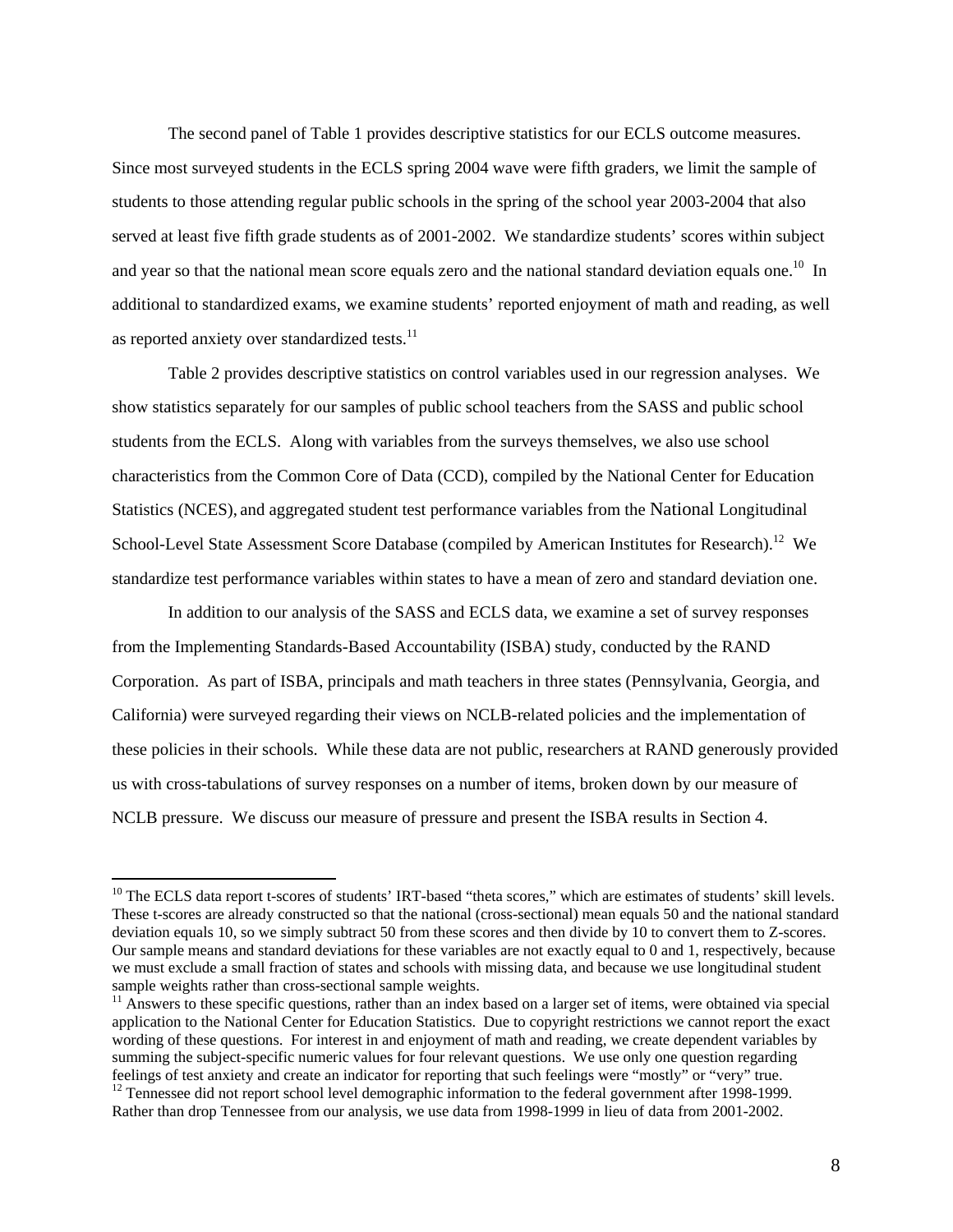### *3.2 Descriptive Analysis of AYP Outcomes under NCLB*

For a school to make AYP, each of its numerically significant student subgroups must meet a test *proficiency rate* threshold in both math and reading in addition to a test *participation* cutoff of 95 percent. Secondary schools must also meet thresholds for graduation rates, and primary schools must also perform sufficiently well on a state-selected "additional indicator," typically the attendance rate. Beyond these general parameters, states have a great deal of flexibility in setting a number of other rules and regulations. Specifically, states must:

- select *standardized tests* in math, reading, and (starting in 2007-2008) science;
- $\bullet$  select which *grade levels* to test (until 2005-2006)<sup>13</sup>;

- establish *proficiency rate thresholds*, i.e., the percent of students that must score proficient or higher. Thresholds apply to the whole school as well as individual subgroups;
- determine whether to calculate proficiency rates using all students *across* tested grade levels within each school or *within* tested grade levels;<sup>14</sup>
- determine whether to calculate subgroup proficiency rates using *multiple years of testing*;
- define *continuous enrollment,* where only continuously enrolled students count towards calculation of subgroup size as well as test participation and proficiency rates;
- select the minimum number of students that must be enrolled in tested grade levels for a student subgroup to be *numerically significant* and thus count towards a school's AYP determination;
- determine the generosity of *confidence intervals* applied to student subgroups' raw proficiency rates, which effectively lower proficiency thresholds needed to make AYP;
- determine the nature of *safe harbor* provisions that allow schools to make AYP in spite of a subgroup not meeting the required proficiency rate that year; and,
- decide upon the *appeals process* for schools to appeal their AYP status from the state.

<sup>&</sup>lt;sup>13</sup> From 2003 to 2005, states were allowed to choose which tested grade levels counted towards AYP determination, so long as at least one level in each of three grade spans (3-5, 6-9, and 10-12) were included. Only beginning in 2005-2006 did states have to assess the math and reading proficiency of all third through eighth graders and at least one level for grades 10 to 12.

<sup>&</sup>lt;sup>14</sup> While most states determine subgroup size using students across all tested grades within a school, eight states (Arizona, Colorado, Maine, New York, New Jersey, Rhode Island, Tennessee, and Washington) further disaggregate subgroup size and subgroup results to the grade or grade span level.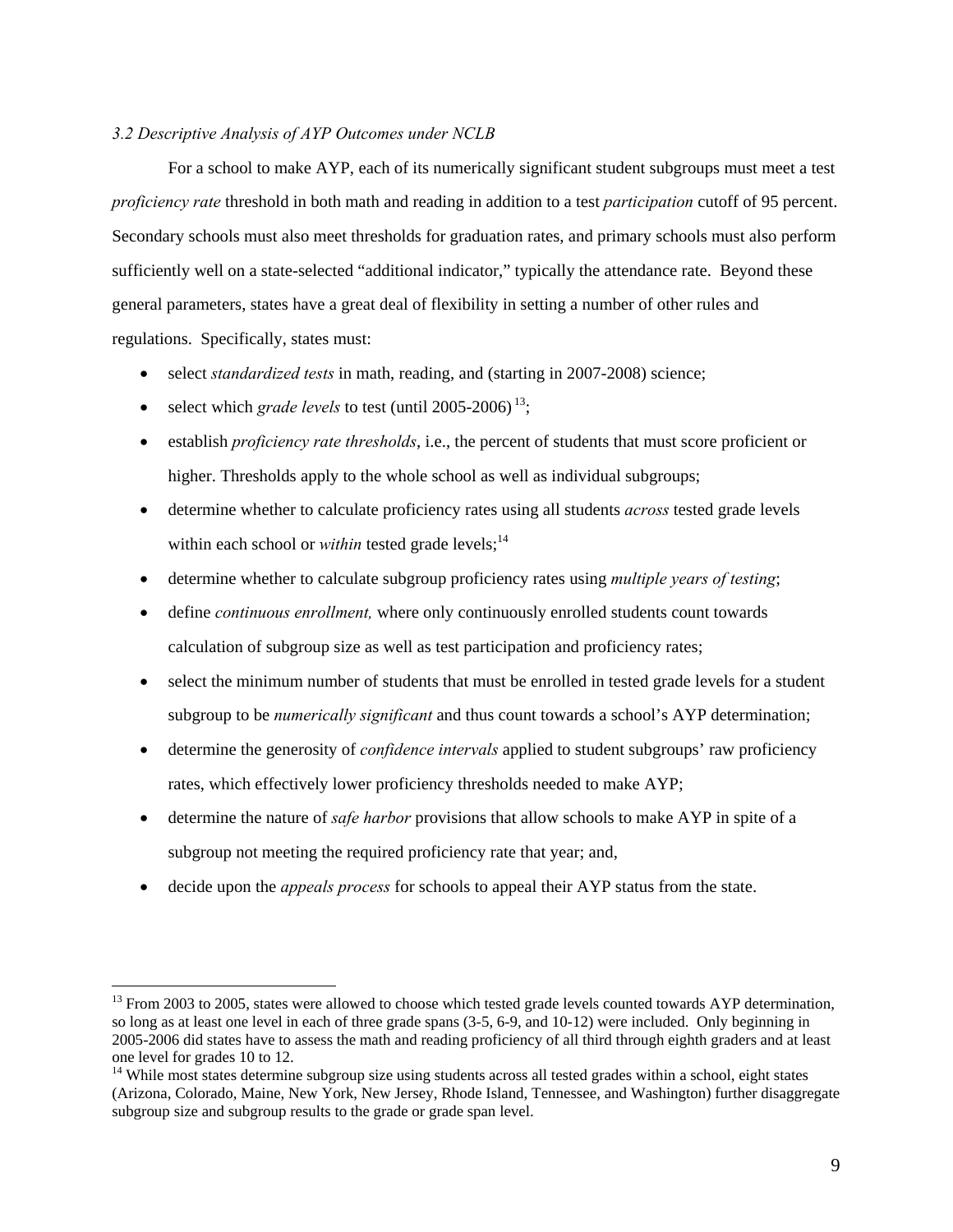Even this long list does not fully capture all the minutiae of NCLB rulemaking. For example, while most states consider the performance of five ethnic subgroups (Asian/Pacific Islander, black, Hispanic, Native American, and white) in their AYP determinations, California and Alaska add additional subgroups (Filipino and Alaskan Native, respectively) while Asian/Pacific Islander is not an AYP subgroup in Texas.

These seemingly esoteric decisions have real implications for whether schools fail to meet the targets set for them under NCLB, as can be seen in the remarkable amount of variation in the fraction of schools in each state that made AYP. In 2003, most states' failure rates fell between 20 and 40 percent, but the range extended from roughly 1 percent in Iowa to 82 percent in Florida (see Figure 1).

Importantly for our study, variation in the fraction of schools making AYP was mostly a function of states' rulemaking choices and bears little relation to measures of statewide academic achievement. For example, the fraction of schools failing to make AYP by state is not significantly correlated with the fraction of students in the state deemed proficient on the state's own exams, because required proficiency rates were often set at the  $20<sup>th</sup>$  percentile of baseline (spring 2002) school performance.<sup>15</sup> More importantly, as shown in Figure 2, there is little relationship between the fraction of schools failing to make AYP in a state and the state's average student achievement as measured on the National Assessment of Educational Progress (NAEP), a federal exam that has been administered to nationally representative samples of students in grades 4 and 8 for several decades.<sup>16</sup> States with the highest NAEP proficiency rates have slightly lower AYP failure rates than other states, but this relationship is not statistically significant and NAEP proficiency rates explain very little of the cross-state variation in AYP failure rates.

We have been unable to find any single aspect of NCLB design that can explain the wide variation in failure rates. However, by testing a number of factors we have come to the conclusion that interaction of four features significantly influences the fraction of schools failing AYP: (1) state rules for the numerical significance of student subgroups; (2) within-school heterogeneity, which influences how many student subgroups are numerically significant; (3) the generosity of the state's confidence intervals; and (4) the generosity of the state's safe harbor provisions. The complex manner in which these policy

<sup>&</sup>lt;sup>15</sup> However, there was even wide variation in how states calculated the  $20<sup>th</sup>$  percentile. For example, some states based the 20<sup>th</sup> percentile measure on baseline school-wide pass rates and some used grade-specific and/or subjectspecific baseline pass rates.

<sup>&</sup>lt;sup>16</sup> Note that we plot AYP failure rates for schools serving fifth grade students, which is the type of schools we analyze in SASS and ECLS. In Figure 1, AYP failure rates are shown for all schools that receive AYP designations.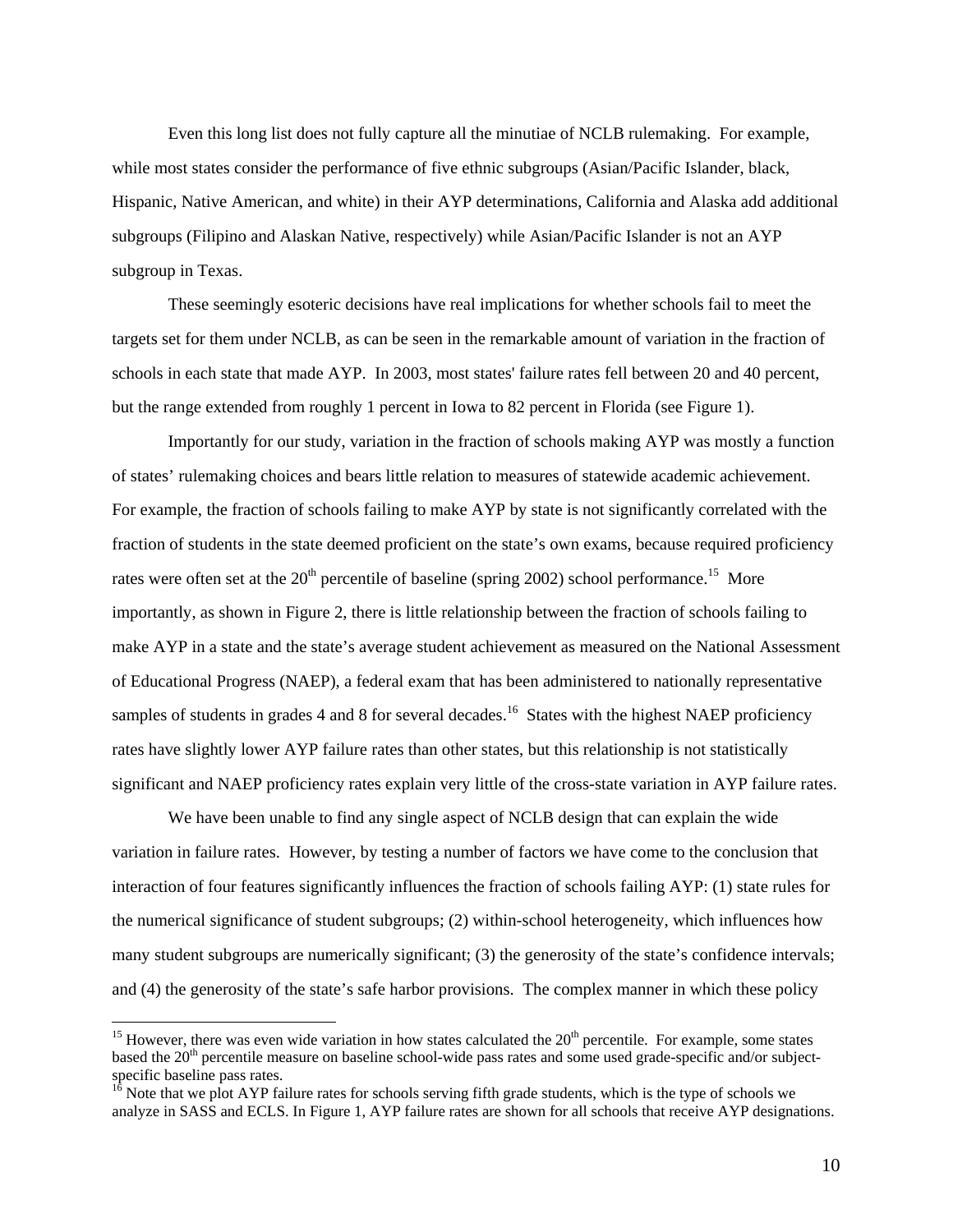details interact increases our confidence that the wide differences in the apparent leniency of NCLB requirements across states can help identify its impact on schools and students.

### **4. Predicting the Probability of Failing AYP**

 $\overline{a}$ 

In the first stage of our analysis, we use our newly assembled data set to determine which student subgroups and, by extension, which schools were on the margin of failing to make AYP in the first two years during which NCLB was in effect. We begin by estimating state- and subject-specific probit regressions to generate predictions of the likelihood that each numerically-significant student subgroup would pass AYP proficiency targets in the spring of both 2003 and 2004. To do so, we use school demographic characteristics (listed in Table 2) and 2001-2002 subgroup-level/school-level test performance variables from the school year 2001-2002—after the passage of NCLB but prior to the first AYP determinations.<sup>17</sup> We conduct regressions separately by state, so that coefficients capture the nuances of how states' NCLB rules affect schools' chances of making AYP. Regressions are run at the student subgroup level and are restricted to those that were numerically significant in either 2003 or 2004.18 Because of the variation in NCLB rules across states, our variables differ somewhat across some states. To be as consistent as possible, we applied a set of rules (described in Appendix 2) for how to specify our regressions conditional on the available data.

For each subject *s*, we estimate state-specific regressions of the following form:

$$
(4) \; APP_{jks03-04} = \begin{cases} 1 & \text{if} \; \alpha_q + X_{jks02}\beta_1 + N_{jks04}\beta_2 + XN_{jks}\beta_3 + W_{j02}\beta_4 + M_{jks03-04}\beta_5 + \zeta_{jks} > 0\\ 0 & \text{otherwise} \end{cases}
$$

where *AYP<sub>iks03-04</sub>* denotes whether subgroup *k* at school *j* met its AYP proficiency rate targets in 2003 and 2004 in subject *s*.  $X_{iks02}$  is a vector of test score variables for subgroup *k* based on performance on statewide exams in subject *s* during the school year 2001-2002, *Njks04* is a vector of student subgroup size

 $17$  In the vast majority of states, student test performance during the 2001-2002 school year did not directly affect the proficiency rates used to formulate schools' AYP determinations during 2002-2003 or 2003-2004. A few states incorporated 2001-2002 proficiency rates into 2002-2003 AYP determinations by generating two-year or three-year average proficiency rates for student subgroups; the remaining states used contemporaneous proficiency rates. Most states calculated a "safe harbor" provision whereby a school could make AYP if the only subgroup not meeting its target proficiency rate demonstrated sufficient improvement from the prior year. In 2002-2003, this would be based on performance relative to 2001-2002.

 $18$  This means a single school will have as many AYP predictions per subject (math or reading) as it has numerically significant student subgroups. For states that further disaggregate subgroup results to the grade or grade span level, we also define subgroups at this disaggregated level.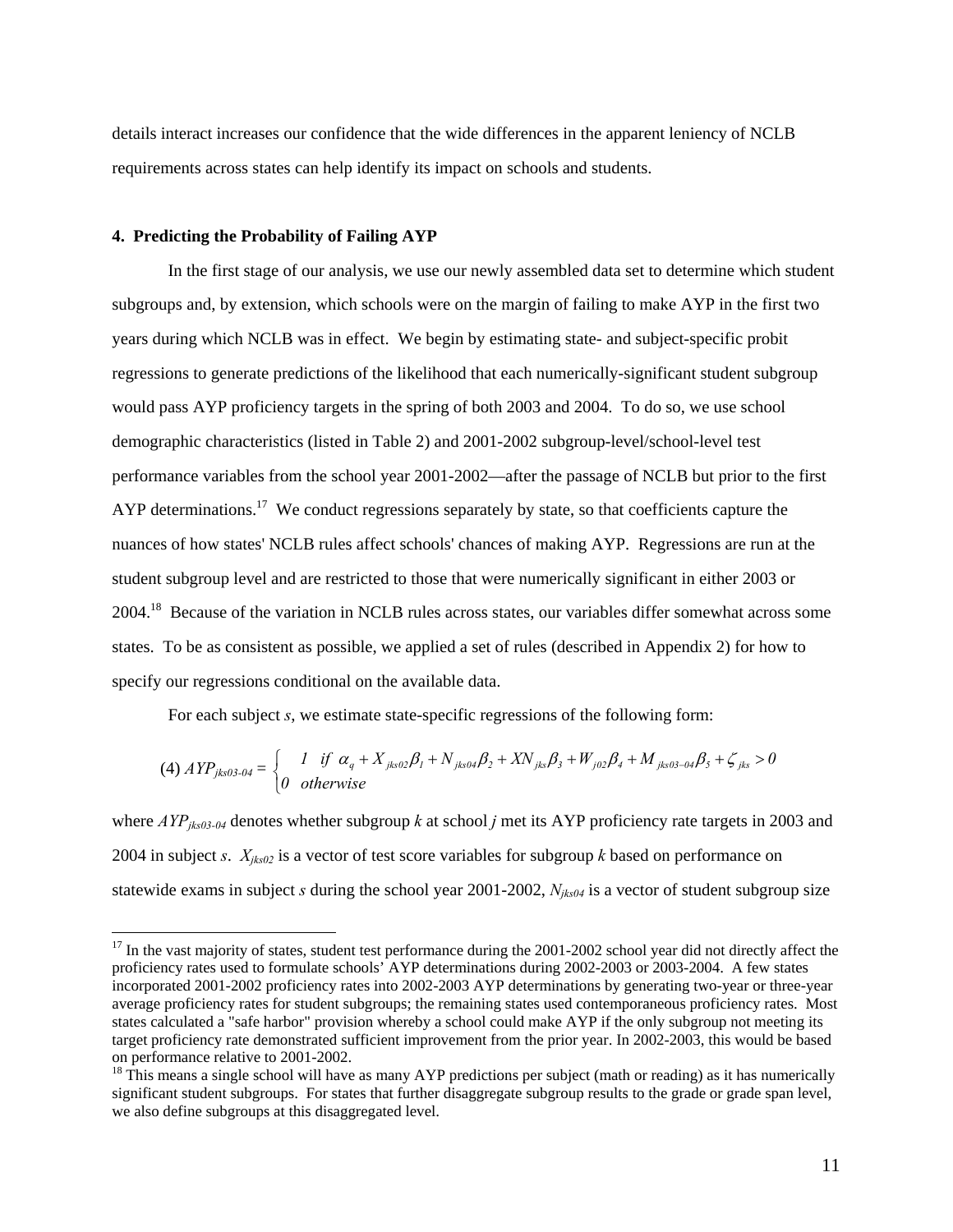variables in subject *s* for subgroup *k* in 2004, *XNjks* represents interactions of test score and subgroup size variables,  $W_{j02}$  is a vector of control variables for school-level demographics from the school year 2001-2002 (listed in Table 2), and  $M$ <sub>*jks03-04*</sub> is a vector of two dichotomous indicators for whether student subgroup *j* was numerically significant in subject *s* in only 2002-2003 or only 2003-2004, and *ζjks* is a normally distributed disturbance term. The  $X_{iks02}$  vector includes cubic terms for the test performance in subject *s* among students in subgroup *k* at school  $j$ <sup>19</sup> The subgroup size variables ( $N_{jks04}$ ) and interactions with test score measures (*XN<sub>iks</sub>*) are included to account for states' confidence interval adjustments and the mechanical decrease in the error variance of student pass rates as the number of tested students within subgroup *k* increases. In particular, the *Njks04* vector contains cubic terms for the inverse of the square root of the number of accountable test-taking students in subject *s* in subgroup *k* in school *j* during the school. We exclude subgroups from our sample if they were too small to be accountable under AYP in *both* 2003 and 2004. Appendix 2 provides detailed descriptions of each predictor and its data source.

We restrict our sample to schools that were (a) operational from at least 2001-2002 through 2003-2004, (b) neither technical/vocational nor only for special education students according to the classifications in the Common Core of Data and (c) served at least five students in grade 5 as of the school year 2001-2002.<sup>20</sup> We are forced to omit nine states from the SASS sample and five states from the ECLS sample due to missing data (e.g., 2002 test scores or a state's AYP determinations for subgroups). Our numerous attempts at gathering these data from state departments of education have either been unsuccessful or, in most cases, states claim that the data simply do not exist or are too

 $19$  Because we focus on schools serving fifth grade, we prioritize using fifth grade students' 2001-2002 proficiency rates for these control variables. Because some states either did not test fifth graders in 2001-2002 or disaggregated 2002-2003/2003-2004 subgroup AYP status by grade level, the 2001-2002 test performance variables are in some cases based either in part or wholly on tests from other grades, typically grade 4 or grade 6; full details are provided in Appendix 2. In addition, subgroup-specific performance for 2001-2002 is unavailable for some states, in which case we use overall student test performance in subject *s*, and include interaction terms between test performance and the fraction of the overall student population at each school comprised of students in group *k*. In practice, we find that subgroup-specific and overall measures of pre-NCLB test score performance work equally well in predicting the likelihood that the schools' pass rates will be near the NCLB required cutoff in 2003-2004.<br><sup>20</sup> We use the restriction of having five fifth graders because some schools that should serve grade 5 according t

grade level ranges indicated in the CCD actually enrolled no fifth graders. In cases where we use test performance from a grade other than grade 5 in the *Xjks02* vector, the regressions also include subgroups from schools serving the tested grade even if the school does not serve grade 5. For example, if a state tested fourth graders but not fifth graders in 2001-2002, we use grade 4 test performance in *Xjks02* and include K-4 schools in our first stage. Full details are provided in Appendix 2.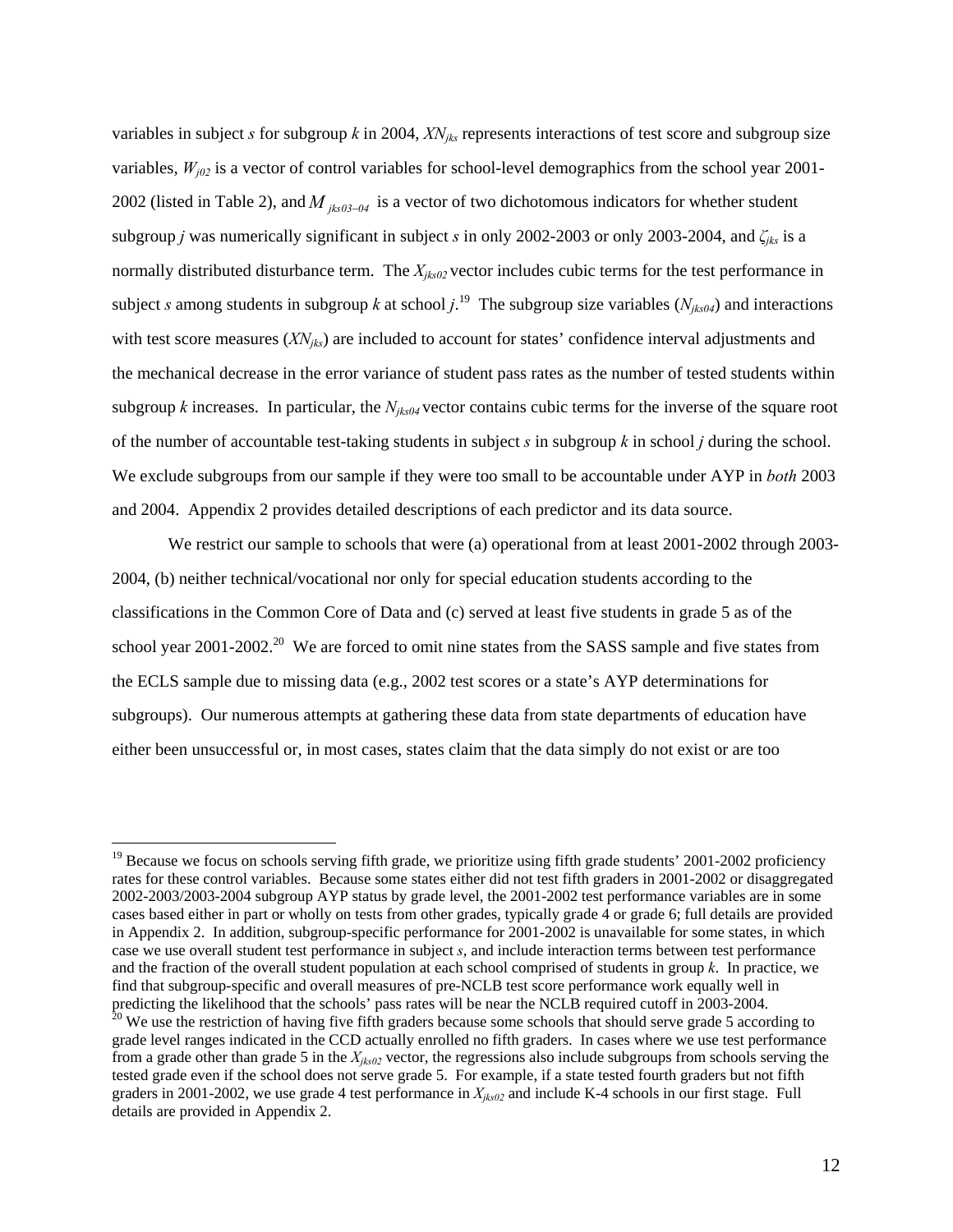unreliable to release. Fortunately, these states have relatively small populations; more than 92 percent of the U.S. population resides in one of the 41 states with sufficient data for our analyses.

### *4.1 Defining the AYP Margin*

We use predicted subgroup-level AYP pass probabilities from the state- and subject-specific regressions in Equation 4 to construct measures of accountability pressure under NCLB. Our measures are based on the following logic. Schools where all numerically significant subgroups have high chances of passing state proficiency targets in both math and reading likely faced little NCLB pressure. In contrast, schools where *any* numerically significant subgroup was close to the margin of passing are likely to have faced accountability pressure. However, schools where *any* subgroup has a very low probability of passing are unlikely to be able to do anything to change their AYP outcome in the short term.

Following this logic, we construct the following school level measures of NCLB pressure:

- (i) A school is classified as *above the AYP margin* if all numerically significant subgroups have a high chance of making AYP in both math and reading;
- (ii) A school is classified as *below the AYP margin* if it has at least one numerically significant subgroup with a low chance of making AYP in either math or reading;
- (iii) A school is classified as *on the AYP margin for a particular subject* if (a) at least one numerically significant subgroup in the school has a moderate chance of making AYP in that subject, and (b) no numerically significant subgroup in the school has a low chance of making AYP in either subject;
- (iv) A school is classified as *on the AYP margin* if it is on the AYP margin for math or reading.

 For all of our analyses below, we define a "moderate chance" of a subgroup making AYP as between 25 and 75 percent, a "high chance" as above 75 percent, and a "low chance" as less than 25 percent. While these cutoffs are admittedly ad hoc, our results are not very sensitive to using other cutoffs ranging from between 35 and 65 percent to between 15 and 85 percent.

Table 3 summarizes our measures of NCLB pressure for schools in these 41 states. We classify 69.1 percent of schools above the AYP margin, 21.4 percent on the AYP margin, and 9.5 percent below the AYP margin. The actual rates with which schools made AYP in both 2003 and 2004 were 87 percent for schools above the margin, 38 percent for schools on the margin, and 7 percent for schools below the margin, demonstrating that our specification has sufficient power to identify substantial variation in which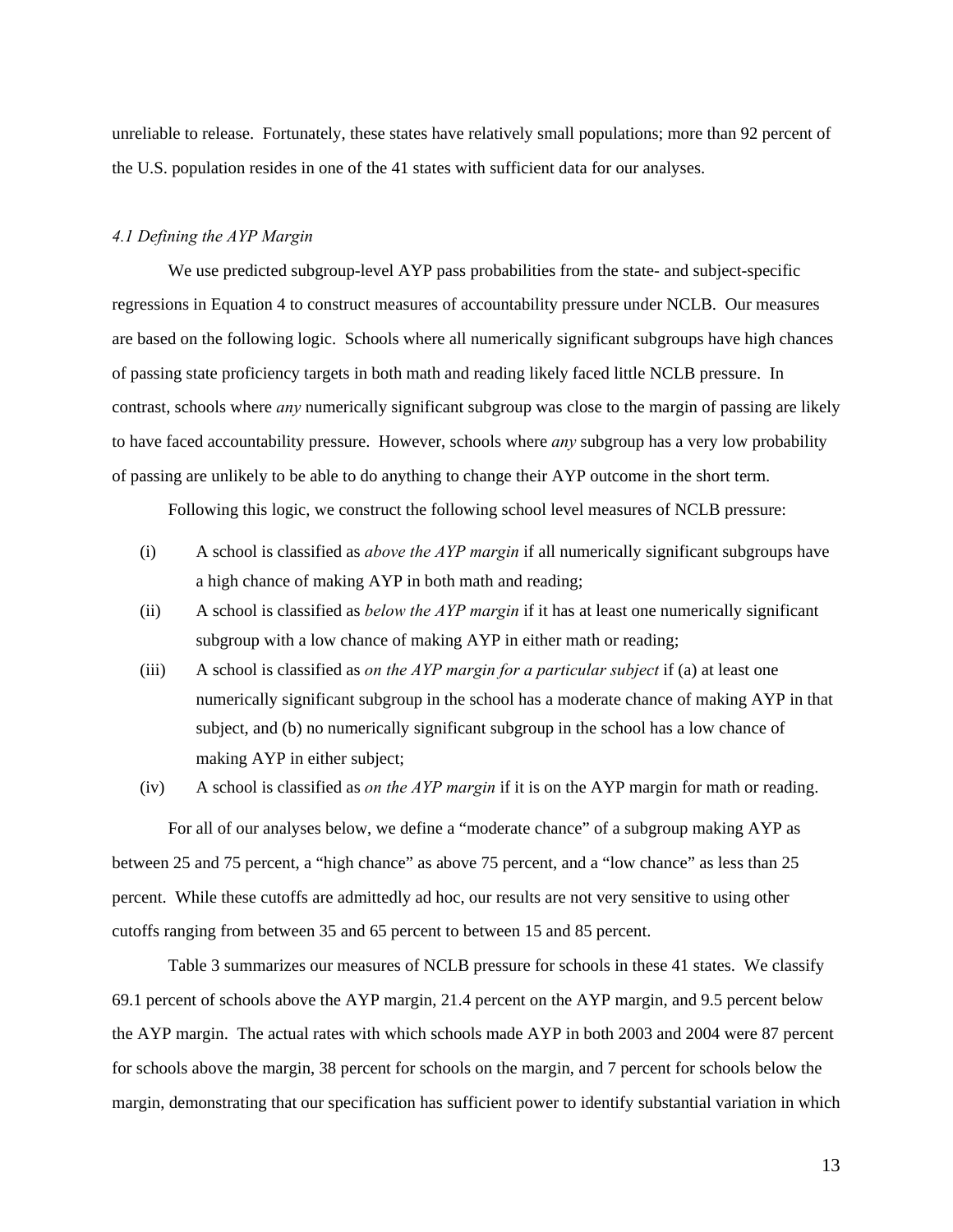schools were at risk of failing to make AYP. However, our analyses below are predicated on the idea that the risks of AYP failure were foreseeable to school administrators and teachers. To the extent that measurement error causes us to misclassify which schools *believed* they were on the AYP margin, our estimated effects of NCLB pressure may be biased towards zero. This possibility motivates the need to examine whether our estimates are related to teachers' and administrators' reported sense of accountability pressure, which we do below.

 The results reported in Table 3 also reveal that, with the exception of white and economically disadvantaged students, most student subgroups were typically not numerically significant and did not count towards AYP. For example, 70 percent of schools did not have a sufficient number of disabled (special education) students in either 2003 or 2004 to be held accountable for that group's performance. This rate varied across states depending on minimum subgroup size requirements, again underscoring the importance of these regulations. For example, disabled subgroups were accountable under NCLB in either 2003 or 2004 in just 7 percent of Arizona schools, compared with 61 percent in Massachusetts.

 Among subgroups that were numerically significant and thus accountable, the fraction we predict to have a moderate or low chance of making AYP varies considerably. The subgroups most frequently predicted to have a *moderate* chance of passing in reading were disabled and limited English proficient (30 and 37 percent, respectively) and, in math, disabled and Black (26 and 27 percent, respectively). Disabled student subgroups also have relatively high fractions (about 15 percent) predicted to have *low* chances of passing proficiency targets in both subjects, as do Native American subgroups (17 percent in math, 22 percent in reading) and Asian subgroups in reading (25 percent). In contrast, White subgroups are nearly always predicted to have a high chance of passing proficiency targets.

### *4.2 Variation in Predicted NCLB Pressure across States*

Our identification strategy is predicated on the idea that similar schools faced different levels of NCLB pressure because of the state in which they were located. However, it is still broadly true that schools with high average achievement had greater chances of making AYP than schools with low average achievement. To illustrate both of these ideas, we take our primary measure of NCLB pressure whether a school was on the AYP margin—and plot cumulative distributions of the percent of schools on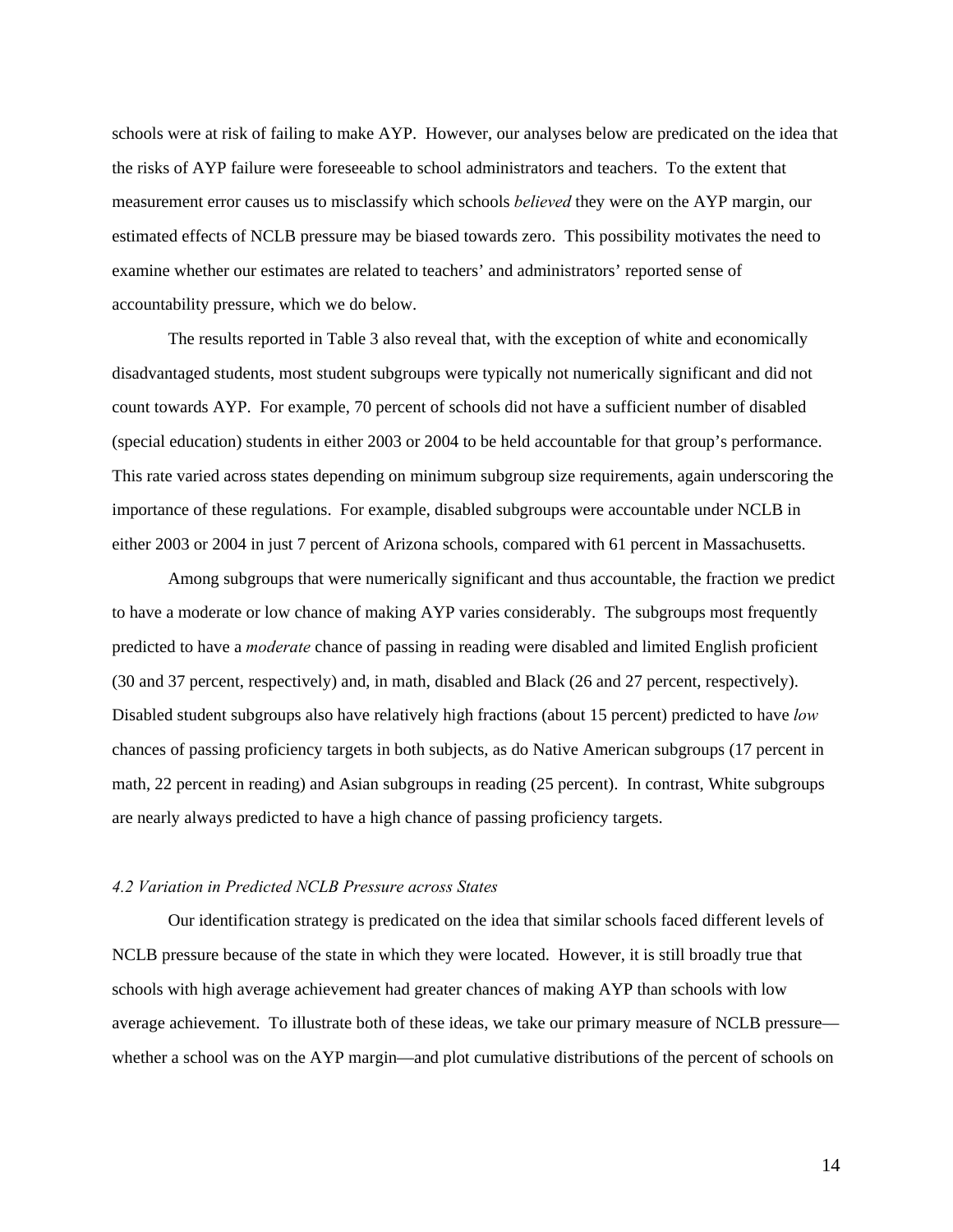the margin across 41 states, separating schools by quartile of within-state campus-wide test score performance in the school year 2001-2002.

As expected, we place more schools on the AYP margin within the lowest performance quartile, but being on the margin is by no means the exclusive territory of low scoring schools (Figure 3, top panel). The median state has 60 percent of its lowest quartile schools on the AYP margin, but also has 25 percent of its second quartile, 10 percent of its third quartile, and 5 percent of the top performing quartile on the AYP margin. Importantly, in all of our analyses below, we always include flexible controls for schools' relative performance on statewide examinations in the school year 2001-2002. Thus, our identification is not based on the general tendency of low-scoring schools to face more NCLB pressure.

These cumulative distributions also illustrate that we put many relatively high performing schools on the AYP margin in some states with "tough" NCLB rules. In 20 percent of states, the percentages of schools on the AYP margin in the lowest through highest performing quartiles were *at least* 80 percent, 50 percent, 25 percent, and 10 percent, respectively. In contrast, for the 20 percent of states that appear to have the lowest amount of NCLB pressure, the percentages of schools on the AYP margin in the lowest through highest performing quartiles were *at most* 40, 12, 5, and 3 percent, respectively.

When we plot similar cumulative distributions for the percentage of schools we place *below* the AYP margin, we see less variation but similar qualitative results (see Figure 3, bottom panel). As expected, far more schools are below the margin in the bottom quartile of school test performance. Nevertheless, we place hardly any schools below the margin in a few states, while in some states we place a substantial fraction of schools below the margin in the second or third quartiles of within-state performance. In other words, schools with reasonably good test scores still had a low chance of passing AYP in some states with "tough" NCLB rules.

#### *4.3 Assessing our Measure of NCLB Pressure in the ISBA Surveys*

To get an initial sense of the validity of our measures of NCLB pressure, we examine aggregate statistics from surveys of principals and math teachers in California, Pennsylvania, and Georgia by the RAND Corporation concerning topics related to NCLB in the school-year 2003-2004. As mentioned in Section 3, the micro data from these surveys are not publicly available and we present these crosstabulations as suggestive evidence. We pursue a more rigorous methodology in Section 5.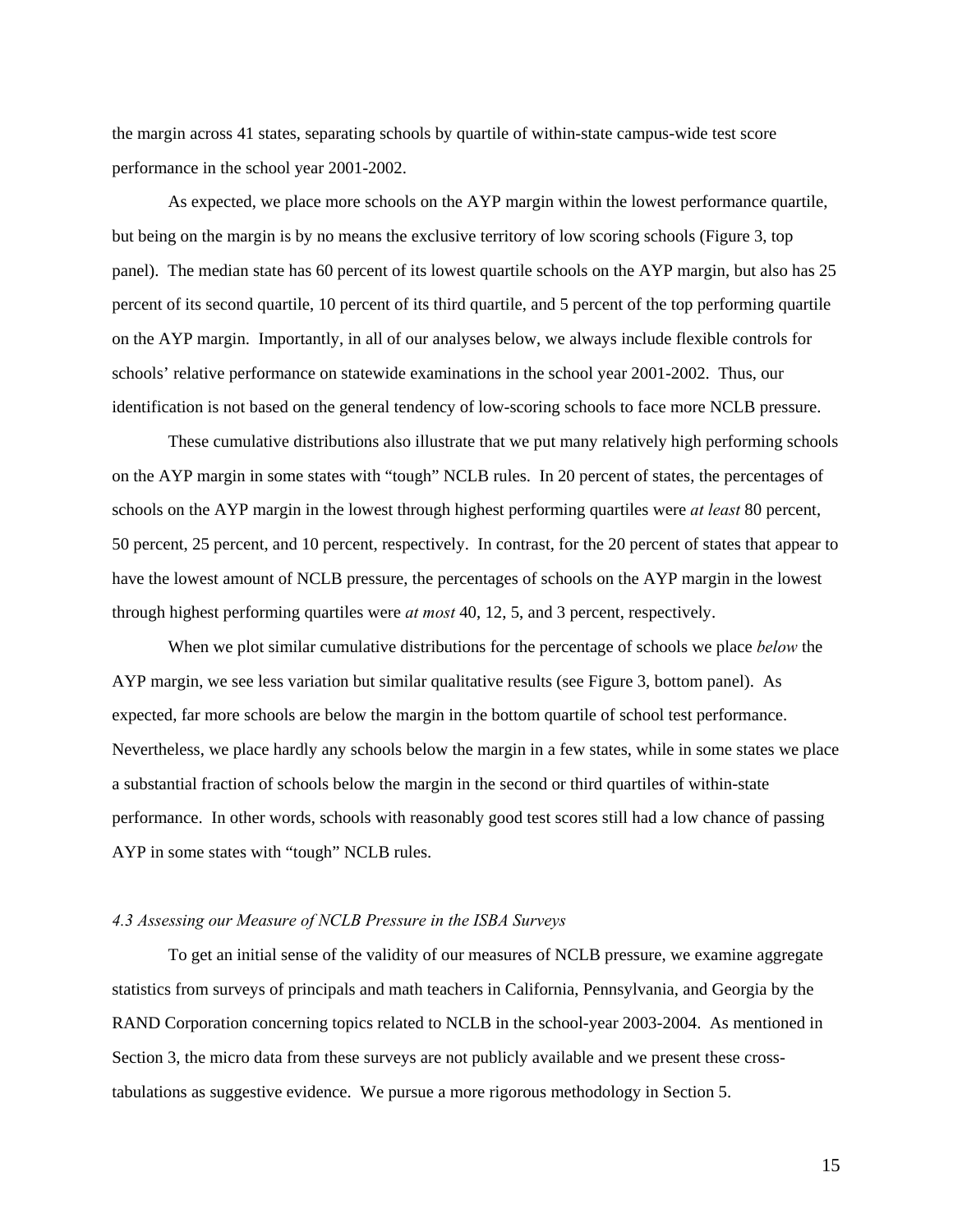We are only able to examine principals' survey responses in 21 schools that we classified as on the AYP margin and 104 schools above the AYP margin. No principals were surveyed at any school that we predict had a low chance of making AYP. Among principals working in schools above the AYP margin, 96 percent felt they would make AYP in the school year 2003-2004, relative to only 71 percent who worked in schools on the AYP margin. Indeed, among principals in schools above the AYP margin, 72 percent felt they would make AYP for *the next five years*, relative to only 48 percent in the marginal group (Table 4, Panel A). Principals in schools on the AYP margin were between 9 and 14 percentage points more likely to say that they had: encouraged teachers to focus more time on tested subjects; distributed commercial test preparation materials; or distributed copies of previous state tests or test items. All of these differences in responses across principals in the two groups are statistically significant at approximately the one percent level.

Because of the larger number of teachers surveyed, we can examine teachers working in schools we classify as below the margin (19 teachers), on the margin (224 teachers), and above the margin (1,074 teachers) of AYP. Relevant survey questions included probes about teaching test-taking strategies, focusing on students who are close to proficient on the high stakes test, emphasizing the topics and types of problems given on the state test, spending more time teaching content, and searching for more effective teaching methods. Teachers working in schools on the AYP margin were between 11 and 19 percentage points more likely than teachers working in schools above the AYP margin to report having taken these actions, while teachers in schools below the AYP margin were between 3 and 20 percentage points more likely to report having taken these actions than teachers in schools on the margin. All of the differences between responses from teachers in the schools above the margin and either of the other two teacher groups are statistically significant at the one percent level, and help confirm that our constructed measures of NCLB pressure align with principals' and teachers' reported perceptions.

#### **5. Estimates of the Impact of Accountability Pressure Under NCLB**

We use our measures of whether a school is below, on, or above the AYP margin to predict various outcomes for an individual *i* (i.e., a student or teacher) in school *j* and state *q.* Our basic regression specification is shown by Equation 5:

(5) 
$$
Y_{ij} = \delta_q + Q_{ij}\rho_1 + W_{j02}\rho_2 + X_{j02}\rho_3 + \lambda(\text{Margin\_AYP}_j) + \gamma(\text{BelowMargin\_AYP}_j) + \zeta_{ij}.
$$

16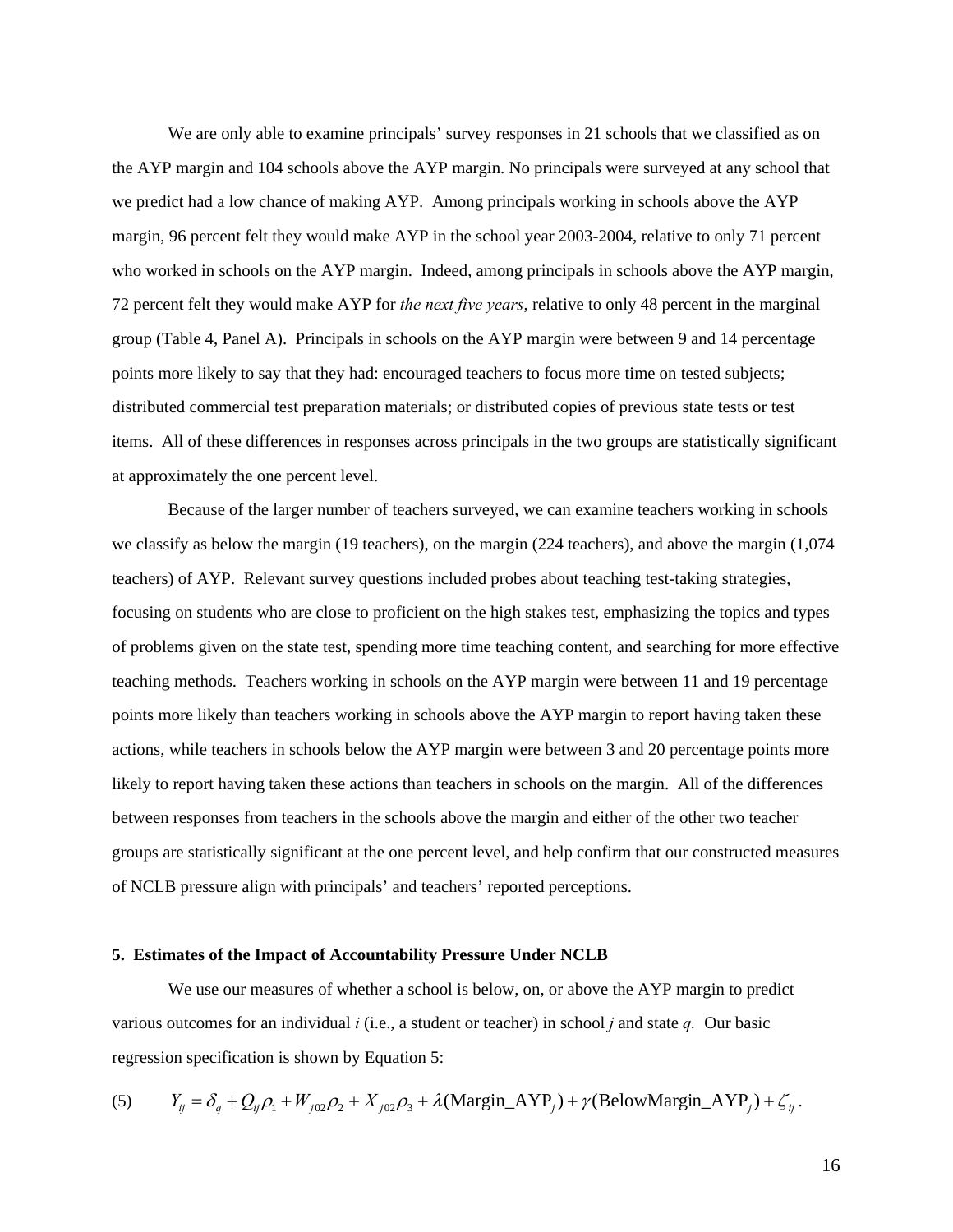$Y_{ij}$  is an outcome of interest,  $\delta_q$  represents state fixed effects,  $Q_{ij}$  is a vector of (student- or teacher-level) control variables, and  $W_{j02}$  is a vector of school-level control variables (as in Equation 4). The  $X_{j02}$  vector differs slightly from the *Xjks02* vector in Equation 4 in that it contains school-wide student achievement measures in reading and math during the school year 2001-2002, normalized within the state to have a mean of zero and standard deviation of one, and the square and cube of these achievement measures.

The coefficient of interest is  $\lambda$ , which represents the average impact of the NCLB pressure associated with being in a school on the AYP margin. This estimate of  $\lambda$  measures the causal effect of short-term accountability pressure under the assumption that, conditional on a host of observable school characteristics, the variation across states in whether a school falls on the AYP margin is exogenous. We believe that the evidence presented in Section 3 provides ample support for this identification strategy. The estimate of  $\gamma$  (i.e., the impact of NCLB pressure associated with being *below* the AYP margin) is less well-identified and should be interpreted more cautiously, though there are likely very few schools that would find themselves below the AYP margin in every state nationwide (see Figure 3). Nevertheless, because few schools are predicted to be below the AYP margin, our estimates of  $\lambda$  always remain qualitatively similar if we drop the "below margin" indicator  $(\gamma)$  from the regressions.

Because our measures of NCLB pressure are derived from first stage probit regressions, we estimate standard errors using a two-sample bootstrap adjusted for school-level clustering. We use 1,000 Monte Carlo simulations of both the first- and second-stage models, randomly sampling coefficients from the first-stage model using the implied distribution from the variance-covariance matrix which allows for school clustering, and randomly sampling schools (with replacement) in the second-stage models.

### *5.1 Impacts on Teachers*

 $\overline{a}$ 

We examine the effect of NCLB pressure on teachers using the SASS data from 2003-2004. Because many of these teachers do not teach students or subjects tested under NCLB, we augment Equation 5 with an indicator for whether the teacher taught math or reading in a NCLB-tested grade and interact this with the indicators for whether the school was on or below the AYP margin.<sup>21</sup> The  $Q_{ii}$  vector

 $21$  In cases of teachers covering multiple grades, we set the "high-stakes grade/subject" indicator variable equal to one if the teacher covers either math or reading and more than half of the teacher's covered grade levels were tested for NCLB in that teacher's state during the spring of 2004.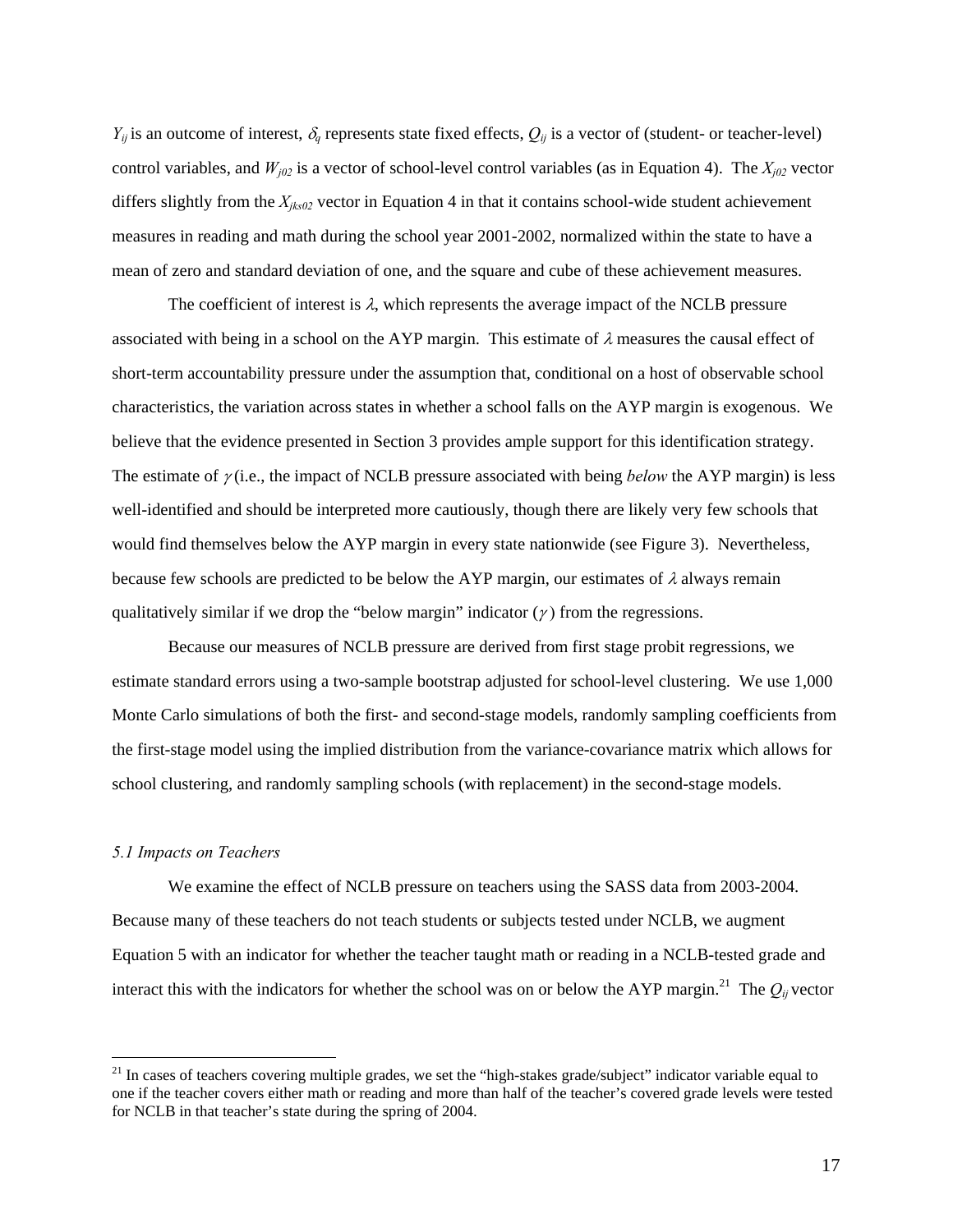includes the teacher-level control variables listed in Table 2, with both linear and squared terms for teachers' years of experience.

 The first column of Table 5 (Panel A) displays estimated effects of NCLB pressure on whether teachers strongly agreed with the statement: "I worry about the security of my job because of the performance of my students on state and/or local tests." Compared to teachers of high-stakes grades/subjects at schools above the AYP margin, those in schools on the AYP margin are 5 percentage points more likely to report concern over their job security related to student test performance—a large increase considering that only 7.5 percent of teachers reported this concern overall. Like the ISBA results above, this supports the notion that our measure of NCLB pressure is valid and captures significant variation in school staff members' perceptions of pressure. Column 1 in Panel B of Table 5 displays estimates from a specification that restricts the sample to untenured teachers.<sup>22</sup> Although the resulting drop in the number of observations decreases our precision significantly, we do find that untenured teachers working in schools below the AYP margin, even those not teaching high-stakes grades/subjects, tend to be very concerned about how student test performance will affect their job security.

We next examine how NCLB pressure affects teachers' long-term career plans. We construct an indicator variable from teachers' survey responses concerning whether they plan to teach until retirement. If a school is on the AYP margin, untenured teachers are at least as likely to have long-term teaching career plans as their counterparts teaching in schools with higher probabilities of making AYP. However, teachers working in high-stakes grades/subjects in a school *below* the AYP margin are 13 percentage points less likely to plan to teach until retirement than those working in a school above the AYP margin (Table 5, Panel A, Column 2). This is in line with findings by Feng et al. (2010) that schools in Florida that received very low accountability ratings subsequently experienced higher rates of teacher turnover. The effect is stronger for untenured teachers (Table 5, Panel B, Column 2), suggesting that teachers at greatest risk of job loss might be discouraged by the challenge of raising student proficiency rates at schools that are unlikely to make AYP and face state sanctions.

The third column of Table 5 presents results concerning how NCLB pressure affects teachers' total weekly work hours, measured several months ahead of NCLB testing. The largest and most

<sup>&</sup>lt;sup>22</sup> The SASS does not measure tenure, so we created an indicator for whether a teacher's total years of experience (measured in the SASS) exceeds the state's required number of years for tenure. Data on state requirements come from 2002-2003, see Brunner and Imazeki (forthcoming), and we thank Eric Brunner for providing them.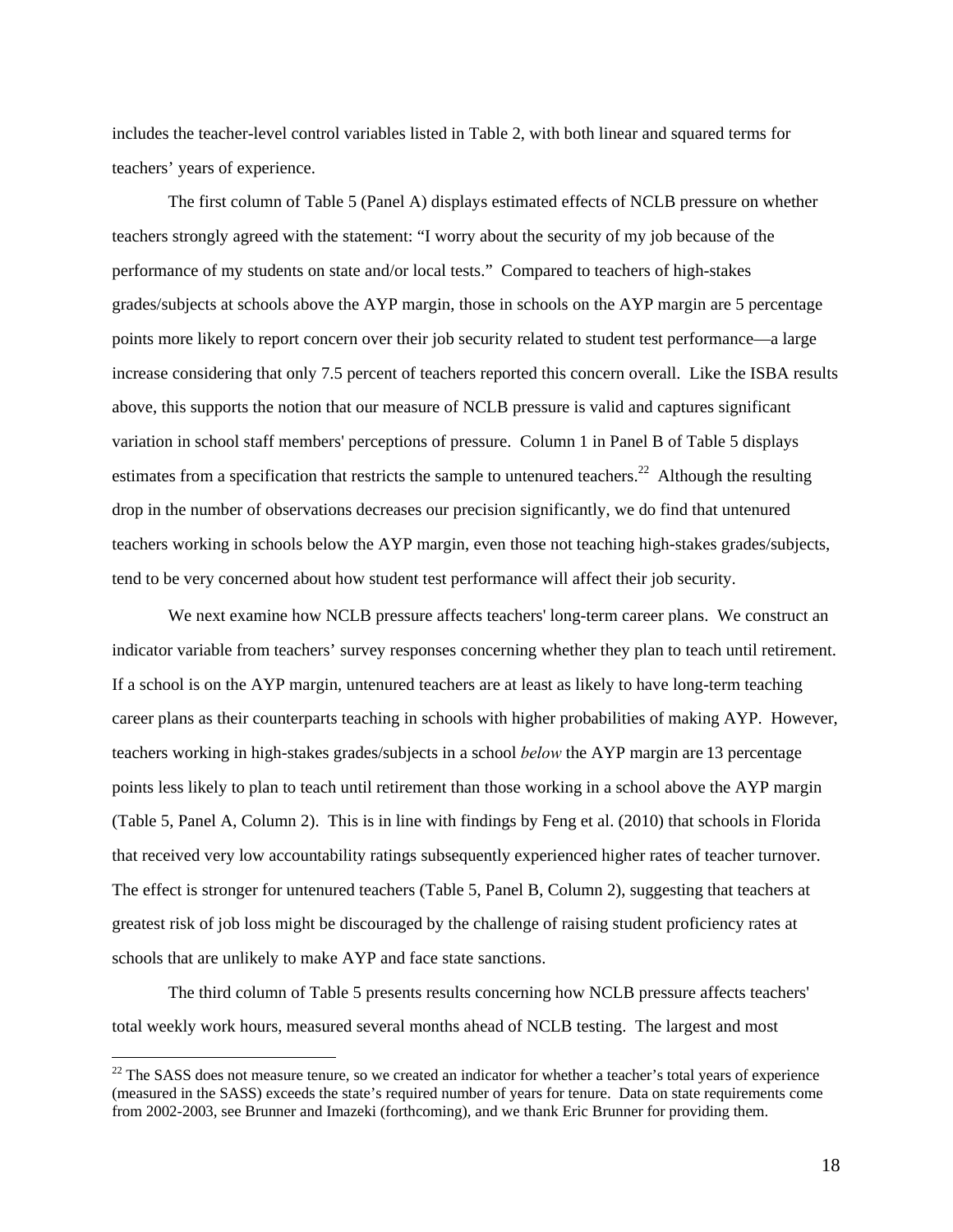significant differences in work hours occur for untenured teachers who work in high-stakes areas at schools on the AYP margin. These teachers report working about four hours more per week than their untenured co-workers teaching low-stakes grades/subjects at their schools, a difference with a *p*-value of 0.03.<sup>23</sup> Given that the standard deviation of work hours is under 10 hours (see Table 1), this difference in hours worked by untenured teachers is substantial.

We also estimate the impact of NCLB pressure on teachers' self-reported number of *instructional* hours per week, which is a subset of their total work hours. Unlike total hours, instructional hours do not increase for any type of teacher in response to NCLB pressure (Table 5, Column 4). Moreover, instructional hours actually *decline* by one to two hours per week for teachers in schools below the AYP margin and for untenured teachers in schools on the AYP margin, though not differentially for those teaching high-stakes grades/subjects. The fact that untenured teachers in schools facing short-term NCLB pressure report working more hours but spending less time on instruction presumably means that part of their work day shifts towards other activities such as student assessment, grading, lesson planning, or other non-instructional activities. This heightens the concern that NCLB pressure may have negative effects on student achievement, particularly for material not covered on high-stakes exams, and provides further motivation for our analysis of student outcomes via the ECLS data.

In the SASS data, surveyed teachers are randomly selected within each school, so their activities should be an unbiased (albeit noisy) measure for all teachers in the school. Nevertheless, one concern for our analysis is that principals at schools facing NCLB pressure strategically place teachers into highstakes grades and subjects. However, we believe such behavior would most likely create bias against our findings. If principals wish to boost high-stakes test performance, they should assign their most talented teachers to high-stakes areas. Yet we find these teachers are more concerned about their job security, are less likely to plan to teach until retirement, and work longer hours *only* if they do not have tenure.

While the SASS data are too coarse to identify the specific activities to which teachers devote more time, we can explore shifts in instructional time across subject areas using self-reports of teaching content during the previous week. The SASS surveyed teachers in the fall, well ahead of NCLB testing,

<sup>&</sup>lt;sup>23</sup> We computed the p-value of this estimate using the bootstrapped standard error for the sum of the relevant coefficients. The 3.07 point estimate for the interaction of teaching high-stakes with working in a school on the AYP margin is marginally significant, with a p-value of .11, suggesting that high-stakes teachers in schools under accountability pressure also work longer hours than high-stakes teachers in schools facing little pressure under NCLB.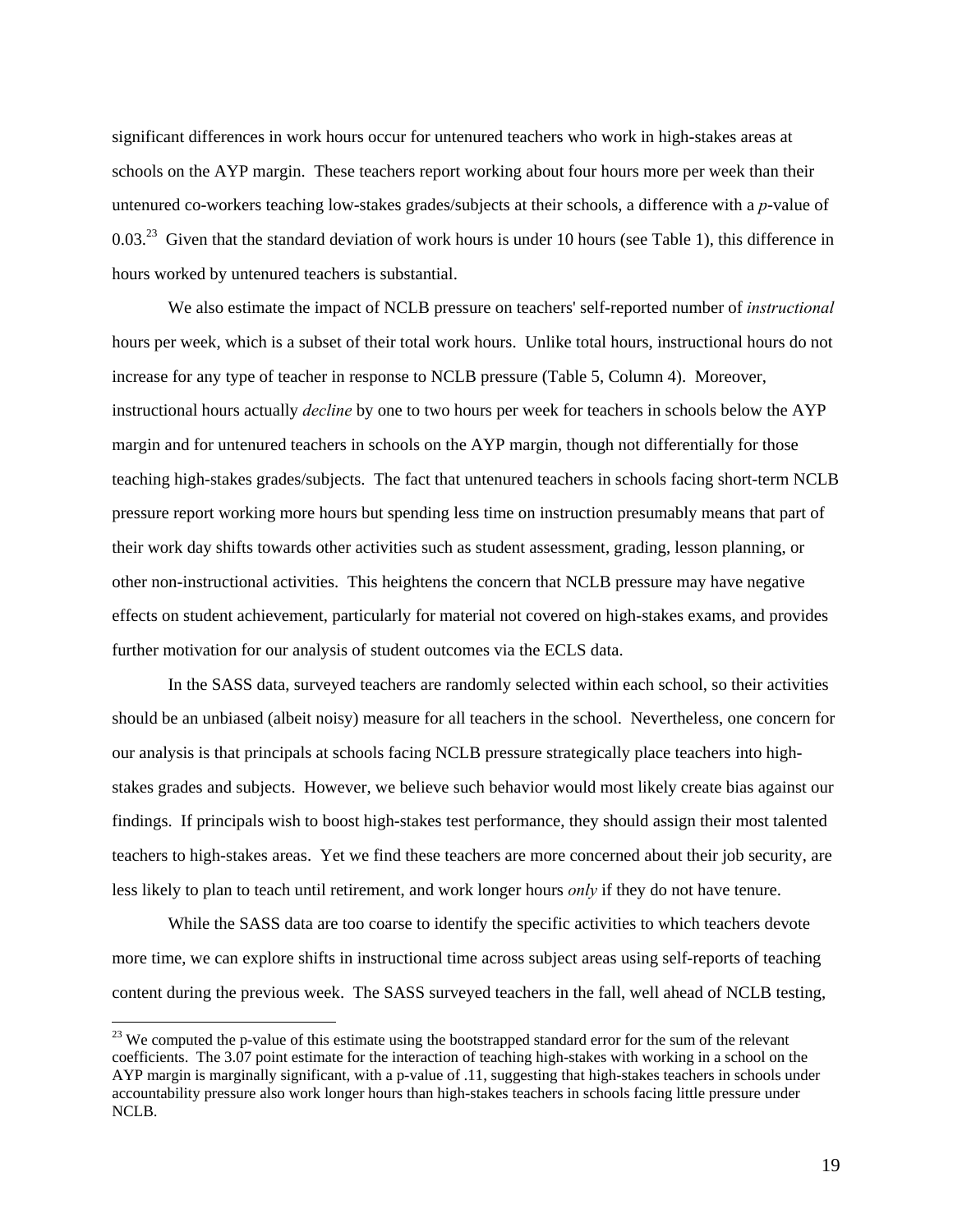and survey responses should reflect general shifts in instruction rather than last-minute preparation for high-stakes tests. To examine whether NCLB pressure shifted resources away from low-stakes subjects, we focus on whether the teacher taught at least one science lesson or at least one social studies lesson during the prior week. The estimates displayed in Table 6 suggest that schools on the AYP margin slightly change the proportion of teachers offering science lessons. Compared to teachers at schools above the margin, these teachers are 4.0 percentage points less likely to have taught a science lesson in the last week. They are also 1.3 percentage points less likely to have taught a social science lesson, but this estimate is not statistically significant. The effects on science and social studies offerings in schools below the AYP margin are even larger and both statistically significant. Compared to teachers at schools above the margin, teachers in schools with a low chance of making AYP are 10 percentage points less likely to offer a science lesson and 6 percentage points less likely to offer a social studies lesson. These are large differences considering that 63 percent and 65 percent of teachers in this sample taught science and social studies lessons, respectively, in the previous week (see Table 1). Schools with little short-term chance of making AYP may still try to shift instruction toward the high-stakes subjects in order increase their chances of eventually making  $AYP<sup>24</sup>$ .

#### *5.2 Impacts on Students*

 $\overline{a}$ 

Changes in teachers' work and instructional time measured in the SASS data provide somewhat ambiguous evidence on whether NCLB pressure leads to broad increases in student achievement or a more narrow focus on the material included on high-stakes tests. We address this issue directly using the ECLS data. Our student-level regression specifications are based on Equation 5, and control for all of the variables listed in Table 2 as well as state fixed effects and a third degree polynomial of the student's standardized math and reading performance in both the first and third grade waves of the ECLS. Thus, our identification comes only from comparing students with very similar prior learning trajectories who attend schools with similar demographic and academic characteristics but different levels of NCLB pressure because of the state in which they are located.

 $^{24}$  A reduction in science and social studies lessons could be driven by schools using specialists who teach intensive amounts of science and social studies to compensate for decreased lessons from other instructors. However, if we examine hours taught in science or social studies conditional on teaching at least one lesson in the subject we find no support for this explanation.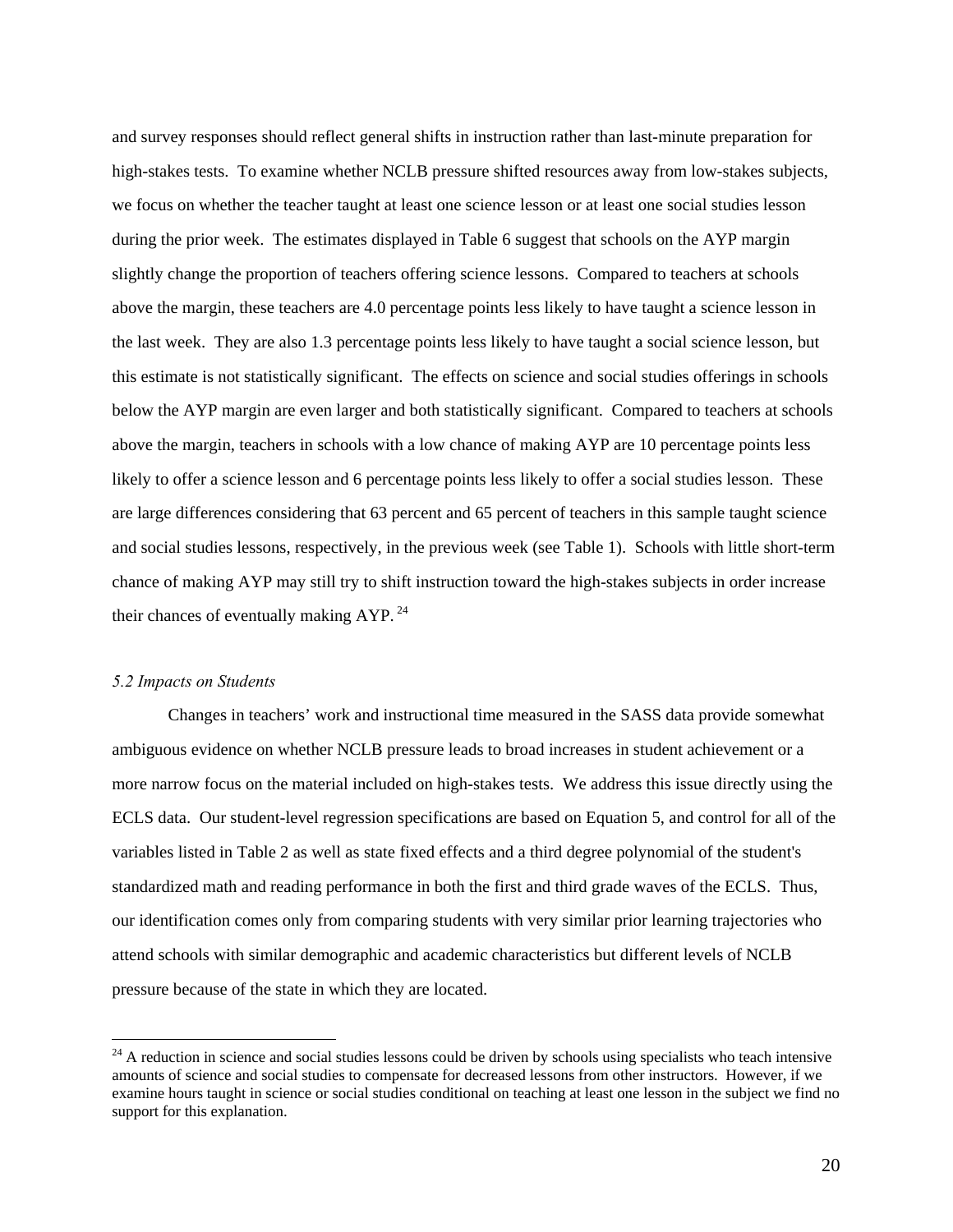Panel I of Table 7 displays coefficient estimates for our indicator of whether a school was *on the AYP margin*. 25 Estimated coefficients for our indicator that a school is *below* the AYP margin were never even marginally significant and are not reported for ease of exposition. Our estimates suggest that NCLB pressure has either neutral or positive effects on student achievement in both low- and high-stakes subjects. Students' reading scores are .073 of a standard deviation greater on average when schools are on the AYP margin (Table 7, Panel I, Column 1). This estimate is statistically significant at the .05 level and is a considerably large effect; previous estimates of the impact of accountability pressure on *high-stakes* tests are typically between 0.1 and 0.2 standard deviations (e.g., Rouse et al., 2007; Rockoff and Turner, 2010). Students' math scores are 0.043 of a standard deviation greater on average when they attend a school that is on the AYP margin, though this estimate is not statistically significant at the 10 percent level. Science scores are also greater (0.049 of a standard deviation), though again this estimate is not statistically significant. Although we are examining results for multiple dependent variables, a power test suggests that these three estimates are far too large to occur by chance.<sup>26</sup>

Importantly, our results also suggest that when schools face NCLB pressure, gains in achievement do not decrease students' enjoyment of reading or math, or increase anxiety over testing. Respective point estimates for the impact of NCLB pressure on students' enjoyment of reading and math are -0.031 standard deviations (statistically insignificant) and 0.148 standard deviations (significant at the 5 percent level). We also find a small and statistically insignificant *decrease* of 0.05 standard deviations in students' reported anxiety over testing.

The framework presented in Section 2 motivates the idea that the impacts of NCLB may differ across students within a school. We first examine whether our estimates depend on whether schools faced strong pressure to raise proficiency rates for the overall student population or for the focal student's own subgroup(s). Estimates presented in Panel II come from specifications where we replace the single "on the AYP margin" variable with three mutually exclusive indicators for whether the school was on the AYP margin due to: (1) the overall student group, (2) the student's own subgroup (and *not* the overall

<sup>&</sup>lt;sup>25</sup> We focus on the AYP margin for most relevant subject(s): math for math test performance or enjoyment, reading for reading test performance or enjoyment, and either math or reading for science test performance or anxiety about standardized tests. We lack power to separate relevant-subject and cross-subject effects using the ECLS. 26 To test the joint significance of these test score estimates, we simulated estimations of these three models after randomly reassigning schools to different AYP status. Out of 1,000 simulations, *none* produced three estimates that were, respectively, at least as large in absolute value of as the actual highest, second highest and third highest estimate reported in the first three columns of Panel I of Table 7.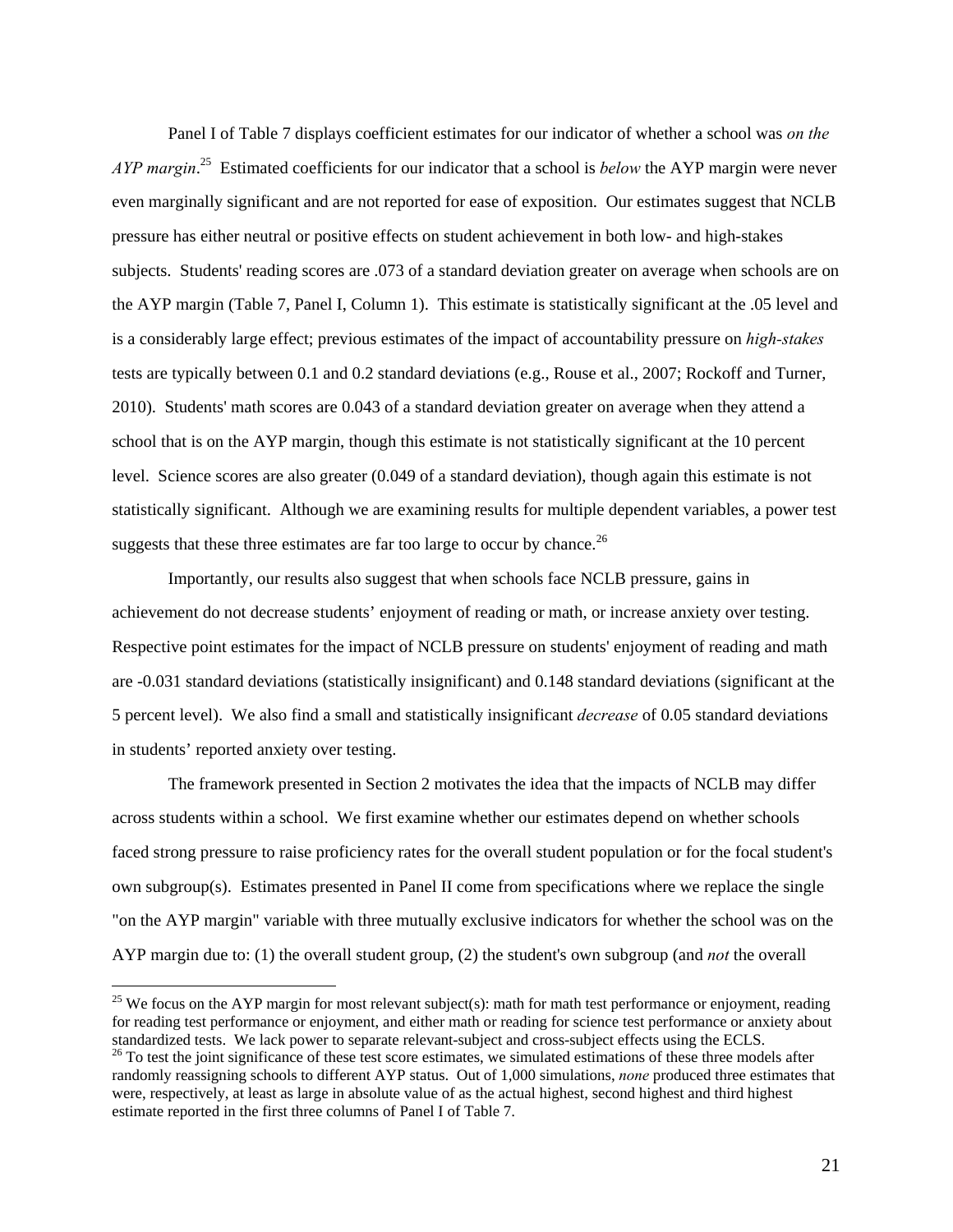student group as well), and (3) other subgroups (and *not* the student's own subgroup or the overall student group). The point estimates for all three subjects in Panel II are positive, regardless of whether the students are members of subgroups whose performance is most critical to the schools' AYP ratings, and the relative magnitudes of the three coefficients are different across the three subject areas. Thus, we find no systematic patterns suggesting that our results are driven by targeting particular student subgroups.<sup>27</sup>

 To produce the largest increase in student proficiency rates, schools might also direct resources to students who are likely to score close to the threshold of passing the exam. Previous studies find evidence of distributional effects on student achievement on high-stakes exams (e.g., Reback, 2008; Neal and Whitmore Schanzenbach, 2010), and we provide evidence here concerning distributional effects on low-stakes exams. We classify a student as "on the bubble" for passing their state exam if their third grade test score was within 15 percentiles below or 5 percentiles above their states' NCLB exam passing threshold.<sup>28</sup> The coefficients on the interaction of our indicator for whether a student is "on the bubble" and whether the school is on the AYP margin are generally positive but statistically insignificant (Panel III of Table 7). In other words, students on the bubble of passing high-stakes exams do not appear to perform differently on *low-stakes* exams when their schools face strong NCLB pressure, although our estimates are too imprecise to rule out small effects.

### **6. Conclusion**

 $\overline{a}$ 

As a result of the No Child Left Behind act, virtually every public school in the U.S. is now accountable for meeting measured targets for student test performance, yet our understanding of the impact of NCLB has been hindered by a lack of national data on implementation and nationally comparable data on outcomes. Assembling an extensive national data set of school and student subgroup

<sup>&</sup>lt;sup>27</sup> Of course, it is still possible that schools facing NCLB pressure target resources toward subgroups in ways that affect performance on high-stakes tests. However, the highly reliable examinations in the ECLS provide some assurance that NCLB pressure does not systematically lead to adverse achievement outcomes for students with more or less influence on whether the school makes AYP.

 $28$  The National Center for Education Statistics (2007) estimates NAEP score equivalents associated with the passing threshold for most states' NCLB exams, and we obtained national percentile equivalents for these NAEP scores. We are unable to do this for eight ECLS states that were not included in the National Center for Education Statistics (2007) publication. Using ranges smaller than 20 percentiles would lead to highly imprecise estimates, and we use a wider range below the cutoffs than above the cutoffs because schools may have anticipated their capacity to improve student performance over time—i.e., most states experienced upward trends in proficiency rates over the first few years of NCLB. For reading and math outcomes our indicator is subject specific; for science tests and test anxiety we use an indicator for being on the bubble in either math or reading.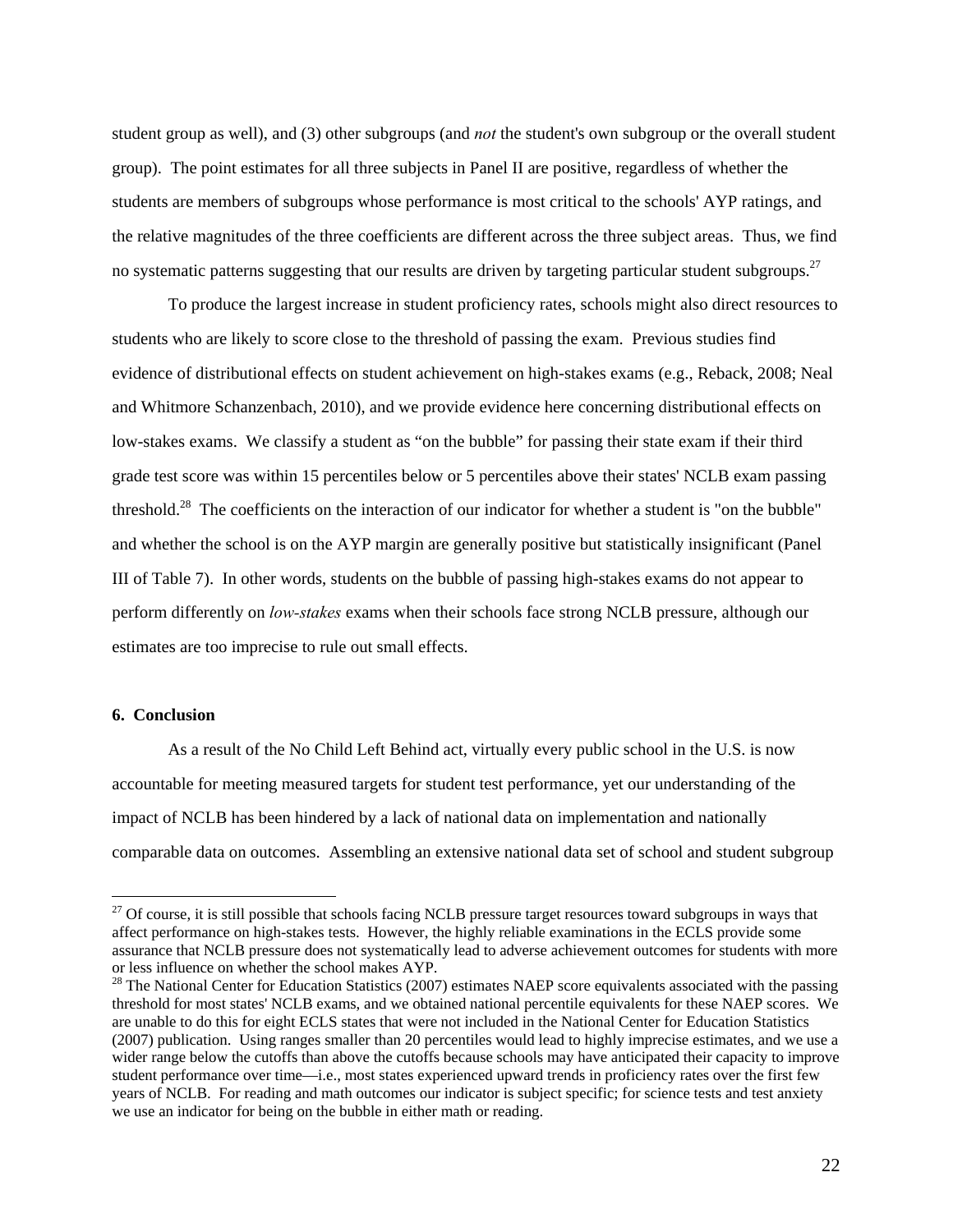performance on the examinations required under NCLB, we exploit extensive cross-state variation in rules and standards to examine how NCLB affects school personnel and students. In schools facing strong short-term NCLB pressure, we find that teachers report greater concern over how student test performance will affect their job security and that untenured teachers in high-stakes grades/subjects work longer hours. We also find evidence that schools which will almost certainly fail state requirements in the short term allocate less time to science and social studies instruction, and that untenured teachers in these schools feel much lower job security and expect to exit the teaching profession sooner.

Relative to students in schools facing little NCLB pressure, students in schools facing strong short-term incentives to improve student proficiency raise achievement by 0.07 standard deviations on low-stakes reading exams, do at least as well on low-stakes math and science tests, do not report less enjoyment of reading or math, and do not report more test anxiety. These results do not differ significantly across student subgroups that have differential influence on whether a school fails NCLB requirements, nor between students close to the passing threshold and those farther away.

Our finding that short-term NCLB pressure does not negatively affect student learning or enjoyment of learning is quite important, given widely held concerns about the use of test-based accountability systems. On the other hand, our results also raise questions concerning whether NCLB pressure motivates both tenured and untenured teachers alike, whether talented teachers are discouraged from working in schools with little chance of meeting NCLB requirements, and whether schools neglect low-stakes subjects if their performance lags far below NCLB standards. These issues loom larger every year as NCLB standards become more stringent and more schools fail to meet those standards. As Congress is likely to debate revisions to No Child Left Behind in the near future (see Dillon, *New York Times*, 2010), policymakers may wish to ensure that schools along the entire performance spectrum face more continuous incentives to improve along a wide array of outcomes. A revised accountability system could offer rewards designed so that incentives are independent of students' prior achievement levels and the scaling of test scores.<sup>29</sup>

Policymakers may also want to consider the large differences in rules and regulations across states, which we as researchers use to identify the effects of NCLB pressure on schools. Thus far, the

 $29$  See Barlevy and Neal (2010) for a detailed discussion and analysis of one example of such a system. They propose a system for rating teacher performance, but a similar system could instead be used to assess school performance.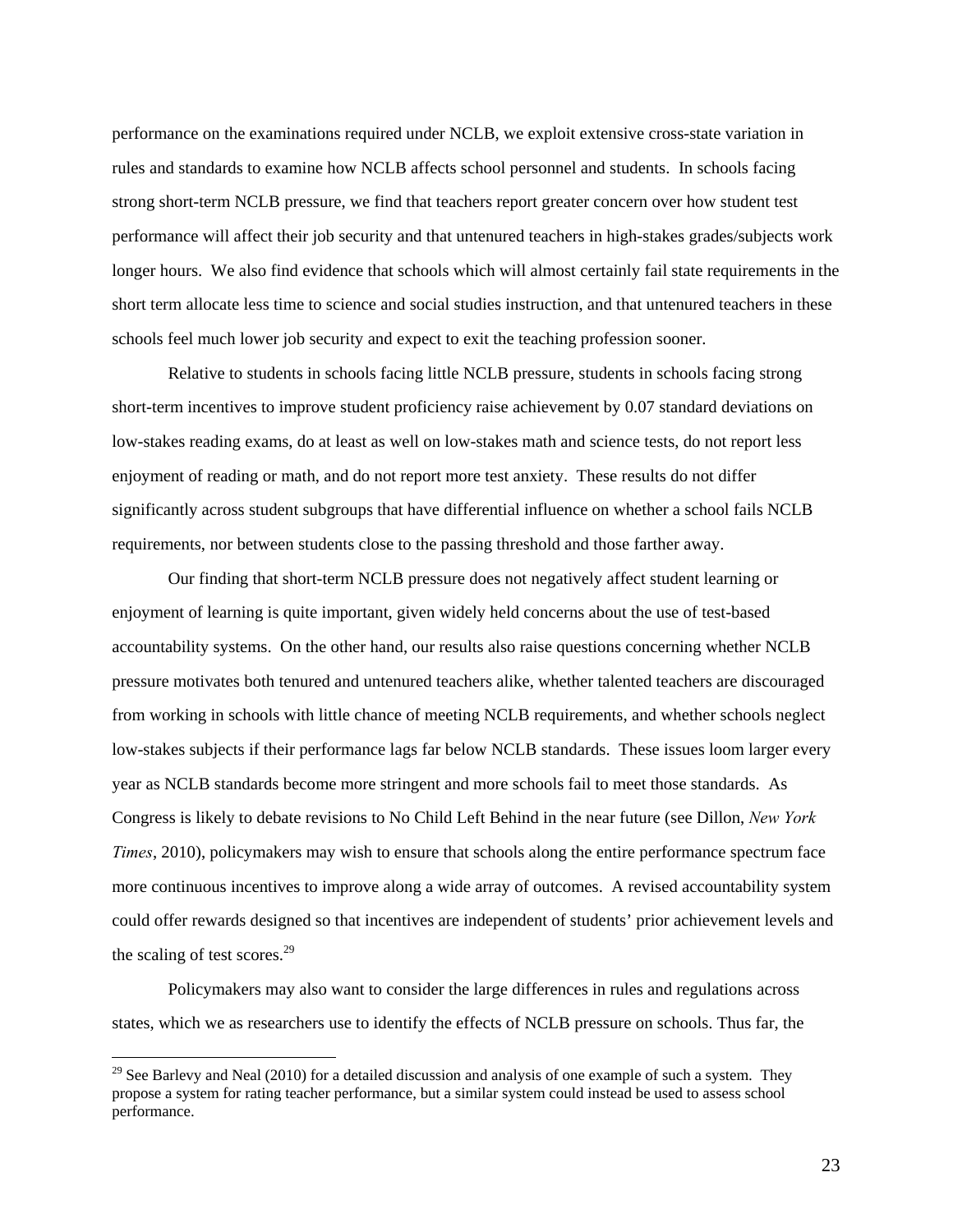minutiae of state rules have largely determined the difficulty of meeting AYP. Although a majority of states have adopted "Common Core State Standards" that may increase the consistency of student achievement tests across states, most of the current variation in AYP failure rates across states is not driven by the difficulty of state exams. If policymakers would like to establish more uniformity across states' school accountability standards, then reforms must address the other sources of variation within state formulae. Ideally, accountability pressure should stem from the performance of students along the entire distribution of achievement, rather than the idiosyncrasies of state rules.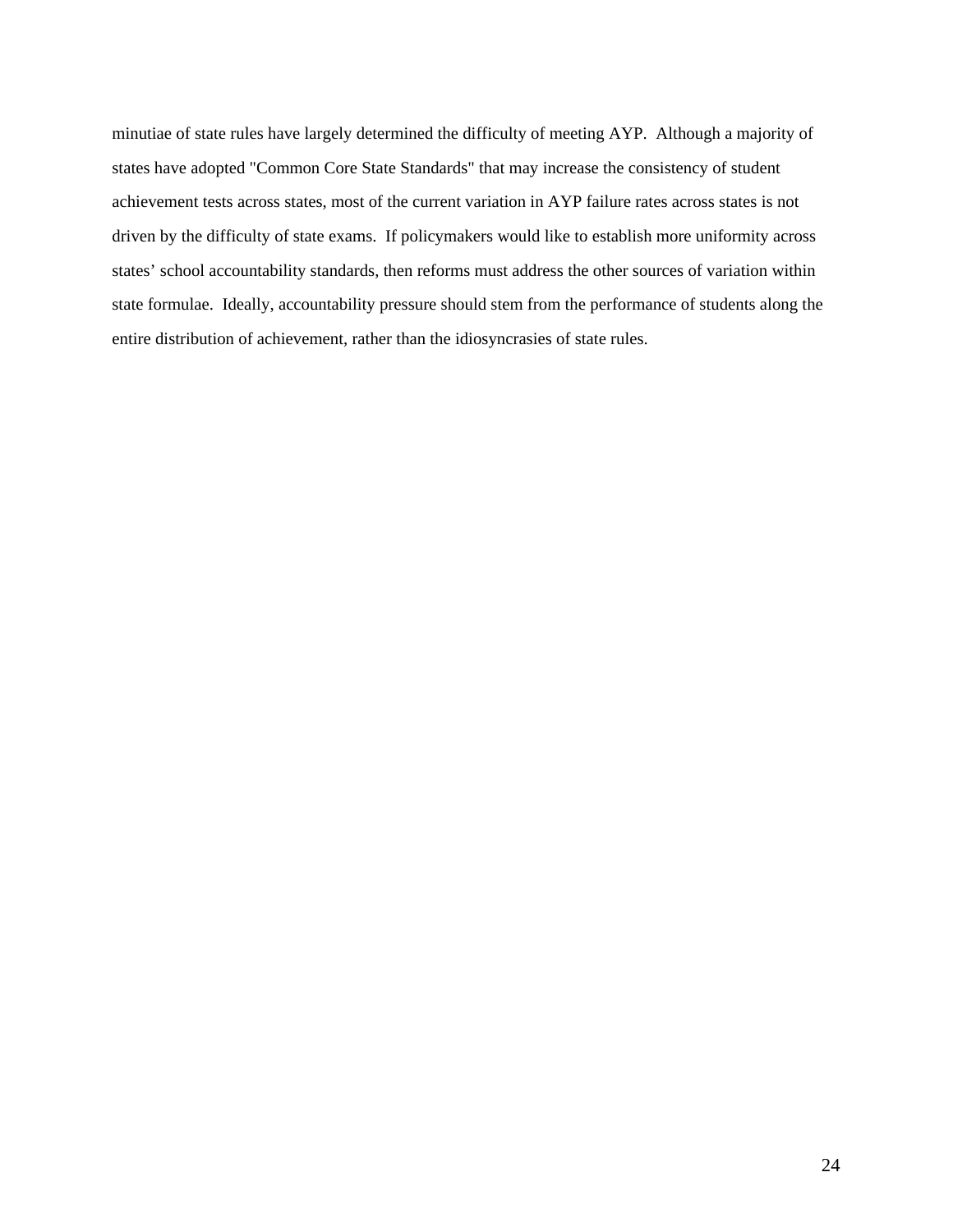### **References**

- Ballou, D. & Springer, M.G. (2008). Achievement Trade-Offs and No Child Left Behind. Working Paper. Urban Institute.
- Barlevy, G. & Neal, D. (2010). Pay for Percentile. mimeo, University of Chicago, October 2010.
- Booher-Jennings, J. (2005). Below the Bubble: "Educational Triage" and the Texas Accountability System. *American Educational Research Journal 42:* 231-268.
- Brunner, E. & Imazki, J. (forthcoming). Probation Length and Teacher Salaries: Does Waiting Pay Off? forthcoming in *Industrial Relations and Labor Review*.
- Chakrabarti, Rajashri. (2007). Vouchers, Public School Response, and the Role of Incentives: Evidence from Florida. *Federal Reserve Bank of New York Staff Reports*, no. 306.
- Chiang, H. (2009). How accountability pressure on failing schools affects student achievement. *Journal of Public Economics 93*, 1045-1057.
- Cullen, J.B. & Reback, R. (2006). Tinkering toward accolades: School gaming under a performance accountability system. In T. Gronberg & D. Jansen (Eds), *Advances in Applied Microeconomics*, *14*.
- Dee, T. & Jacob, B. (2009). The impact of No Child Left Behind on student achievement. NBER Working Paper No. 15531. Retrieved November 20, 2009, from NBER's web site: http://www.nber.org/papers/w15531
- Dillon, S. (2010). Obama to Seek Sweeping Change in 'No Child' Law. *New York Times*, February 1, 2010.
- Feng, L., Figlio, D., and Sass T. (2010) "School Accountability and Teacher Mobility," NBER Working Paper 16070.
- Figlio, D. (2006). Testing, crime, and punishment. *Journal of Public Economics 90*, 837-851.
- Figlio, D. & Getzler, L. (2006). Accountability, ability, and disability: Gaming the system? In T. Gronberg & D. Jansen (Eds), *Advances in Applied Microeconomics*, *14*.
- Figlio, D. & Lucas, M. (2004). What's in a grade? School report cards and the housing market. *American Economic Review* 94(3), 591-604.
- Figlio, D. & Rouse, C. (2006). Do accountability and voucher threats improve low-performing schools? *Journal of Public Economics 90*, 239-255.
- Figlio, D. & Winicki, J. (2005). Food for thought? The effects of school accountability plans on school nutrition. *Journal of Public Economics 89*, 381-394.
- Hanushek, E. & Raymond, M. (2005). Does school accountability lead to improved school performance? *Journal of Policy Analysis and Management 24*(2), 297 – 327.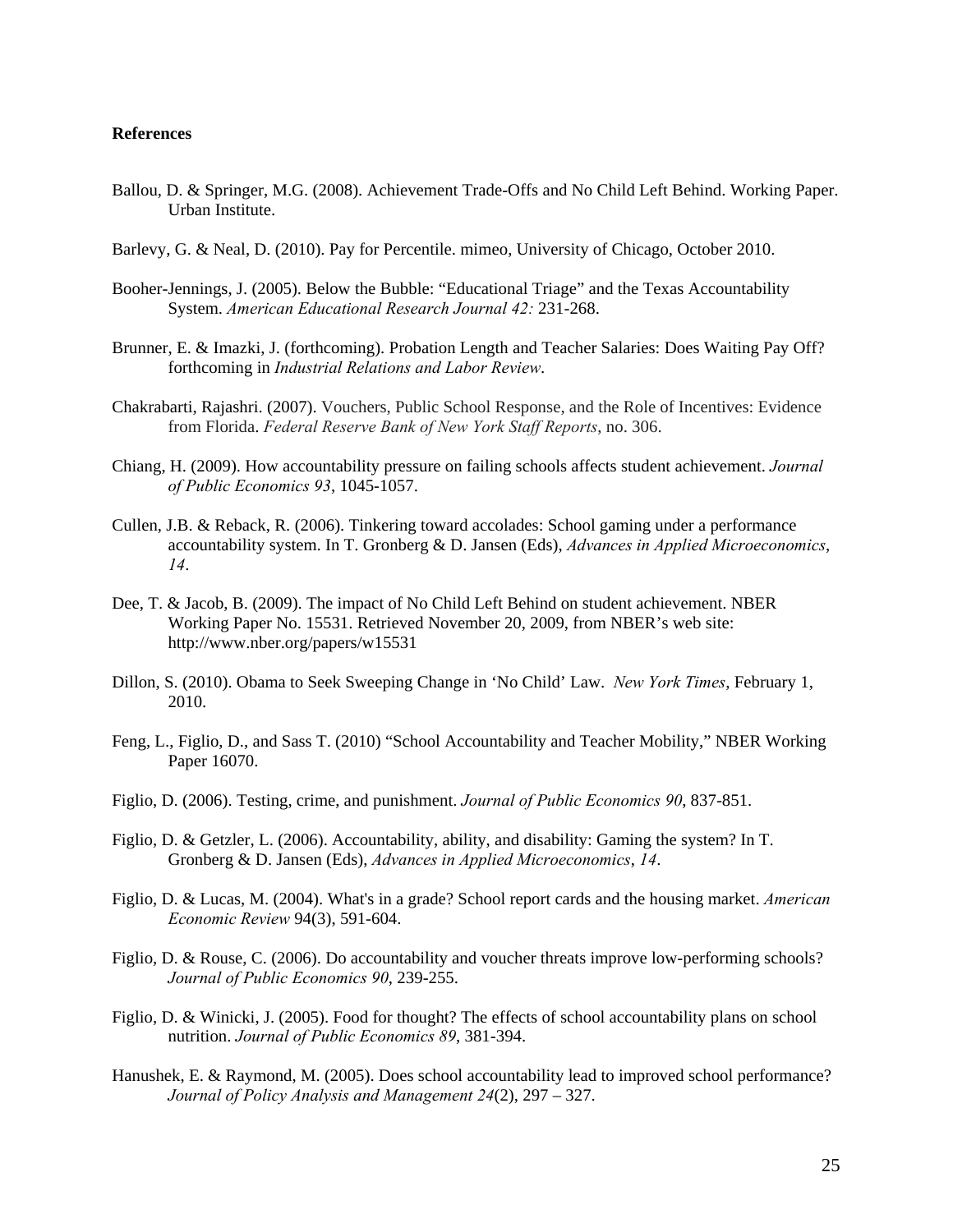- Jacob, B. (2005). Accountability, incentives and behavior: the impact of high-stakes testing in the Chicago Public Schools. *Journal of Public Economics 89*(5-6), 761-796.
- Jacob, B. & Levitt, S. (2003). Rotten apples: An investigation of the prevalence and predictors of teacher cheating. *Quarterly Journal of Economics 118*(3), 843-877.
- Krieg, J. 2008. Are students left behind? The distributional effects of No Child Left Behind. *Education, Finance and Policy 3*(2), 250-281.
- Ladd, H.F. & Lauen, D.L. (2009). Status versus growth: The distributional effects of school accountability policies. Working paper. Urban Institute.
- Ladd, H.F. & Zelli, A. (2002). School-based accountability in North Carolina: The responses of school principals. *Educational Administration Quarterly 38*(4), 494-529.
- National Center for Education Statistics. (2007). *Mapping 2005 State Proficiency Standards Onto the NAEP Scales* (NCES 2007-482). U.S. Department of Education. Washington, DC: Author.
- Neal, D. & Whitmore Schanzenbach, D. (2010). Left behind by design: Proficiency counts and test-based accountability. *Review of Economics and Statistics.* 92(2): 263-283.
- Reback, R. (2008). Teaching to the rating: School accountability and the distribution of student achievement. *Journal of Public Economics* 92, 1394-1415.
- Rockoff, J., and Turner, L. (2010). Short-run Impacts of Accountability on School Quality, *American Economic Journal, Economic Policy* 2(4): 119-147.
- Rouse, C., Hannaway, J., Goldhaber, D., & Figlio, D. (2007). Feeling the Florida heat? How lowperforming schools respond to voucher and accountability pressure. *National Bureau of Economic Research*, working paper 13681.
- Springer, M.G. (2008). The influence of an NCLB accountability plan on the distribution of student test score gains. *Economics of Education Review* 27(5), 556-563.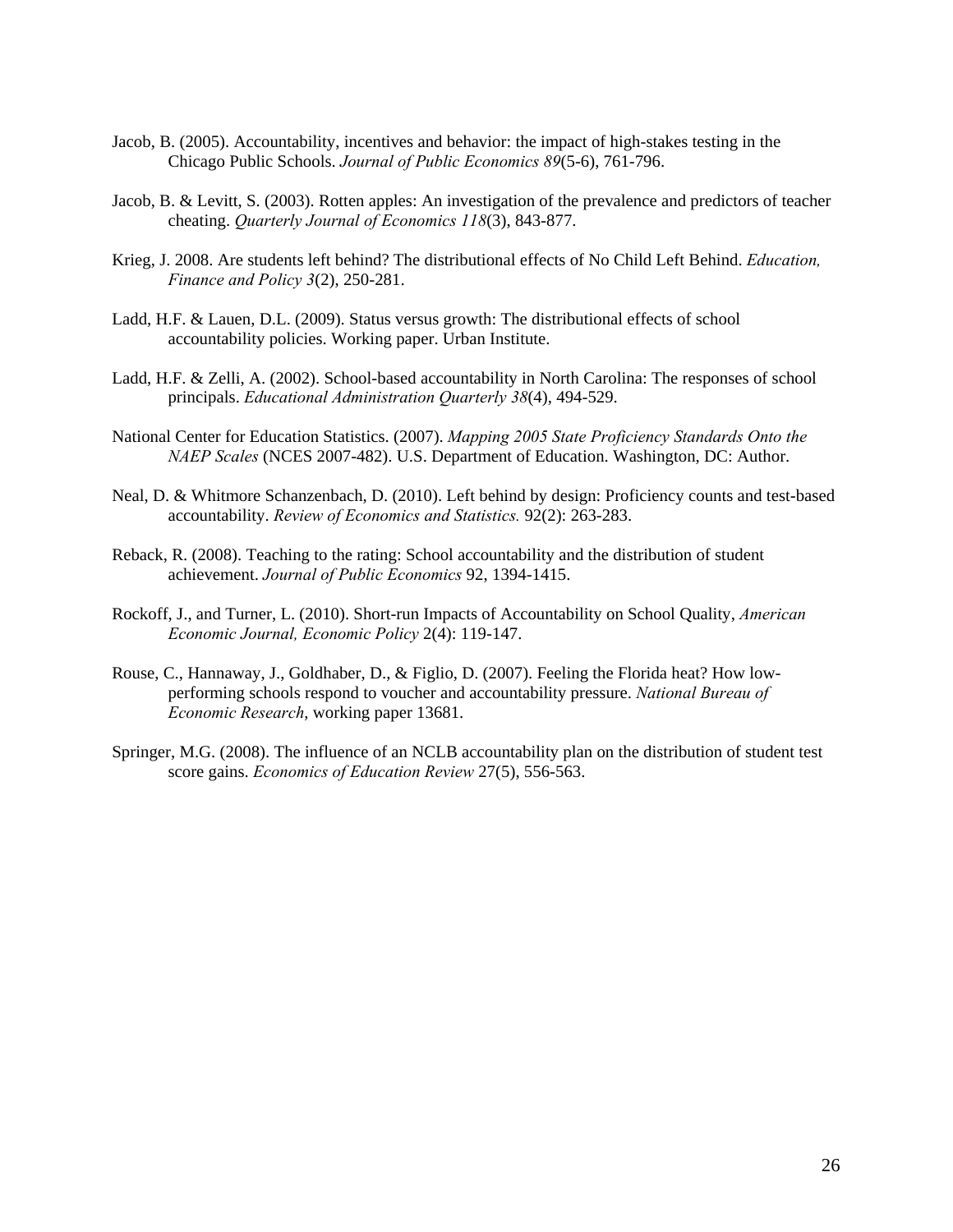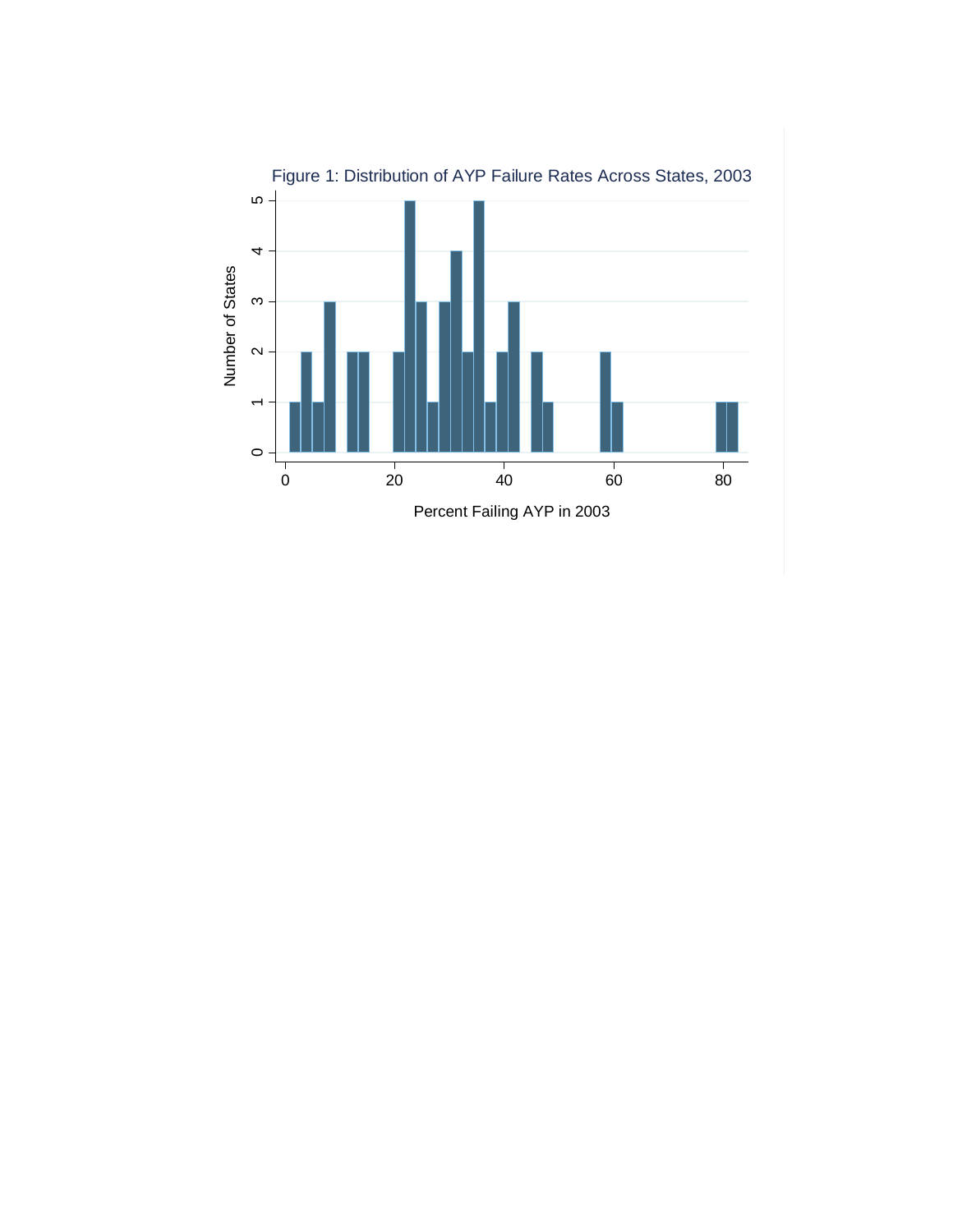**Figure 2: AYP Failure Rates vs. NAEP Proficiency Rates by State, 2003** 



Note: Line represents a locally weighted regression.

Failure rates are based on schools serving at least five fifth grade students.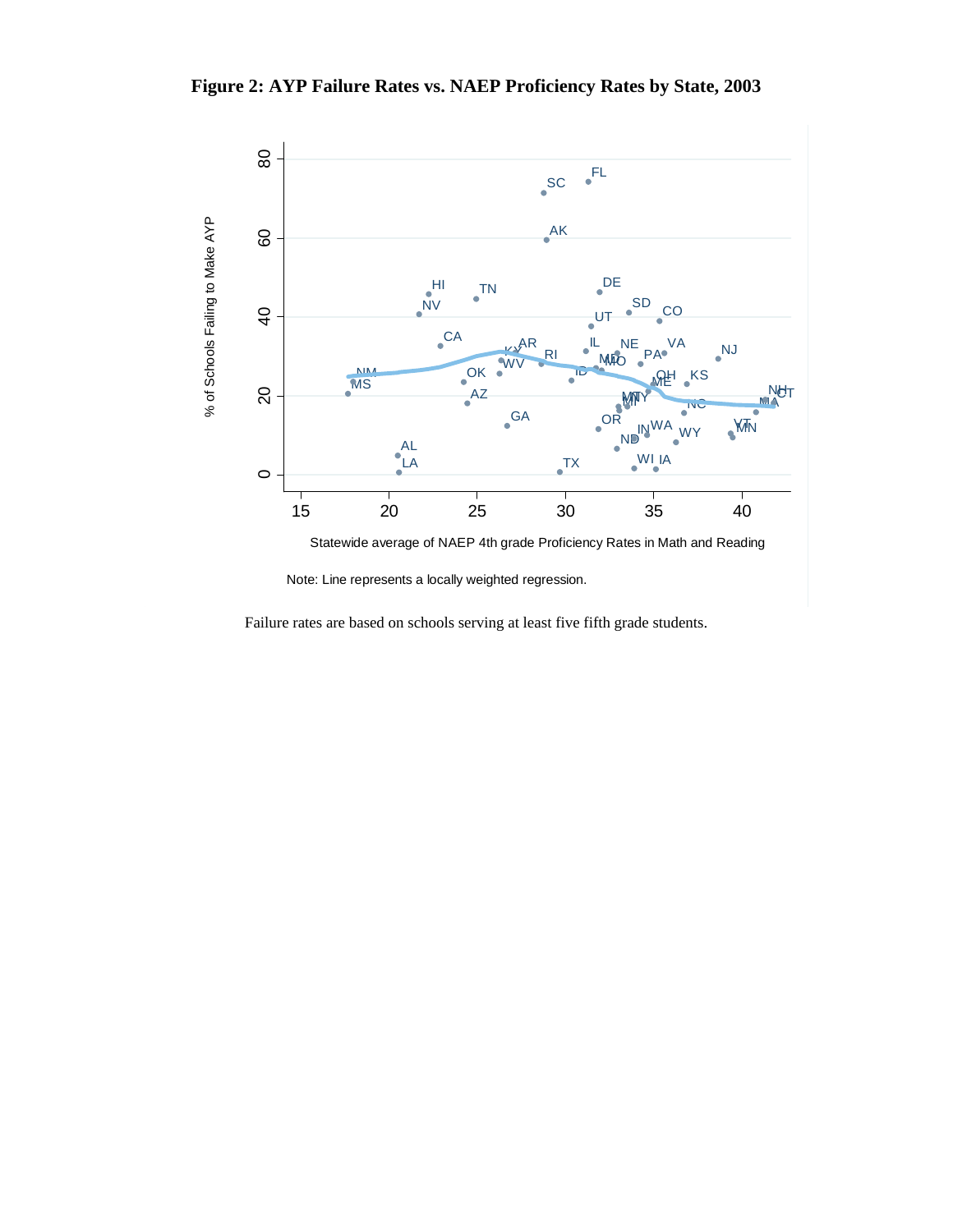

Figure 3: State Variation in the Percentage of Schools Facing NCLB Pressure

Note: These figures show cumulative distributions of the percentage of schools we consider on the margin of making Adequate Yearly Progress (top panel) and below the margin of making Adequate Yearly Progress (bottom panel) for 2003 and 2004 for the 41 states in our Schools and Staffing Survey analysis. Quartiles reflect schools' positions in their own state's distribution of student test performance during the school year 2001-2002.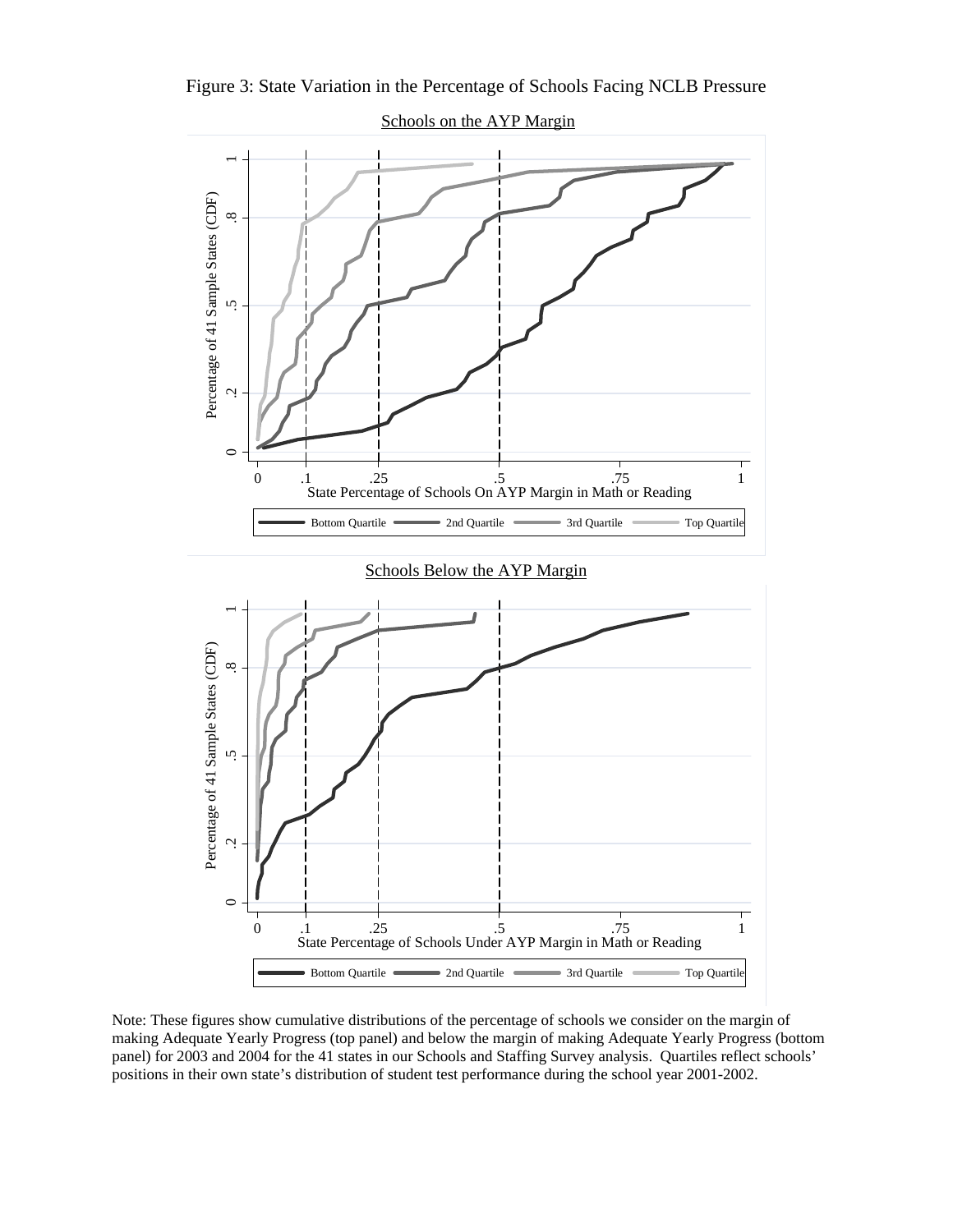|                                                              | Mean    | <b>SD</b> |
|--------------------------------------------------------------|---------|-----------|
| Teacher-level Dependent Variables from the SASS              |         |           |
| Concerned about Job Security due to Student Test Performance | 7.5%    |           |
| Plan to Teach Until Retirement                               | 78%     |           |
| Work Hours per weekeek <sup>†</sup>                          | 52.4    | 8.91      |
| Instructional Hours per weekeek <sup>T</sup>                 | 29.1    | 5.17      |
| Gave at Least One Science Lesson Last Week                   | 63%     |           |
| Gave at Least One Social Studies Lesson Last Week            | 65%     |           |
| <b>Untenured Teachers Only:</b>                              |         |           |
| Concerned about Job Security due to Student Test Performance | 11%     |           |
| Plan to Teach Until Retirement                               | 73%     |           |
| Work Hours per week <sup>†</sup>                             | 53.8    | 9.46      |
| Instructional Hours per week <sup>1</sup>                    | 29.5    | 5.40      |
| <b>Student-level Dependent Variables from the ECLS</b>       |         |           |
| 5th Grade Reading Score (Standardized)                       | .009    | .967      |
| 5th Grade Math Score (Standardized)                          | .028    | .982      |
| 5th Grade Science Score (Standardized)                       | .081    | .950      |
| Enjoyment of Reading (Standardized)                          | $-.002$ | 1.01      |
| Enjoyment of Math (Standardized)                             | .037    | 1.01      |
| Anxiety about standardized tests                             | 42%     |           |

# **Table 1: Summary Statistics for Dependent Variables**

**Notes to Table 1:** Means and standard deviations using relevant sample weights provided by the SASS and ECLS to produce nationally representative estimates. The sample is restricted to observations used in the main analyses: teachers in 41 states for the SASS sample and students in 35 states in the ELCS sample. The sample sizes are approximately 7,870 teachers for the SASS sample (1,440 for untenured teachers only) and approximately 6,860 students for the ECLS sample, (rounded to the nearest 10 due to restricted-use data reporting requirements). Standardized variables are Z-scores that were standardized based on the national, cross-sectional student distribution; their means and standard deviations above differ from zero and one respectively because some states/students are omitted due to missing data and because we use longitudinal sampling weights rather than crosssectional sampling weights.

†We set teachers' work-related hours and instructional hours to missing if their reported instructional hours were 60 hours or greater, a suspiciously high level of reported instructional time given the typical five day school week. The work hours per week variable is based on teachers' self-reported hours spent on "all teaching and other schoolrelated activities during a typical full week."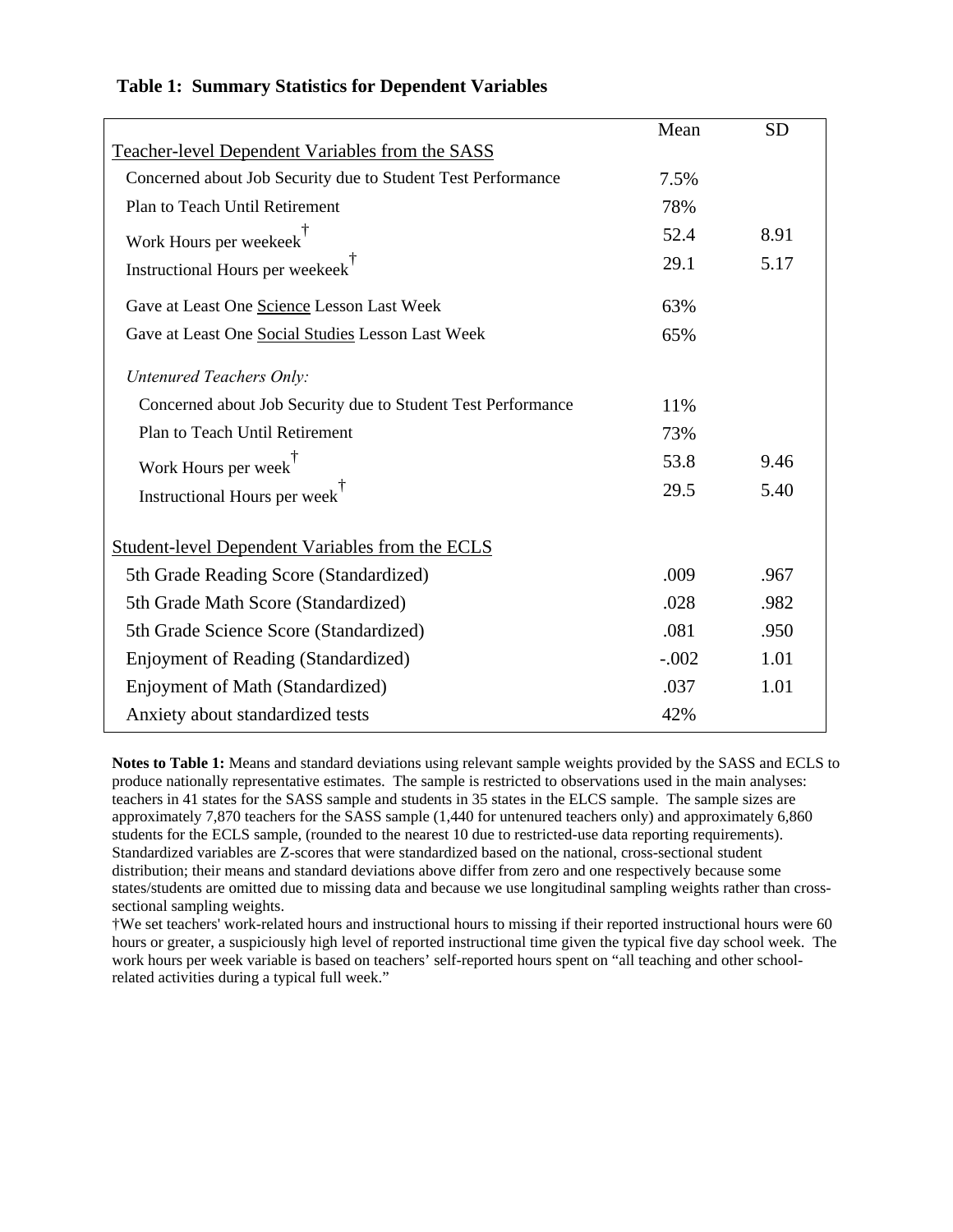|                                                                                                              | <b>SASS</b> Sample |           | <b>ECLS</b> Sample |           |
|--------------------------------------------------------------------------------------------------------------|--------------------|-----------|--------------------|-----------|
| <b>Variable</b>                                                                                              | <b>Mean</b>        | <b>SD</b> | <b>Mean</b>        | <b>SD</b> |
| <b>School characteristics</b>                                                                                |                    |           |                    |           |
| Within-state Z-score for 2001-2002 Reading                                                                   | 0.007              | 0.949     | 0.125              | 0.957     |
| Within-state Z-score for 2001-2002 Math                                                                      | 0.043              | 0.925     | 0.100              | 0.960     |
| Eligible for Title I                                                                                         | 69%                |           | 60%                |           |
| Number of enrolled students                                                                                  | 587                | 258       | 587                | 251       |
| Percent Asian students                                                                                       | 4%                 | 9%        | 5%                 | 10%       |
| Percent Hispanic students                                                                                    | 19%                | 28%       | 16%                | 24%       |
| Percent African American students                                                                            | 18%                | 26%       | 19%                | 26%       |
| Percent economically disadvantaged students                                                                  | 47%                | 30%       | 44%                | 30%       |
| Number LEP students in the grade                                                                             |                    |           | 5                  | 13        |
| Missing Number of LEP students in the grade                                                                  |                    |           | 14%                |           |
| Teacher characteristics (from the SASS)                                                                      |                    |           |                    |           |
| Total years of experience                                                                                    | 13.9               | 10.1      |                    |           |
| <b>Teaches Math</b>                                                                                          | 77%                |           |                    |           |
| Teaches Reading (or English)                                                                                 | 83%                |           |                    |           |
| Teaches a high-stakes subject/grade                                                                          | 34%                |           |                    |           |
| Teaches grades 2 or 3                                                                                        | 41%                |           |                    |           |
| Teaches grades 4 or 5                                                                                        | 42%                |           |                    |           |
| Teaches grades 6 or 7                                                                                        | 14%                |           |                    |           |
| Teaches grades 8 or 9                                                                                        | 7%                 |           |                    |           |
| Teaches grade 10 or higher                                                                                   | 3%                 |           |                    |           |
| Teaches grades 2 or 3 and grades 4 or 5                                                                      | 15%                |           |                    |           |
| Teaches grades 4 or 5 and grades 6 or 7                                                                      | 7%                 |           |                    |           |
| Teaches grades 6 or 7 and grades 8 or 9                                                                      | 5%                 |           |                    |           |
| Teaches grades 8 or 9 and grade 10 or higher                                                                 | 2%                 |           |                    |           |
| Family characteristics (from the ECLS)                                                                       |                    |           |                    |           |
| Two parent household                                                                                         |                    |           | 67%                |           |
| Mother's education level unknown                                                                             |                    |           | 9%                 |           |
| Mother has at least a high school diploma                                                                    |                    |           | 89%                |           |
| Mother possesses a B.A.                                                                                      |                    |           | 31%                |           |
| Family income missing                                                                                        |                    |           | 16%                |           |
| Family income under \$20,000                                                                                 |                    |           | 15%                |           |
| Family income \$20,000 - \$35,000                                                                            |                    |           | 18%                |           |
| Family income \$35,000 - \$50,000                                                                            |                    |           | 14%                |           |
| Family income \$50,000 - \$75,000                                                                            |                    |           | 14%                |           |
| Family income \$75,000 - \$100,000                                                                           |                    |           | 11%                |           |
| Student characteristics (from the ECLS)                                                                      |                    |           |                    |           |
| Reading Z-score in spring 2000                                                                               |                    |           | 0.017              | 0.950     |
| Math Z-score in spring 2000                                                                                  |                    |           | 0.029              | 0.919     |
|                                                                                                              |                    |           | $-0.001$           | 0.981     |
| Reading Z-score score in spring 2002                                                                         |                    |           |                    |           |
| Math Z-score in spring 2002                                                                                  |                    |           | 0.029              | 0.970     |
| African American                                                                                             |                    |           | 18%                |           |
| Hispanic                                                                                                     |                    |           | 20%                |           |
| Asian                                                                                                        |                    |           | 3%                 |           |
| Other                                                                                                        |                    |           | 5%                 |           |
| Female                                                                                                       |                    |           | 48%                |           |
| Date of birth (measured in days)                                                                             |                    |           | 3/18/93            | 140       |
| $N =$ approximately 7,870 teachers for the SASS sample and approximately 6,860 students for the ECLS sample. |                    |           |                    |           |

# **Table 2: Descriptive Statistics for Control Variables**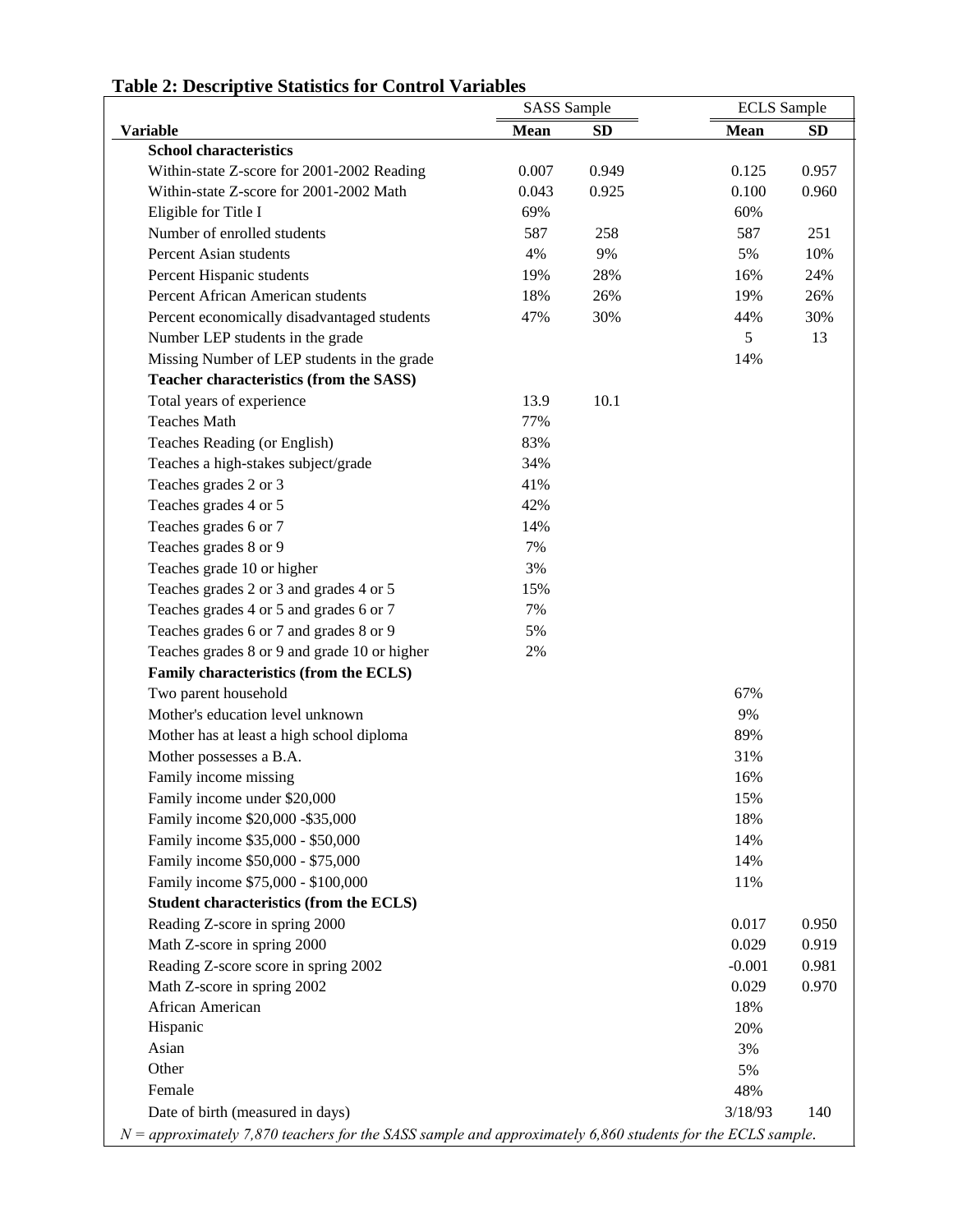# **Table 3: Predictions of AYP Outcomes**

#### *Panel A: School-wide Outcomes*

|                                             | On the AYP Margin       |                                       | Below the AYP Margin |                      | Above the AYP Margin |
|---------------------------------------------|-------------------------|---------------------------------------|----------------------|----------------------|----------------------|
| Percent of Schools                          | 21.4%                   |                                       | 9.5%                 |                      | 69.1%                |
| Percent Actually Made AYP 2003 and 2004     | 37.9%                   |                                       | 7.4%                 |                      | 86.5%                |
| <b>Panel B: Subgroup Outcomes</b>           |                         | Conditional on Numerical Significance |                      |                      |                      |
|                                             | Numerically Significant | <b>Predicted Moderate Chance</b>      |                      | Predicted Low Chance |                      |
|                                             | Subgroup                | Math                                  | Reading              | Math                 | Reading              |
| <b>Overall School Population</b>            | 92.8%                   | 7.2%                                  | 9.0%                 | 2.1%                 | 2.5%                 |
| Actually made AYP in subject in '03 and '04 |                         | 51.9%                                 | 52.4%                | 10.7%                | 8.9%                 |
| <b>Economically Disadvantaged</b>           | 60.5%                   | 14.2%                                 | 17.4%                | 3.7%                 | 4.6%                 |
| Actually made AYP in subject in '03 and '04 |                         | 54.0%                                 | 53.0%                | 12.8%                | 12.7%                |
| Limited English Proficient                  | 20.0%                   | 18.6%                                 | 36.7%                | 4.8%                 | 10.6%                |
| Actually made AYP in subject in '03 and '04 |                         | 58.3%                                 | 49.9%                | 13.5%                | 19.5%                |
| Disabled                                    | 30.0%                   | 26.1%                                 | 30.0%                | 13.9%                | 15.8%                |
| Actually made AYP in subject in '03 and '04 |                         | 52.0%                                 | 53.1%                | 14.1%                | 12.3%                |
| White                                       | 69.5%                   | 1.2%                                  | 0.9%                 | 0.1%                 | $0.0\%$              |
| Actually made AYP in subject in '03 and '04 |                         | 55.2%                                 | 61.5%                | 15.8%                | 25.0%                |
| <b>Black</b>                                | 29.7%                   | 26.9%                                 | 23.2%                | 9.5%                 | 7.8%                 |
| Actually made AYP in subject in '03 and '04 |                         | 51.5%                                 | 52.5%                | 16.7%                | 15.3%                |
| Hispanic                                    | 28.7%                   | 10.9%                                 | 18.6%                | 1.2%                 | 2.7%                 |
| Actually made AYP in subject in '03 and '04 |                         | 56.8%                                 | 54.6%                | 13.8%                | 15.0%                |
| Asian/Pacific Islander/Filipino             | 12.3%                   | 0.7%                                  | 3.5%                 | 0.0%                 | 25.2%                |
| Actually made AYP in subject in '03 and '04 |                         | 54.6%                                 | 53.6%                | 33.3%                | 8.8%                 |
| Native American / Alaskan Native            | 5.9%                    | 14.7%                                 | 14.5%                | 17.1%                | 22.1%                |
| Actually made AYP in subject in '03 and '04 |                         | 56.7%                                 | 52.4%                | 5.7%                 | 7.3%                 |

Notes to Table 3: This sample includes all public schools used to estimate Equation 4. These schools provide 2001-2002 student test performance data for the relevant grade level, typically fifth grade. For more details on chosen grade levels, please consult the "Student test performance in focal subject in 2001-2002" row in Appendix 2.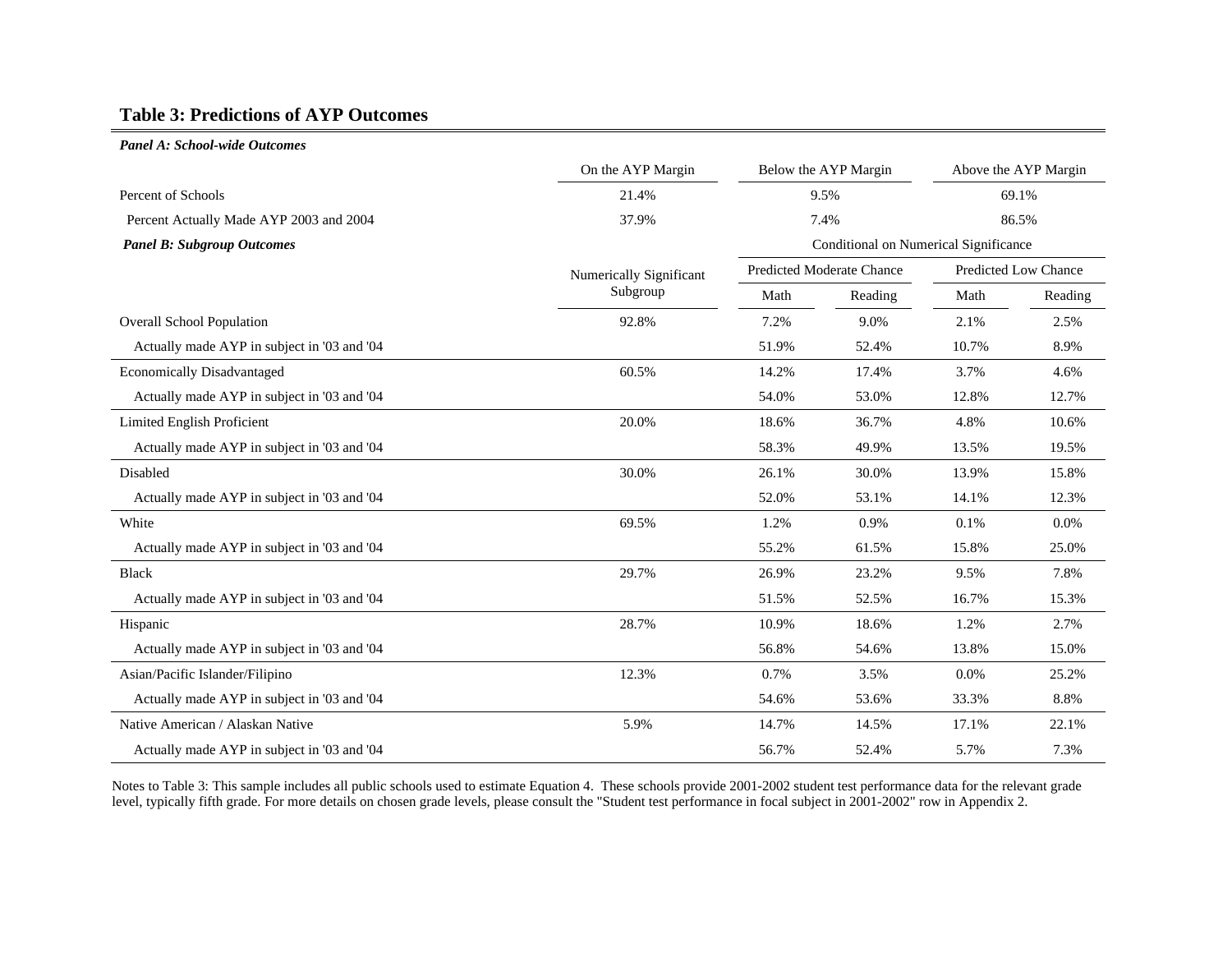|                                                                                                  | Above<br><b>AYP</b> Margin | On<br><b>AYP</b> Margin |                   |
|--------------------------------------------------------------------------------------------------|----------------------------|-------------------------|-------------------|
| Panel A: Principals                                                                              | $(N=104)$                  | $(N=21)$                |                   |
| Do you agree with the following statement:                                                       |                            |                         |                   |
| My school can attain the AYP targets for 2003-2004                                               | 96.1%                      | 71.4%                   |                   |
| My school can attain the AYP targets for the next five years                                     | 71.6%                      | 47.6%                   |                   |
| Has your school and/or district done any of the following:                                       |                            |                         |                   |
| Encouraged or required teachers to spend more time on tested subjects and less time on other     |                            |                         |                   |
| subjects                                                                                         | 49.0%                      | 61.9%                   |                   |
| Distributed commercial test preparation materials                                                | 67.0%                      | 81.0%                   |                   |
| Distributed released copies of the state test or test items                                      | 76.9%                      | 85.7%                   |                   |
|                                                                                                  | Above                      | On                      | <b>Below</b>      |
|                                                                                                  | <b>AYP</b> Margin          | <b>AYP</b> Margin       | <b>AYP</b> Margin |
| Panel B: Math Teachers                                                                           | $(N=1074)$                 | $(N=224)$               | $(N=19)$          |
| As a result of the state mathematics test:                                                       |                            |                         |                   |
| I focus more effort on students who are close to proficient                                      | 25.9%                      | 41.3%                   | 52.6%             |
| I spend more time teaching general test-taking strategies                                        | 52.6%                      | 66.7%                   | 73.7%             |
| I look for particular styles and formats of problems in the state test and emphasize those in my |                            |                         |                   |
| instruction                                                                                      | 66.5%                      | 79.9%                   | 100.0%            |
| I focus more on topics emphasized in the state test                                              | 69.4%                      | 81.3%                   | 84.2%             |
| I spend more time teaching content                                                               | 54.1%                      | 73.4%                   | 79.0%             |
| I search for more effective teaching methods                                                     | 72.7%                      | 83.9%                   | 94.4%             |

# **Table 4: Evidence on NCLB Pressure from the ISBA Survey in California, Georgia, and Pennsylvania**

Notes to Table 4: Percentages shown in this table refer to the percentage of respondents who agreed with the corresponding statement. Above, on, and below the AYP margin correspond to our classifications of how likely the school was to make AYP in 2003 and 2004. See Section 4 of the paper for details. No principal surveyed was in a school classified by our analysis as below the AYP margin. All of the differences in rates between the groups above the AYP margin and either of the other two groups are statistically significant at approximately the .01 level or better. Differences in rates between teachers in schools above the AYP margin and those in schools on the AYP margin are statistically significant at the .05 level for "I focus more effort on students who are close to proficient," and at the .01 level for "I look for particular styles..." and "I search for more effective teaching methods."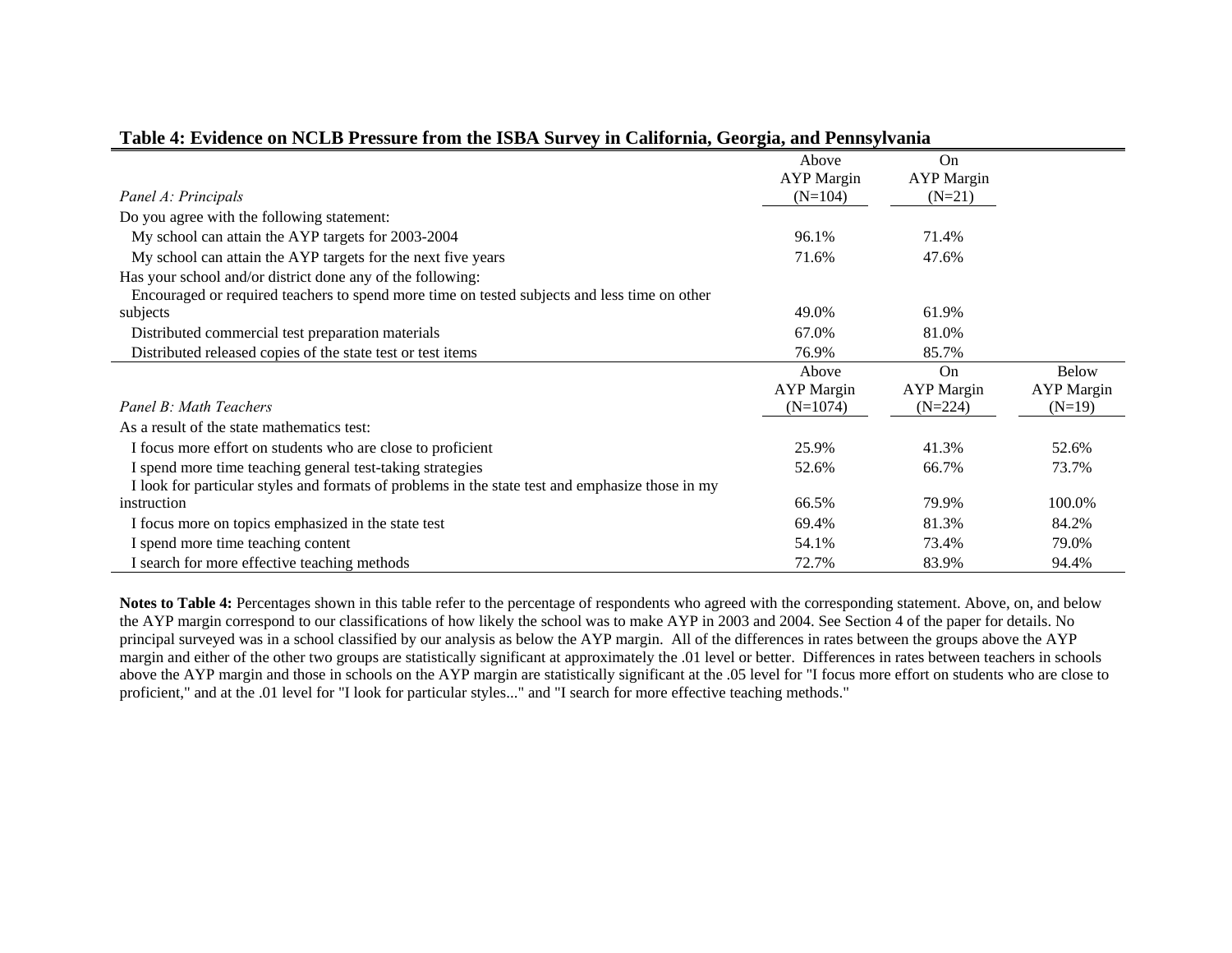# **Table 5: Effects of NCLB Pressure on Teacher Attitudes and Work Hours**

|                                | Concerned about<br>Job Security due<br>to Student Test<br>Performance | Plan to Teach<br>Until<br>Retirement | <b>Work Hours</b><br>in a Typical<br>Week | Instructional<br>Hours in a<br>Typical<br>Week |
|--------------------------------|-----------------------------------------------------------------------|--------------------------------------|-------------------------------------------|------------------------------------------------|
| <b>All Teachers</b>            |                                                                       |                                      |                                           |                                                |
| On the AYP Margin              | $-0.011$                                                              | 0.005                                | 0.07                                      | $-0.41$                                        |
|                                | (.013)                                                                | (.024)                               | (.54)                                     | (.30)                                          |
| Below the AYP Margin           | 0.025                                                                 | 0.004                                | $-1.10$                                   | $-1.17**$                                      |
|                                | (.021)                                                                | (.035)                               | (.84)                                     | (.40)                                          |
| <b>Teach High-stakes</b>       | 0.014                                                                 | 0.008                                | $-0.41$                                   | $-0.27$                                        |
|                                | (.014)                                                                | (.024)                               | (.48)                                     | (.29)                                          |
| On the AYP Margin              | $0.050**$                                                             | $-0.045$                             | $-0.03$                                   | $-0.38$                                        |
| *Teach High-stakes             | (.024)                                                                | (.036)                               | (.78)                                     | (.45)                                          |
| Below the AYP Margin           | 0.025                                                                 | $-0.128**$                           | 1.00                                      | 0.23                                           |
| *Teach High-stakes             | (.035)                                                                | (.046)                               | (1.02)                                    | (.56)                                          |
| <b>Untenured Teachers Only</b> |                                                                       |                                      |                                           |                                                |
| On the AYP Margin              | 0.017                                                                 | $0.114*$                             | $-0.74$                                   | $-1.93**$                                      |
|                                | (.042)                                                                | (.059)                               | (1.44)                                    | (.81)                                          |
| Below the AYP Margin           | $0.124**$                                                             | 0.116                                | 0.04                                      | $-2.21**$                                      |
|                                | (.061)                                                                | (.083)                               | (2.04)                                    | (1.03)                                         |
| <b>Teach High-stakes</b>       | 0.022                                                                 | $0.096*$                             | 0.87                                      | 0.19                                           |
|                                | (.043)                                                                | (.057)                               | (1.18)                                    | (.77)                                          |
| On the AYP Margin              | 0.020                                                                 | $-0.089$                             | 3.07                                      | 0.34                                           |
| *Teach High-stakes             | (.064)                                                                | (.087)                               | (1.94)                                    | (1.18)                                         |
| Below the AYP Margin           | $-0.050$                                                              | $-0.286**$                           | 2.70                                      | $-1.21$                                        |
| *Teach High-stakes             | (.085)                                                                | (.120)                               | (2.03)                                    | (1.31)                                         |

**Notes to Table 5:** Each column displays estimates from two separate teacher-level regressions using data from the 2003-2004 wave of the Schools and Staffing Survey (SASS). The top panel uses a sample of both tenured and nontenured teachers (sample size approximately 7,870), and the bottom panel restricts the sample to untenured teachers (sample size approximately 1,440). Teachers' tenure status is not reported directly in the SASS, so we impute it using teachers' reported years of experience and their states' tenure policies (see footnote 24). All models control for the independent variables with summary statistics listed in the "SASS sample" column of Table 2, and also control for state fixed effects, for a squared term for the number of Limited English proficient students in the grade, for a squared term for the teacher's years of experience, and for squared and cubic terms for schools' within-state standardized 2001-2002 test score performance in both math and reading. All models use the SASS cross-sectional sample weights to make the estimates nationally representative. Bootstrapped standard errors, adjusted for school-level clustering using 1,000 Monte Carlo simulations of both the first-stage and second-stage models, are displayed in parentheses below each estimate.

\*\* significant at .05 level; \* significant at .10 level.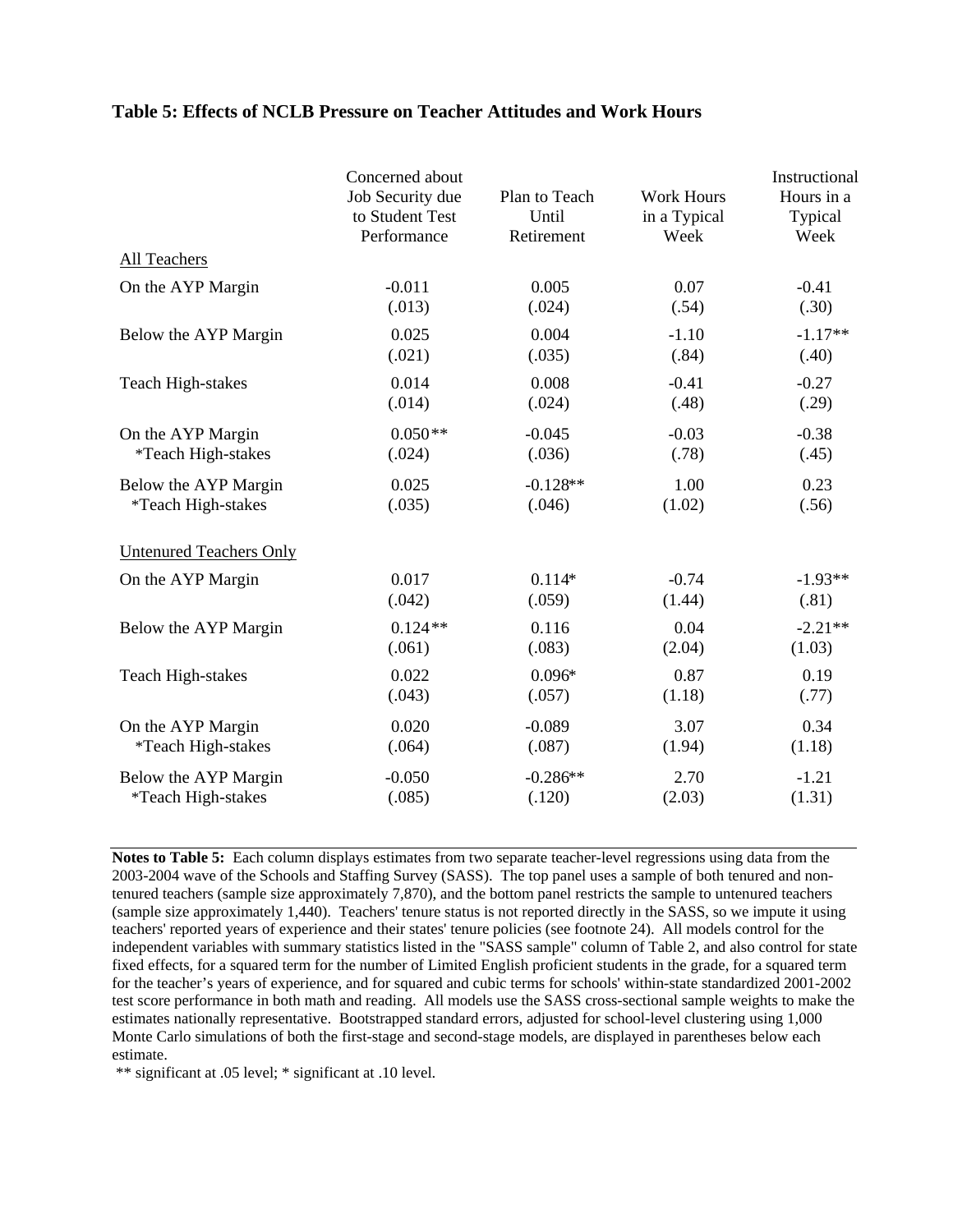# **Table 6: NCLB Pressure and Instruction in Low-stakes Subjects**

|                      | Teacher gave at<br>least one science<br>lesson last week | Teacher gave at least<br>one social studies<br>lesson last week |
|----------------------|----------------------------------------------------------|-----------------------------------------------------------------|
| On the AYP Margin    | $-0.040$<br>∗<br>(.024)                                  | $-0.013$<br>(.021)                                              |
| Below the AYP Margin | $\ast\ast$<br>$-0.104$<br>(.038)                         | **<br>$-0.062$<br>(.029)                                        |

**Notes to Table 6:** Each column displays estimates from a teacher-level regression using data from the 2003-2004 wave of the Schools and Staffing Survey (SASS). Sample size is approximately 7,870. These models control for the independent variables with summary statistics listed in the "SASS sample" column of Table 2, except for the indicators for whether the teachers covered math or reading and the indicator for whether the teachers covered a high-stakes grade/subject. Similar to Table 5, the models also control for state fixed effects, for a squared term for the number of Limited English proficient students in the grade, for a squared term for the teacher's years of experience, and for squared and cubic terms for schools' within-state standardized 2001-2002 test score performance in both math and reading. All models use the SASS cross-sectional sample weights to make the estimates nationally representative. Bootstrapped standard errors, adjusted for school-level clustering using 1,000 Monte Carlo simulations of both the firststage and second-stage models, are displayed in parentheses below each estimate. \*\* significant at .05 level; \* significant at .10 level.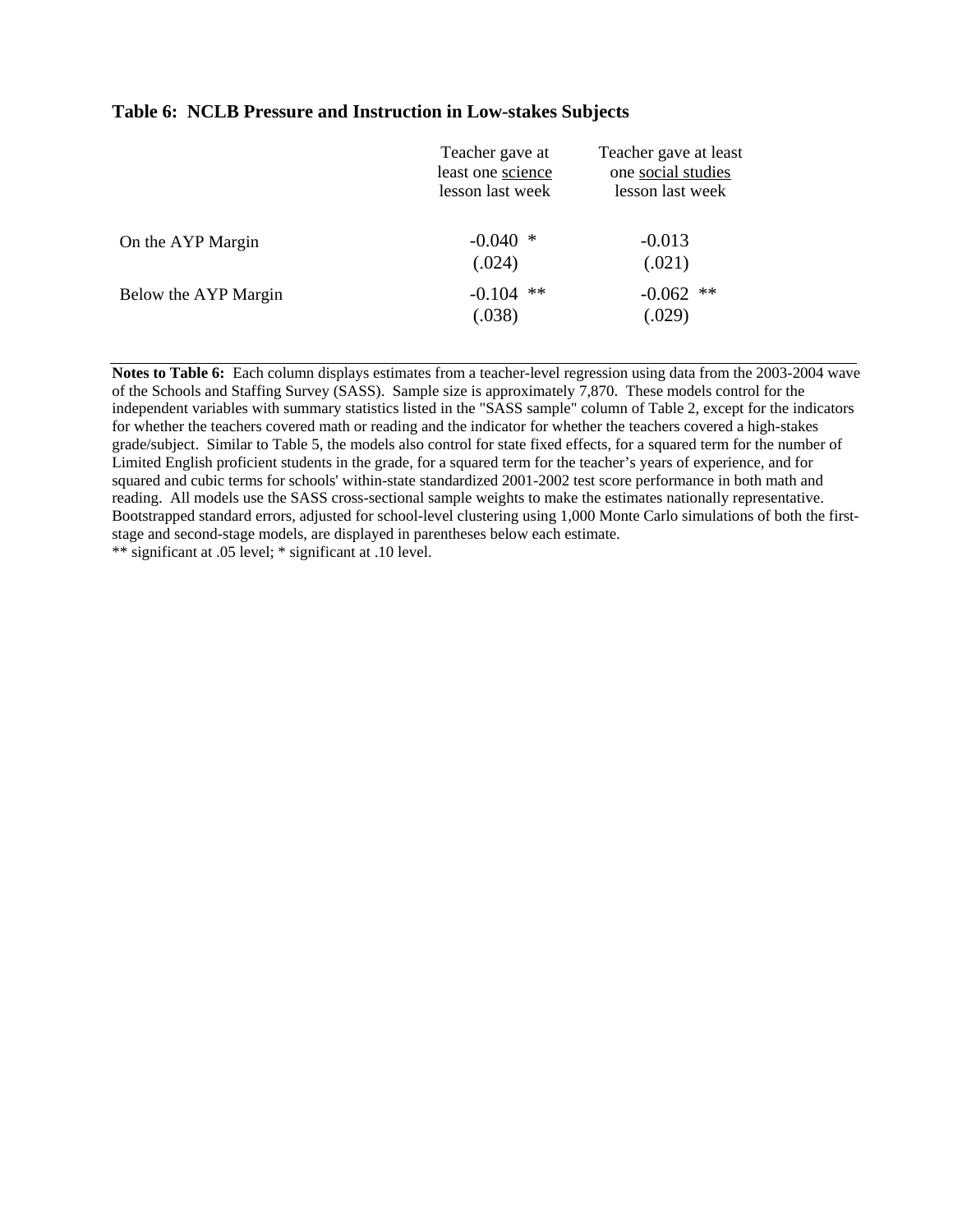|                                               | <b>Reading Score</b> | <b>Math Score</b> | Science Score | Enjoyment of<br>Reading | Enjoyment of<br>Math | <b>Anxious About</b><br><b>Standardized Tests</b> |
|-----------------------------------------------|----------------------|-------------------|---------------|-------------------------|----------------------|---------------------------------------------------|
| Panel I (35 states)                           |                      |                   |               |                         |                      |                                                   |
| On the AYP Margin                             | $0.073**$            | 0.043             | 0.049         | $-0.031$                | $0.148*$             | $-0.051$                                          |
|                                               | (.033)               | (.041)            | (.035)        | (.069)                  | (.082)               | (.037)                                            |
| Panel II (35 states)                          |                      |                   |               |                         |                      |                                                   |
| On the AYP Margin based on the performance of |                      |                   |               |                         |                      |                                                   |
| Overall student group                         | 0.010                | 0.092             | 0.040         | 0.061                   | $0.282**$            | 0.005                                             |
|                                               | (.051)               | (.073)            | (.058)        | (.116)                  | (.144)               | (.063)                                            |
| Student's subgroup (not overall)              | 0.053                | 0.014             | 0.074         | $-0.012$                | 0.109                | $-0.038$                                          |
|                                               | (.051)               | (.074)            | (.05)         | (.103)                  | (.153)               | (.05)                                             |
| Other subgroup(s) (not overall or             | $0.108**$            | 0.030             | 0.034         | $-0.078$                | 0.099                | $-0.086*$                                         |
| student's subgroup)                           | (.041)               | (.051)            | (.038)        | (.082)                  | (.099)               | (.044)                                            |
| Panel III (27 states)                         |                      |                   |               |                         |                      |                                                   |
| On the AYP Margin *                           | $-0.035$             | 0.080             | 0.075         | 0.113                   | 0.081                | 0.018                                             |
| Student on the bubble for Passing             | (.060)               | (.090)            | (.053)        | (.147)                  | (.191)               | (.064)                                            |
| On the AYP Margin                             | 0.056                | $-0.013$          | 0.034         | 0.002                   | 0.146                | $-0.059$                                          |
|                                               | (.039)               | (.047)            | (.039)        | (.078)                  | (.101)               | (.044)                                            |

# **Table 7: Effects of NCLB Pressure on Student Learning and Motivation**

**Notes to Table 7:** Each column displays estimates from three student-level models using data from the Early Childhood Longitudinal Survey-Kindergarten Cohort (ECLS). Panel I displays estimates of the coefficient on whether the school was on the AYP margin in the relevant subject: math for math test performance or enjoyment, reading for reading test performance or enjoyment, and *either* math or reading for science test performance or anxiety about standardized tests. To decompose the first panel results by the type of subgroup(s) that were on the AYP margin, Panel II's models use three mutually exclusive indicators that sum to "On the AYP Margin" variable. Panel III's models use the same independent variable as in Panel I, but add an interaction term with a dummy variable for whether the student is on the bubble for passing the state's NCLB exam in the relevant subject; this dummy variable also enters the model separately and its creation is described in the text of Section 5. All models control for the variables listed in the "ECLS sample" column of Table 2, plus state fixed effects, an indicator for whether the school is predicted to be below the margin for making AYP, and squared and cubic terms for the student's standardized math and reading performance in both the first and third grade waves of the ECLS. Dependent variables are from the fifth grade wave of the ECLS. Sample sizes are approximately 6,860 students for the first two panels and 5,630 students for Panel III, (rounded to the nearest 10 to comply with data reporting requirements). The smaller sample for Panel III is due to missing information concerning the difficulty of six states' NCLB exams. The estimates in Panels I and II remain fairly similar if we restrict the sample to the roughly 5,630 observations used to estimate the models of Panel III. All models weight observations using the student-level longitudinal sample weights provided in the ECLS data. Bootstrapped standard errors, adjusted for school-level clustering using 1,000 Monte Carlo simulations of both the first-stage and second-stage models, are displayed in parentheses below each estimate.

\*\* significant at .05 level; \* significant at .10 level.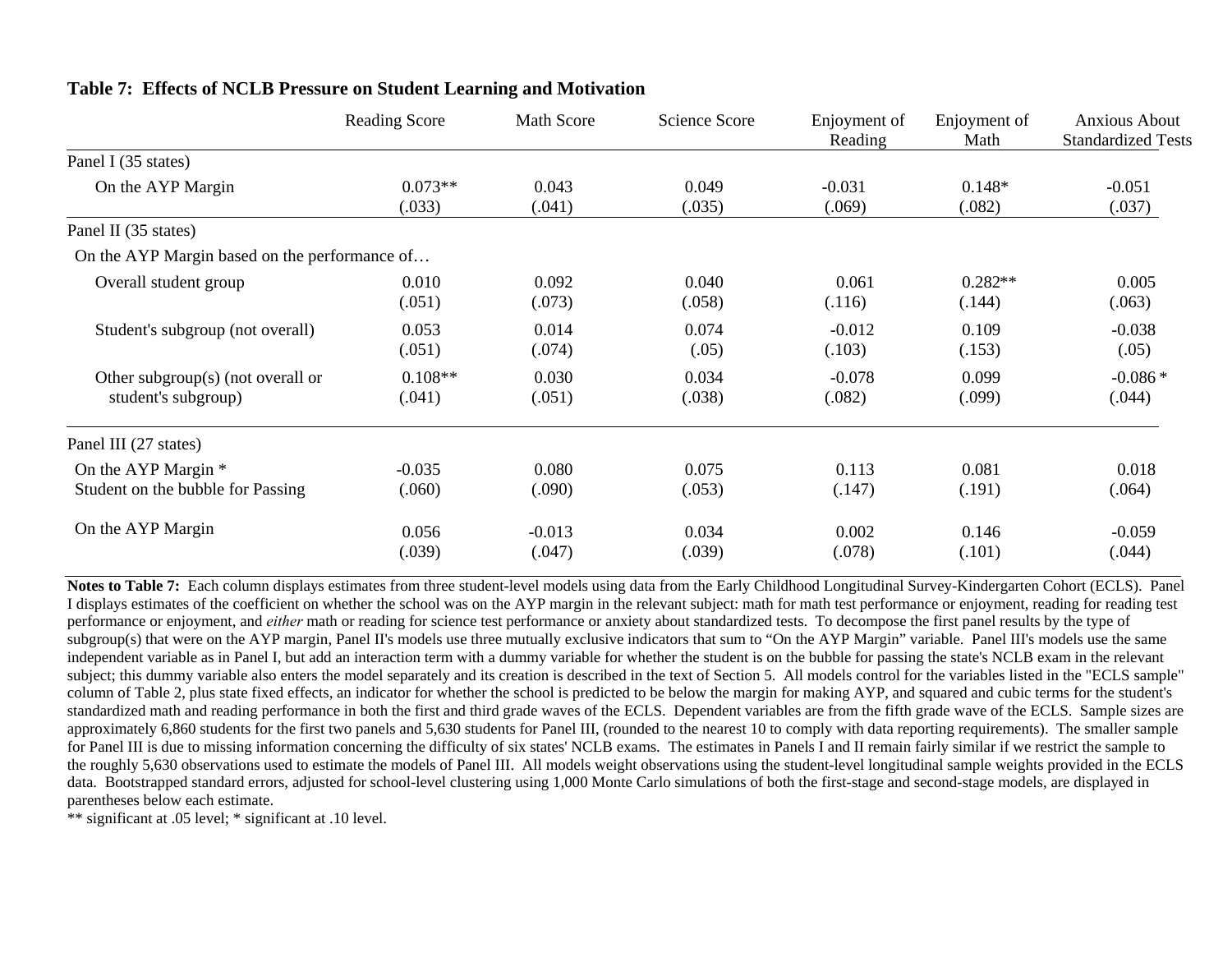|                                   | Available in<br>existing<br>databases | We have<br>collected | Not available    | <b>State Abbreviations</b><br>Where Data are Not<br>Available    |
|-----------------------------------|---------------------------------------|----------------------|------------------|------------------------------------------------------------------|
| <b>States in 2002-2003</b>        |                                       |                      |                  |                                                                  |
| School made AYP                   | 24                                    | 44                   | $\boldsymbol{0}$ |                                                                  |
| Subgroup made AYP                 | 5                                     | 38                   | $9^{i}$          | $AL11$ , IA, ME, NE, NM,<br>ND, OK, WI, WY                       |
| Percent proficient by<br>subgroup | 16                                    | 41                   | 5                | AL, ME, NE, NH, WV                                               |
| Number of students in<br>subgroup | $\overline{2}$                        | 34                   | 15               | AL, CO, DE, HI, ID, IA,<br>ME, MS, NE, ND, OH,<br>OK, SD, WV, WY |
| <b>States in 2003-2004</b>        |                                       |                      |                  |                                                                  |
| School made AYP                   | 48                                    | 46                   | $\boldsymbol{0}$ |                                                                  |
| Subgroup made AYP                 | 39                                    | 40                   | $\overline{4}$   | IA, NE, NM, ND                                                   |
| Percent proficient by<br>subgroup | 16                                    | 44                   | 3                | AL, NE, NH                                                       |
| Number of students in<br>subgroup | $\mathbf{1}$                          | 37                   | 10               | CO, ID, IA, ME, MS,<br>NE, ND, OH, SD, WY                        |

# **Appendix 1. Sources of Collected AYP Data**

Notes to Appendix 1: Existing databases refer to School Data Direct and the National AYP and Identification Database Number of states per row can exceed 50 because we collected data in states included in existing databases.

(i) For schools in Arizona, New Jersey, and Pennsylvania, due to otherwise missing data, we impute whether some subgroups made AYP in 2002-2003 using their 2002-2003 proficiency rates and their states' published standards. (ii) Although Alabama did not publish whether student subgroups made AYP in 2002-2003, we can include Alabama schools in our analyses because Alabama (incorrectly) did not even base schools' AYP status in 2002-2003 on student subgroup performance.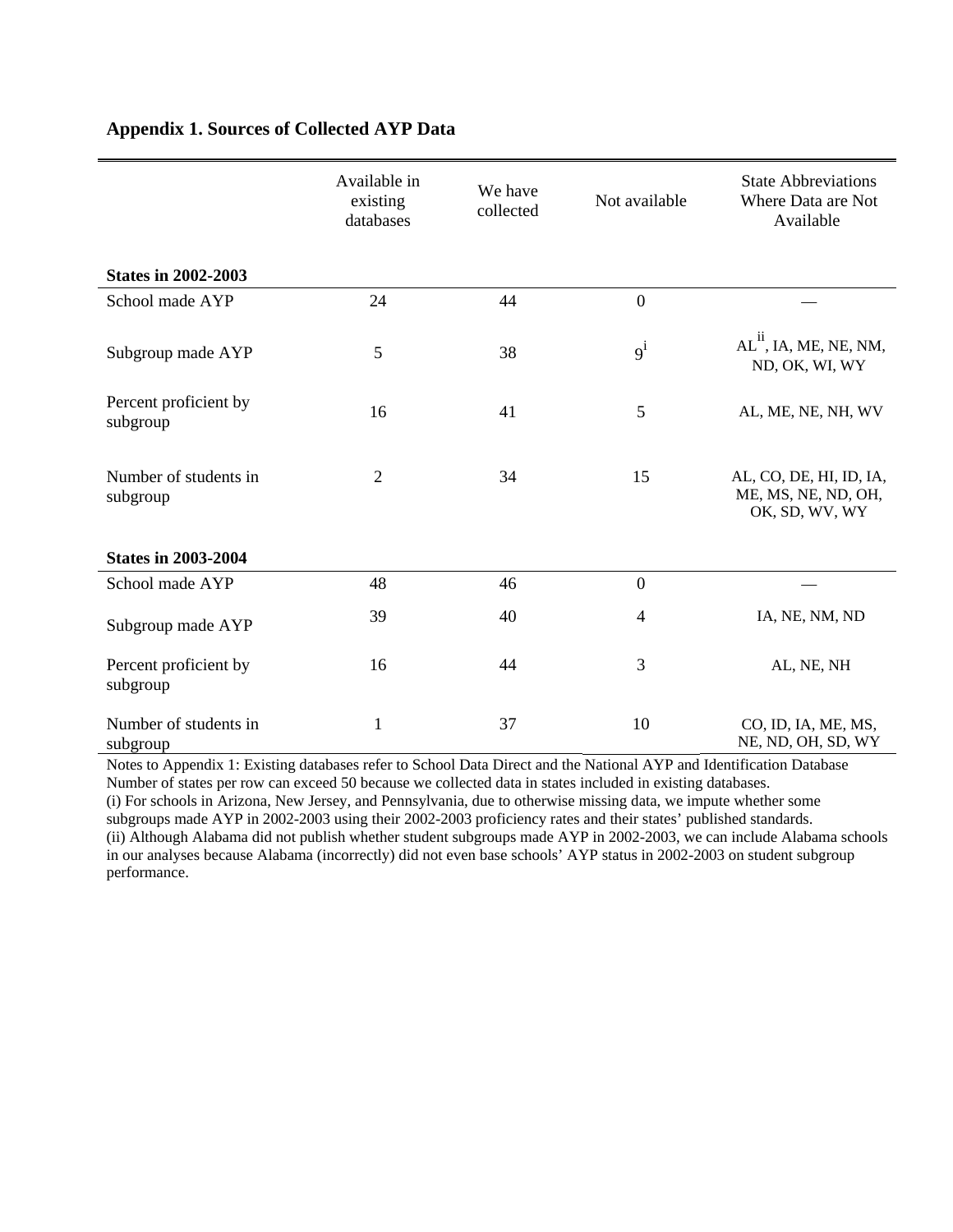# **Appendix 2: Predicting the Probability of Making AYP**

We run state-specific regressions using the data described below to generate predictions of the likelihood that each numerically-significant student subgroup and (by extension) their school would pass AYP in the spring of both 2003 and 2004 in the subjects of reading and math. To be as consistent as possible in our state-by-state predictions of which student subgroups were on the AYP margin, we applied a set of rules to the construction of data to generate subgroup-level AYP failure predictions. The table on the following page explains the data construction in detail.

We use a specific subgroup's 2001-2002 proficiency rate wherever available to predict that subgroup's likelihood of making AYP in 2003 and 2004 (note these are cross-sectional measures of a subgroup's performance). For privacy protection, the 2001-2002 test score data is typically missing for groups below a state-determined minimum size (e.g., fewer than 20 students). Thus, for schools where subgroup enrollment grew between 2001-2002 and 2004, there might be AYP determinations for a subgroup in 2004 but no 2001-2002 proficiency rate. (In the rare case, the 2001-2002 suppression rules redacted data for groups larger than minimum subgroup size requirements for AYP accountability.) To retain these cases in our sample, we specified an alternate version of the probit regression, where we assign the school-wide 2001-2002 proficiency rate to all student subgroups within the school regardless of whether we possessed subgroup-specific 2001-2002 proficiency rates. In this case, we add an interaction term with a variable measuring the fraction of the school-wide population composed of students in the relevant subgroup. We then use predictions from the alternate probit version in cases when predictions were missing from the main specification.

Sometimes entire subgroups were dropped from probit regressions when there was not any withinsubgroup variation in the subject in the state (e.g., there were only 11 numerically-significant Asian subgroups in 2004 among Washington's elementary schools and all 11 passed AYP their math and reading proficiency targets). In cases where subgroups' success or failure was perfectly determined, we overwrote their missing probabilities of making AYP with predicted probabilities obtained from OLS regressions that used the same set of predictors. This practice was of little consequence, because subgroups in these cases were always classified as having either low or high likelihoods of making AYP (they never fall in the moderate category).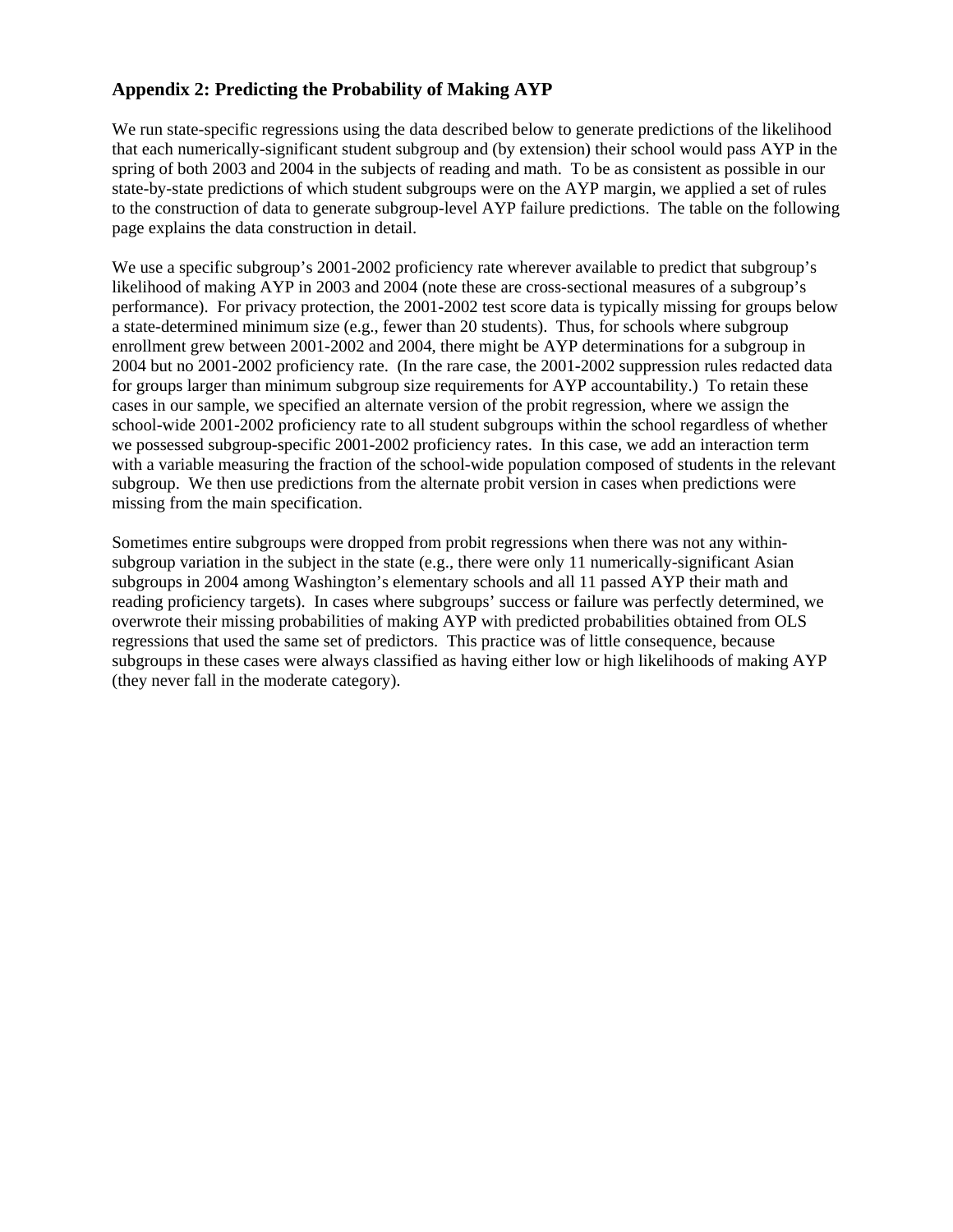| Model Specification and Data Construction for State Probits Estimating Likelihood of Making AYP in 2003 and 2004                                                                                                                                                                                                                                                                                                                                   |                                                                                                                                                                                                                                                                                                                                                                                                                                                                                                                                                                                                                                                                                                                                                                                                                                                                                                                                                                                                                                                                                                                     |                                                                                                                                                                                                                                                                                                                                                                                                                                                                                                                                                                                                                                                                                                                                                                                                                                                                                                                                                                                                                                                                                                                                                                                                                                                           |  |  |
|----------------------------------------------------------------------------------------------------------------------------------------------------------------------------------------------------------------------------------------------------------------------------------------------------------------------------------------------------------------------------------------------------------------------------------------------------|---------------------------------------------------------------------------------------------------------------------------------------------------------------------------------------------------------------------------------------------------------------------------------------------------------------------------------------------------------------------------------------------------------------------------------------------------------------------------------------------------------------------------------------------------------------------------------------------------------------------------------------------------------------------------------------------------------------------------------------------------------------------------------------------------------------------------------------------------------------------------------------------------------------------------------------------------------------------------------------------------------------------------------------------------------------------------------------------------------------------|-----------------------------------------------------------------------------------------------------------------------------------------------------------------------------------------------------------------------------------------------------------------------------------------------------------------------------------------------------------------------------------------------------------------------------------------------------------------------------------------------------------------------------------------------------------------------------------------------------------------------------------------------------------------------------------------------------------------------------------------------------------------------------------------------------------------------------------------------------------------------------------------------------------------------------------------------------------------------------------------------------------------------------------------------------------------------------------------------------------------------------------------------------------------------------------------------------------------------------------------------------------|--|--|
| Variable description                                                                                                                                                                                                                                                                                                                                                                                                                               | Data sources                                                                                                                                                                                                                                                                                                                                                                                                                                                                                                                                                                                                                                                                                                                                                                                                                                                                                                                                                                                                                                                                                                        | Variable coding                                                                                                                                                                                                                                                                                                                                                                                                                                                                                                                                                                                                                                                                                                                                                                                                                                                                                                                                                                                                                                                                                                                                                                                                                                           |  |  |
| Dependent variable                                                                                                                                                                                                                                                                                                                                                                                                                                 |                                                                                                                                                                                                                                                                                                                                                                                                                                                                                                                                                                                                                                                                                                                                                                                                                                                                                                                                                                                                                                                                                                                     |                                                                                                                                                                                                                                                                                                                                                                                                                                                                                                                                                                                                                                                                                                                                                                                                                                                                                                                                                                                                                                                                                                                                                                                                                                                           |  |  |
| Subject-specific subgroup AYP<br>proficient indicator<br>Subjects are math and reading.<br>Student subgroups are: school-wide;<br>African American; Asian/Pacific<br>Islander; Hispanic; White; Native<br>American; Limited English Proficient;<br>Disabled; Economically<br>Disadvantaged; Filipino (when used<br>by state); Asian (when used by<br>state); Pacific Islander (when used by<br>state); and Alaskan Native (when<br>used by state). | Wherever available, school report card data from states'<br>departments of education listing state's own determinations<br>of whether student subgroups passed their proficiency<br>targets in the years 2002-2003 and 2003-2004. State's final<br>yes/no determinations typically account for all forms of<br>adjustment of subgroup raw proficiency rates (e.g., 2- or 3-<br>year averaging; confidence intervals; safe harbor; and<br>appeals).<br>When not available from state DOE sources, data is from<br>SchoolDataDirect.org or the National AYP and Identification<br>Database (for 2003-2004 only).<br>In two states which lacked 2002-2003 proficiency target<br>data from all three sources of data, we constructed the<br>variable using each state's published raw subgroup<br>proficiency rates, which we adjusted using the state's<br>documented confidence interval methods (if applicable) to<br>determine whether each subgroup passed, failed, or was<br>not applicable. This approximation method had greater than<br>90% accuracy when tested in two populous states with<br>complete data. | Equals 0 if the subgroup failed its AYP subject-specific proficiency target<br>in either 2002-2003 or 2003-2004.<br>Equals 1 if the subgroup (a) passed its AYP proficiency target in the<br>given subject in 2002-2003 and 2003-2004, or (b) passed in one year<br>and numerically insignificant in the other year.<br>Equals missing if the subgroup was numerically insignificant in both<br>years (according to the state's own definition of numerical significance).<br>For states that further break out AYP proficiency targets by grade level<br>or grade span, subgroup indicators are specific to each accountable<br>grade level/span, using the same rules for creating values of missing,<br>zero, or one.<br>Two states did not use subgroup-level pass rates to determine schools'<br>AYP status in 2002-2003. In each case, only 2004 subgroup-level AYP<br>proficiency target data was used to construct the dependent variable.<br>Two states only published whether the subgroup passed AYP in each<br>subject overall (a measure that includes both the subgroup's proficiency<br>rate and its participation rate for that subject). In these cases, we used<br>this overall subject measure in lieu of proficiency-only indicators. |  |  |
| Independent variables                                                                                                                                                                                                                                                                                                                                                                                                                              |                                                                                                                                                                                                                                                                                                                                                                                                                                                                                                                                                                                                                                                                                                                                                                                                                                                                                                                                                                                                                                                                                                                     |                                                                                                                                                                                                                                                                                                                                                                                                                                                                                                                                                                                                                                                                                                                                                                                                                                                                                                                                                                                                                                                                                                                                                                                                                                                           |  |  |
| Subgroup test performance in<br>focal subject in 2001-2002<br>(entered into model as linear,<br>squared, and cubed terms)                                                                                                                                                                                                                                                                                                                          | National Longitudinal School-Level State Assessment Score<br>Database                                                                                                                                                                                                                                                                                                                                                                                                                                                                                                                                                                                                                                                                                                                                                                                                                                                                                                                                                                                                                                               | When available, we use the subgroup's unadjusted 5 <sup>th</sup> grade proficiency<br>rate on the statewide test administered in 2001-2002 for the focal<br>subject. (We selected grade 5 because our second stage of analysis<br>examines ECLS student outcomes in 2003-2004, when the majority of<br>ECLS students are fifth graders.)<br>For states not reporting performance for particular subgroups, we use<br>the overall student performance in the focal subject in the selected grade<br>level in that school. As described in the text, we supplement those<br>models with interaction terms between the test performance variable and<br>the fraction of students who are members of that subgroup.<br>For 6 states where proficiency rates are unavailable, we instead use the<br>reported percentile rank scores or scale scores.                                                                                                                                                                                                                                                                                                                                                                                                           |  |  |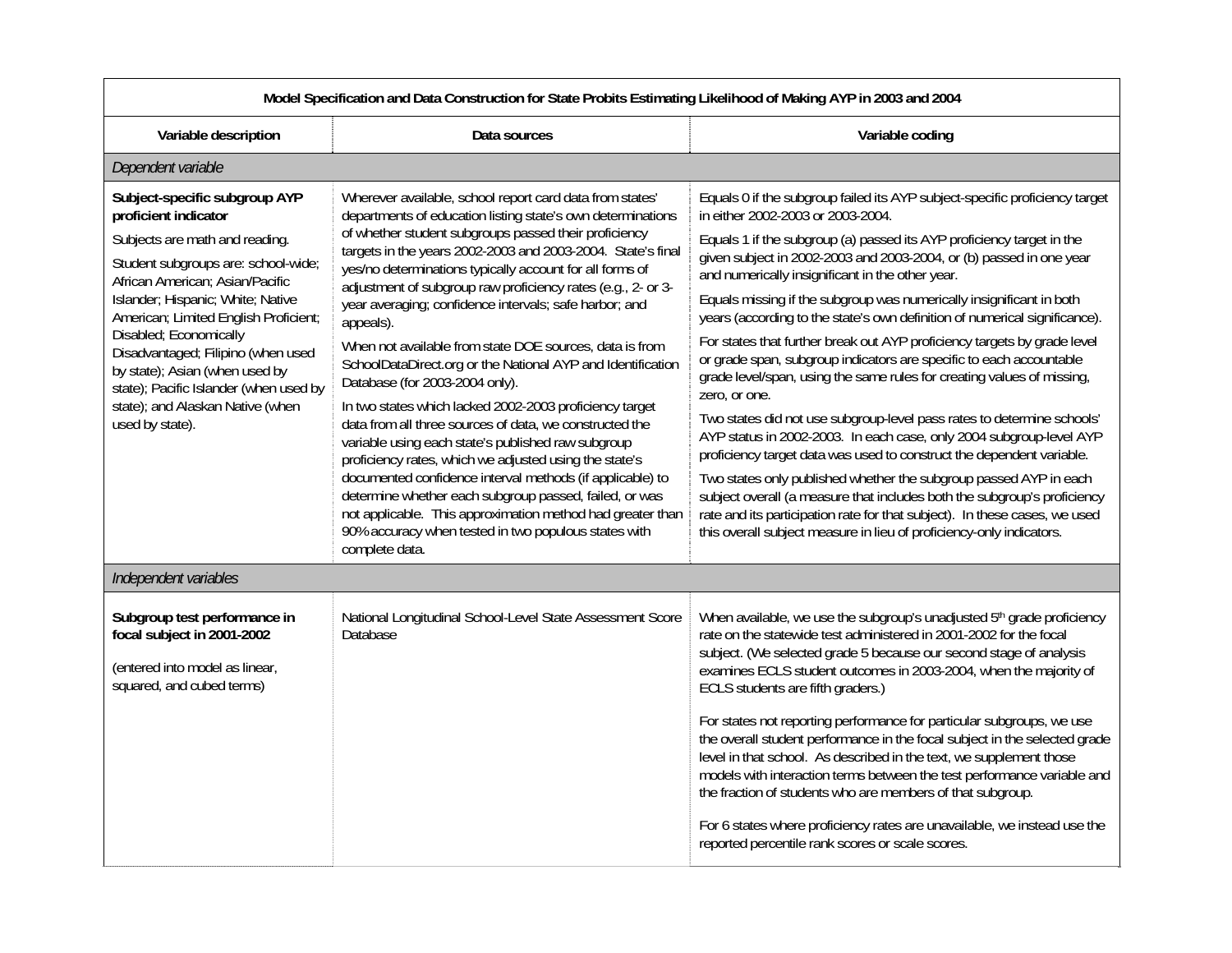| Model Specification and Data Construction for State Probits Estimating Likelihood of Making AYP in 2003 and 2004                                                                                                                           |                                                                                                                                                                                                                                                                                                                                                |                                                                                                                                                                                                                                                                                                                                                                                                                                                                                                                                                                                                                                                                                                                                                              |  |  |
|--------------------------------------------------------------------------------------------------------------------------------------------------------------------------------------------------------------------------------------------|------------------------------------------------------------------------------------------------------------------------------------------------------------------------------------------------------------------------------------------------------------------------------------------------------------------------------------------------|--------------------------------------------------------------------------------------------------------------------------------------------------------------------------------------------------------------------------------------------------------------------------------------------------------------------------------------------------------------------------------------------------------------------------------------------------------------------------------------------------------------------------------------------------------------------------------------------------------------------------------------------------------------------------------------------------------------------------------------------------------------|--|--|
| Variable description                                                                                                                                                                                                                       | Data sources                                                                                                                                                                                                                                                                                                                                   | Variable coding                                                                                                                                                                                                                                                                                                                                                                                                                                                                                                                                                                                                                                                                                                                                              |  |  |
|                                                                                                                                                                                                                                            |                                                                                                                                                                                                                                                                                                                                                | For states that did not test grade 5 in 2001-2002, we use the next closest<br>lower tested grade level (i.e., grade 4, grade 3) or, if that is unavailable,<br>the next closest higher tested grade (i.e., grade 6, grade 7). The models<br>then include observations for all schools in that state with test<br>performance variables in the relevant grade levels. When these models<br>include test performance from two different grade levels (e.g., 4 <sup>th</sup> and<br>6th), we also include a dichotomous dummy variable indicating whether<br>the test variable values come from students in the higher grade.                                                                                                                                   |  |  |
|                                                                                                                                                                                                                                            |                                                                                                                                                                                                                                                                                                                                                | In states that further break out subgroups' AYP proficiency targets by<br>grade levels or grade spans, we run separate models for each high-<br>stakes grade for schools serving 5 <sup>th</sup> graders. Depending on availability,<br>we use 2001-2002 test performance variables from either the same<br>grade, the next lowest grade, or the next highest grade.                                                                                                                                                                                                                                                                                                                                                                                         |  |  |
| Pct. that the student subgroup<br>comprised of the denominator for<br>its 2001-2002 proficiency rate<br>value<br>(entered as a main effect, and<br>interacted with the three 2002<br>proficiency rate terms)                               | National Longitudinal School-Level State Assessment Score<br>Database<br>Where student subgroup size not present in State<br>Assessment Score database, data is from the Common<br>Core of Data.                                                                                                                                               | Equals 1 when the subgroup's own proficiency rate available from 2001-<br>2002. Otherwise, ranges from 0 to 1, and is equal to the ratio of enrolled<br>students in the given subgroup in 2001-2002 within the school (from<br>CCD) to the total number of enrolled students in the school. Since data<br>about the number of LEP students and disabled students is not available<br>at the school level in the CCD, we substituted in 2003-2004 AYP<br>subgroup size ratios for the LEP and disabled subgroups. If this<br>subgroup size data not available in a state for 2003-2004, then we use<br>district-level LEP and disabled ratios (applicable to three states).                                                                                   |  |  |
| Size of the student subgroup in<br>2003-2004<br>(entered as 1/sqrt(size), and this term<br>is also interacted with the three 2002<br>proficiency rate terms and the three<br>2002 proficiency rate x 2002 pct.<br>group interaction terms) | Wherever available, school report card data from state<br>departments of education that list student subgroup size<br>(using AYP definitions). Where not available from state<br>sources, then drawn from 2003-2004 data in the National<br>Longitudinal School-Level State Assessment Score<br>Database or the 2003-2004 Common Core of Data. | This variable is derived from the state's count of continuously enrolled<br>students per student subgroup accountable under NCLB (note that<br>states' definitions of "continuous enrollment" for the purposes of AYP<br>accountability differ somewhat from state definitions for state<br>accountability systems or just cross-sectional enrollment counts as of the<br>fall in the school year).<br>Where state sources are not available, size is estimated using 2004<br>State Assessment Score data about number of students tested per<br>subgroup. If this source is not available for the state, we used grade-<br>specific CCD enrollment data and district-level LEP and disabled ratios<br>and applied them to school-by-grade-level membership. |  |  |